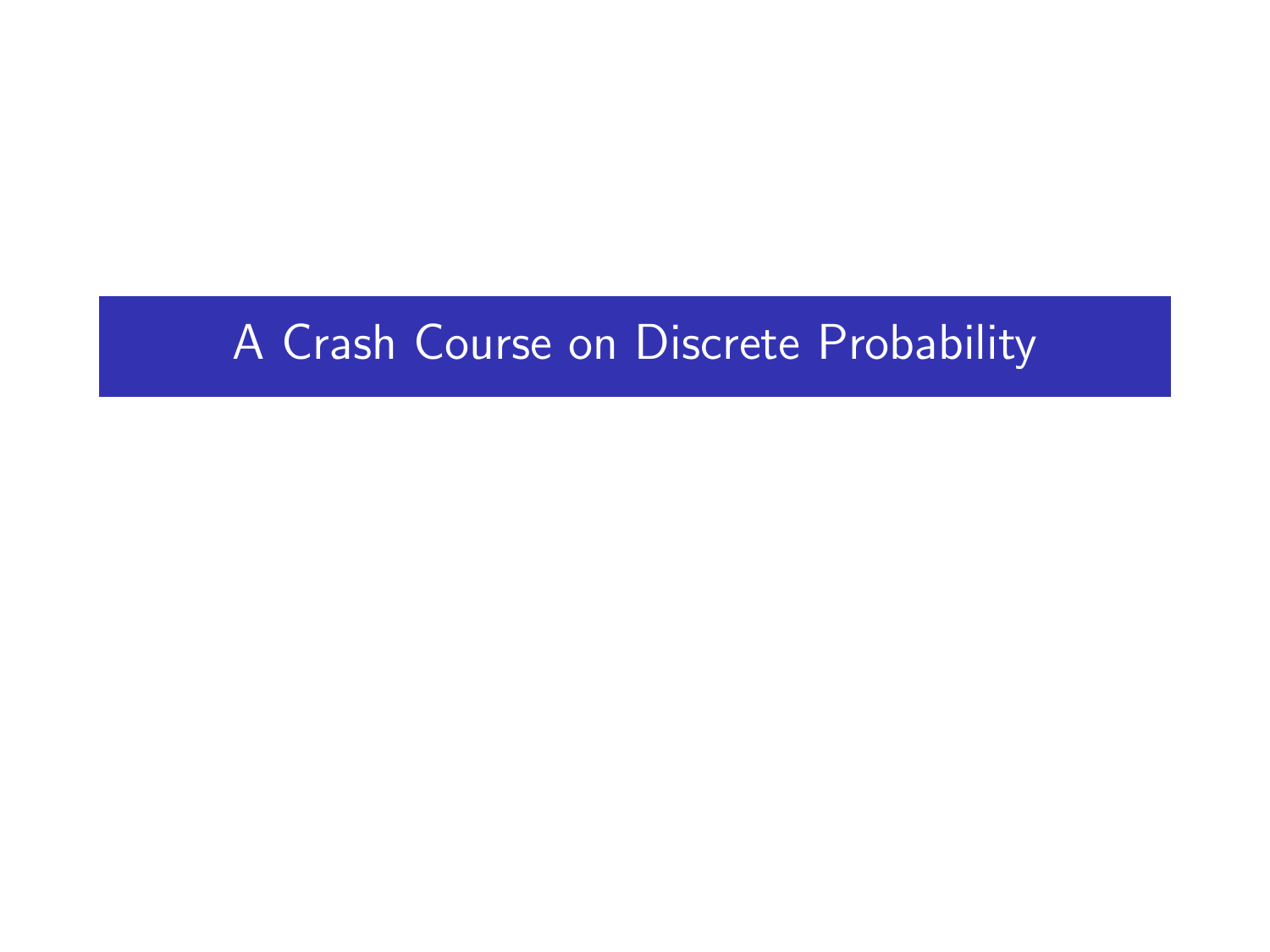## Events and Probability

Consider a random process (e.g., throw a die, pick a card from a deck)

- Each possible outcome is a simple event (or sample point).
- The sample space  $\Omega$  is the set of all possible simple events.
- An event is a set of simple events (a subset of the sample space).
- With each simple event  $E$  we associate a real number  $0 \leq Pr(E) \leq 1$  which is the **probability** of E.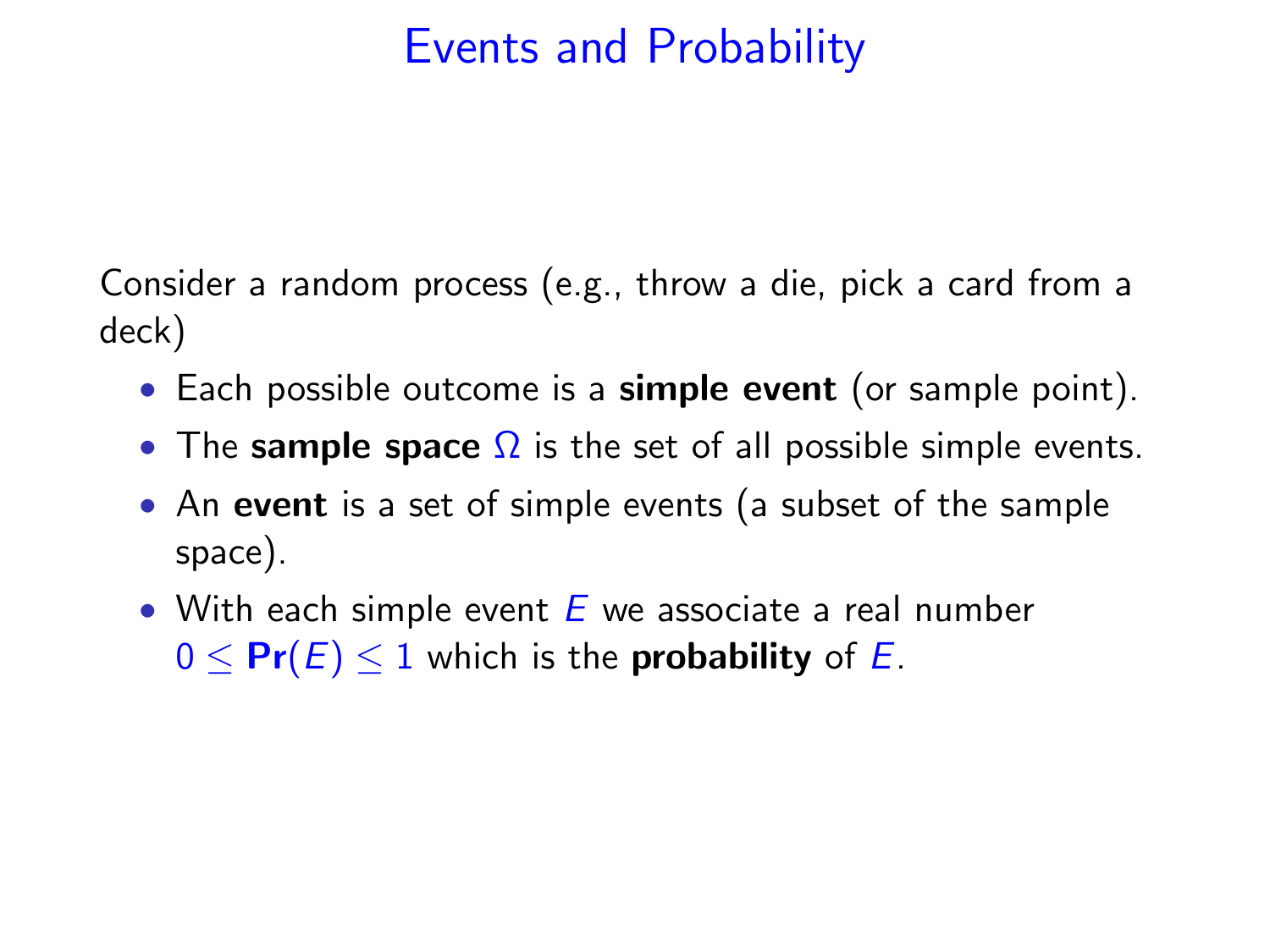# Probability Space

### **Definition**

- A probability space has three components:
	- $\bigcirc$  A sample space  $\Omega$ , which is the set of all possible outcomes of the random process modeled by the probability space;
	- A family of sets  $\mathcal F$  representing the allowable events, where each set in  $\mathcal F$  is a subset of the sample space  $\Omega$ :
	- **3** A probability function  $\mathbf{Pr}: \mathcal{F} \to \mathbf{R}$ , satisfying the definition below.

In a discrete probability space the we use  $\mathcal{F} =$  "all the subsets of Ω"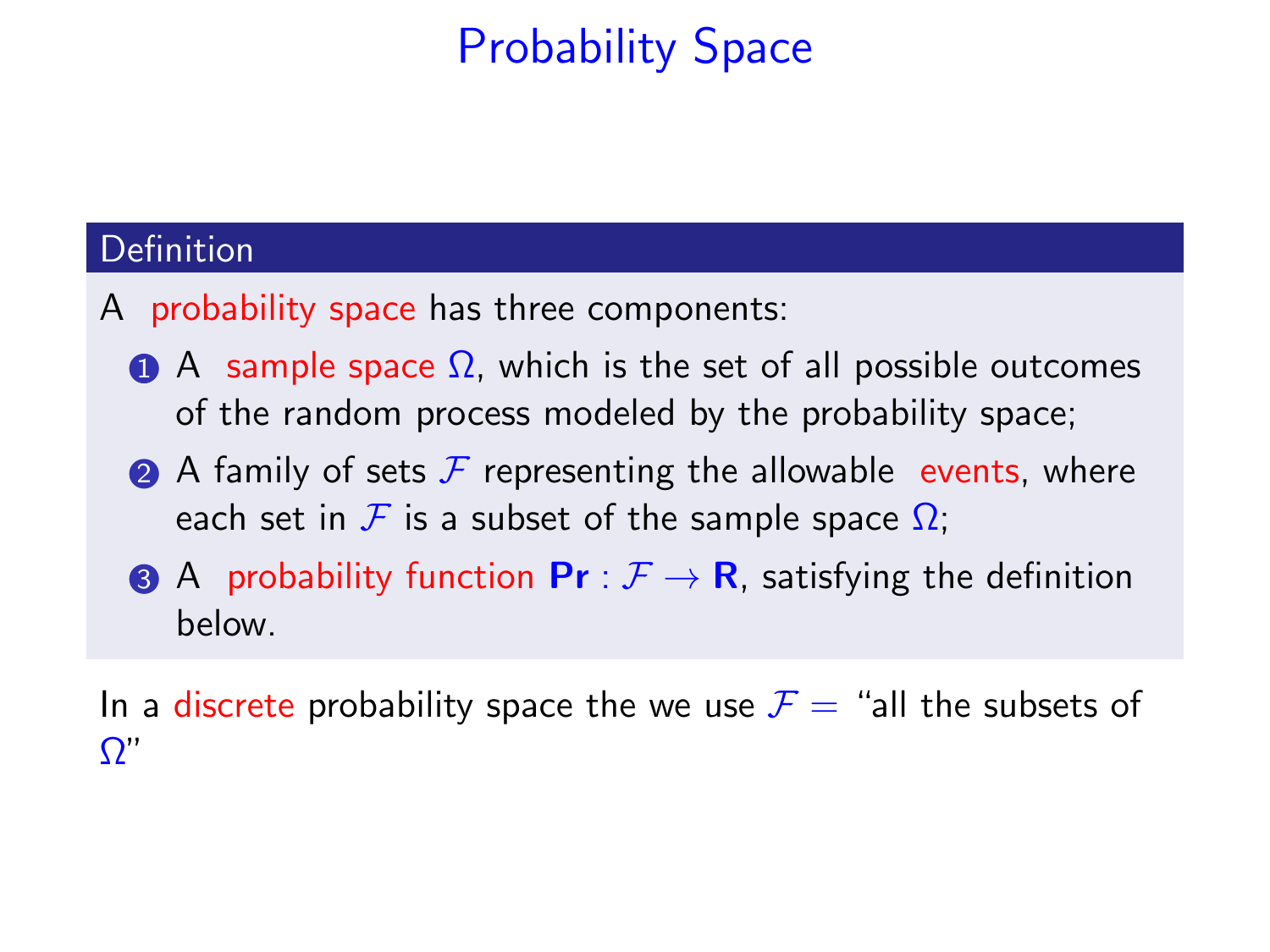# Probability Function

### Definition

A probability function is any function  $\mathsf{Pr}: \mathcal{F} \to \mathsf{R}$  that satisfies the following conditions:

- **1** For any event  $E, 0 \leq Pr(E) \leq 1$ ;
- $\textbf{Pr}(\Omega) = 1$ ;
- **3** For any finite or countably infinite sequence of pairwise mutually disjoint events  $E_1, E_2, E_3, \ldots$

$$
\Pr\left(\bigcup_{i\geq 1} E_i\right) = \sum_{i\geq 1} \Pr(E_i).
$$

The probability of an event is the sum of the probabilities of its simple events.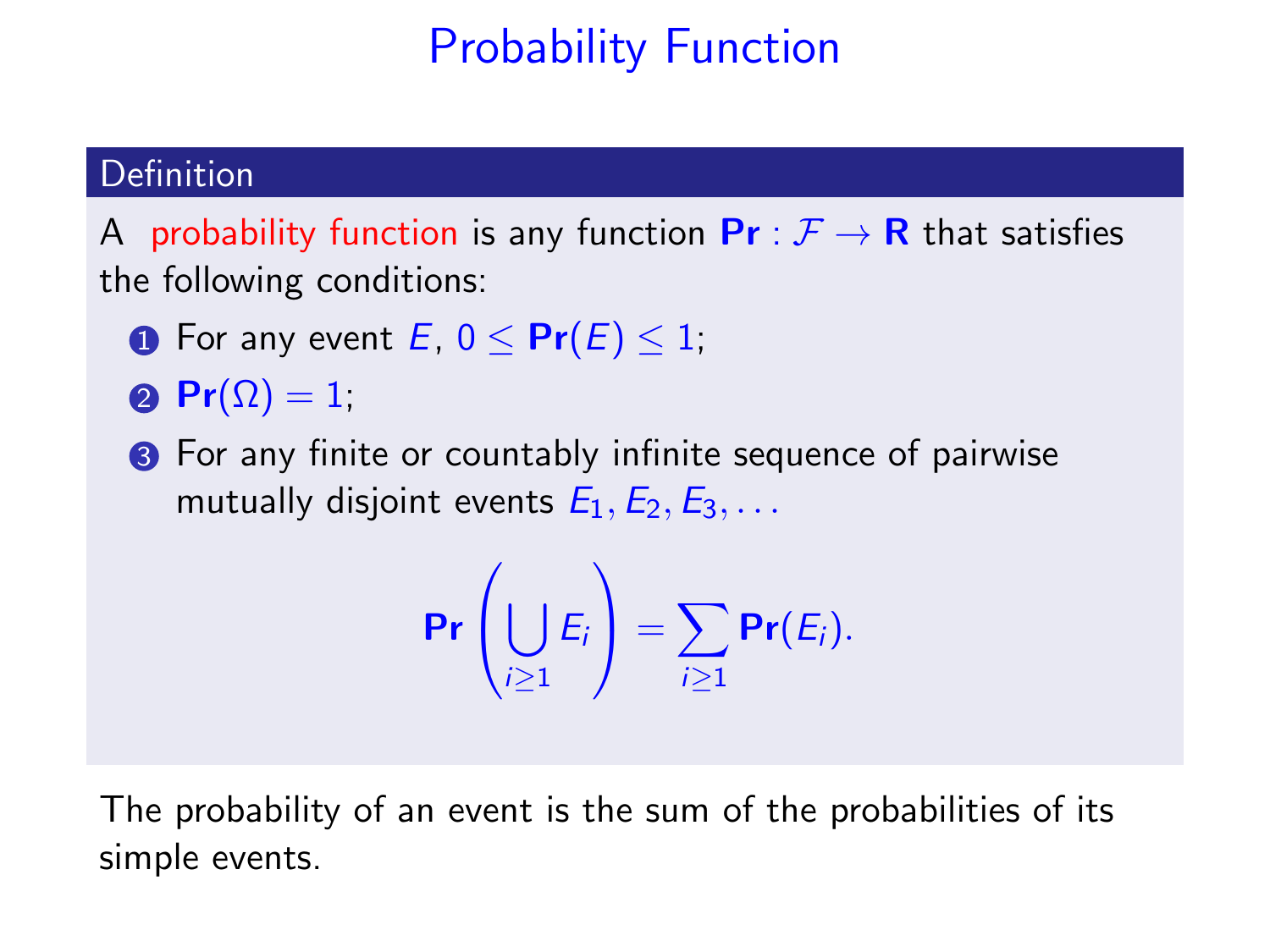Consider the random process defined by the outcome of rolling a die.

 $\Omega = \{1, 2, 3, 4, 5, 6\}$ 

We assume that all "facets" have equal probability, thus

$$
Pr(1) = Pr(2) = .... Pr(6) = 1/6.
$$

The probability of the event "odd outcome"

 $= Pr({1, 3, 5}) = 1/2$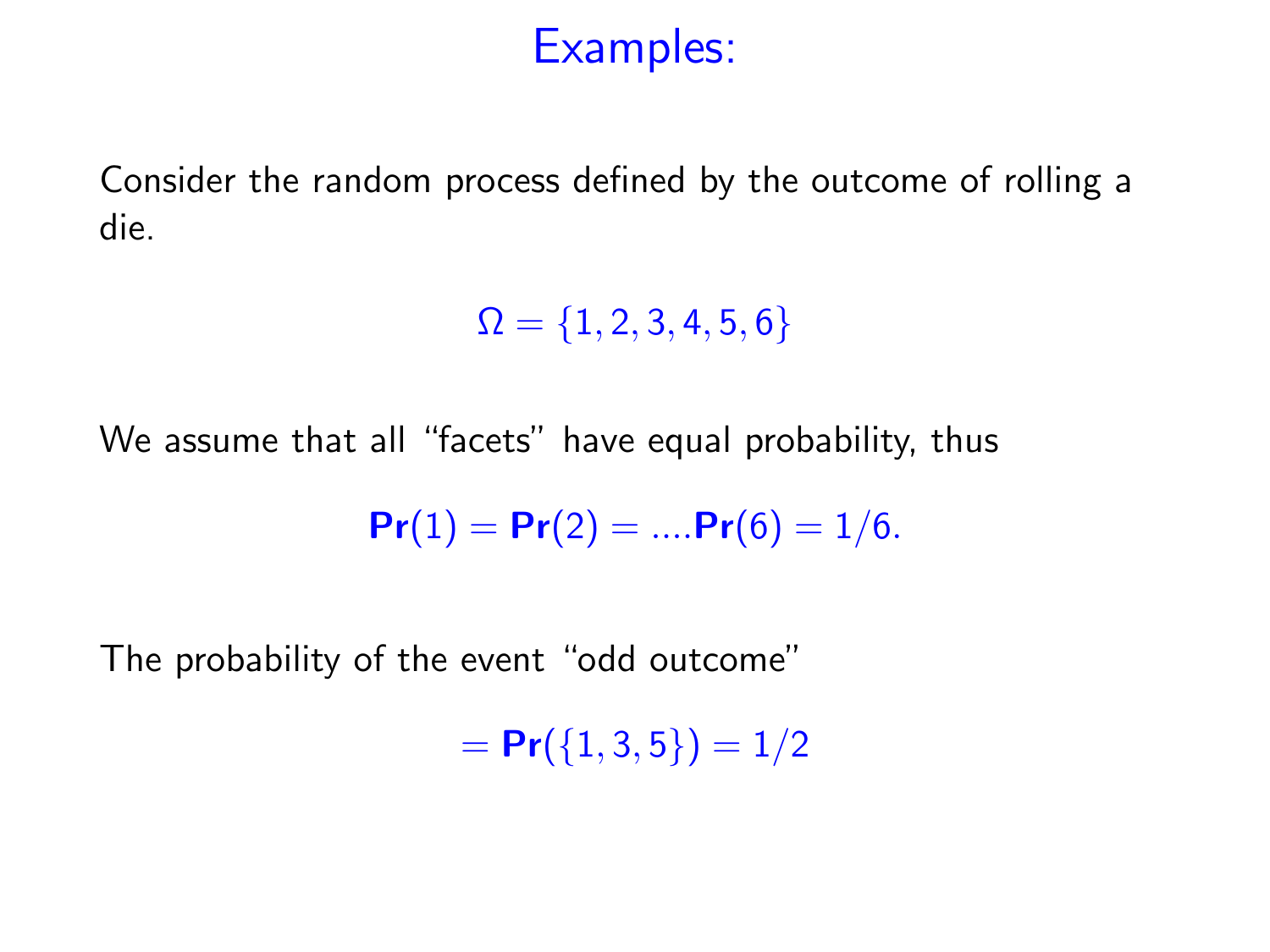Assume that we roll two dice:

 $\Omega$  = all ordered pairs  $\{(i, j), 1 \le i, j \le 6\}.$ 

We assume that each (ordered) combination has probability  $1/36$ .

Probability of the event " $sum = 2$ "

 $Pr({(1, 1)})=1/36.$ 

Probability of the event " $sum = 3$ "

 $Pr({(1, 2), (2, 1)} = 2/36.$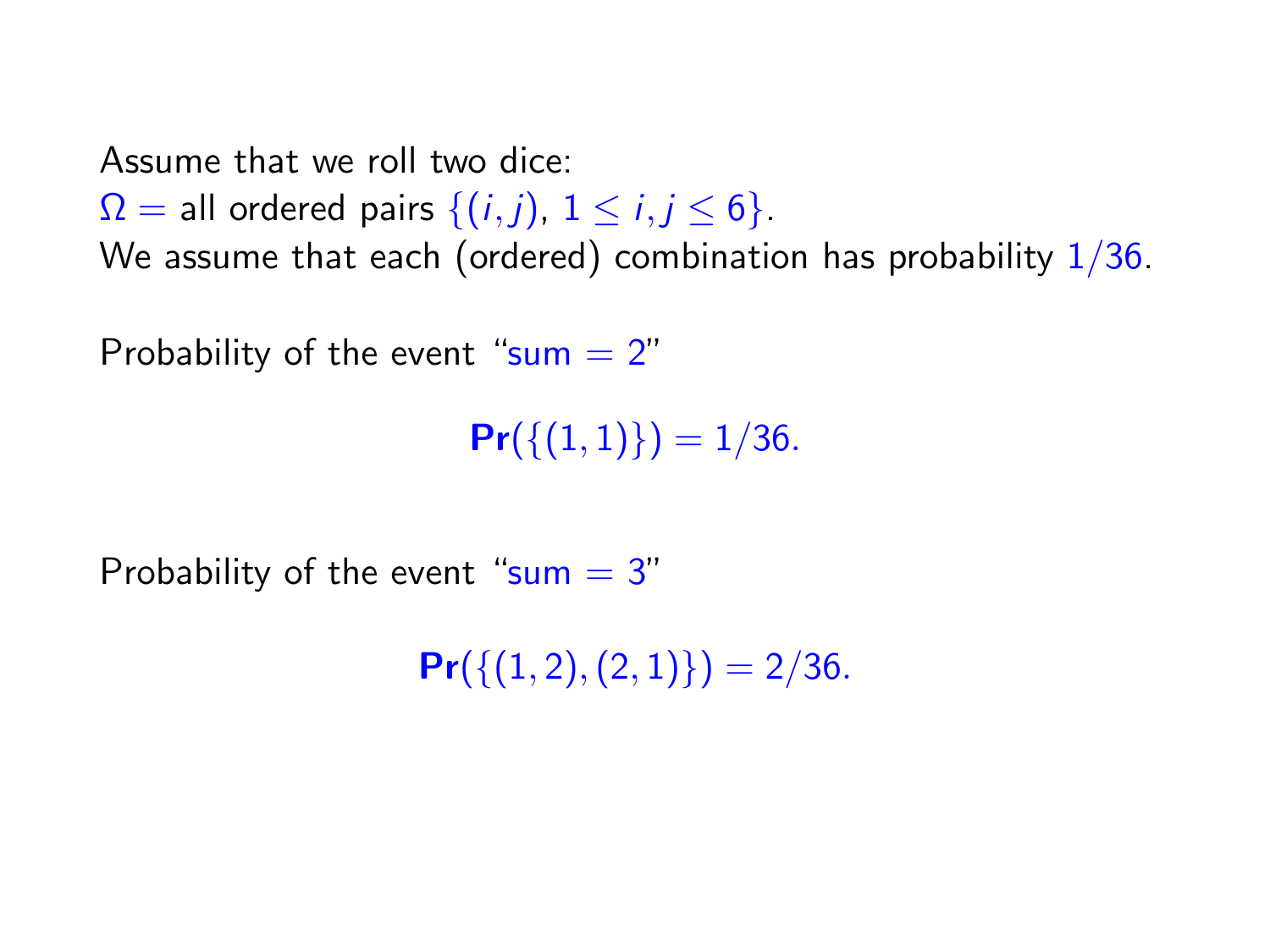Let  $E_1 =$  "sum bounded by 6",

 $E_1 = \{(1, 1), (1, 2), (1, 3), (1, 4), (1, 5), (2, 1), (2, 2),\}$  $(2, 3), (2, 4), (3, 1), (3, 2), (3, 3), (4, 1), (4, 2), (5, 1)$ 

 $Pr(E_1) = 15/36$ 

Let  $E_2$  = "both dice have odd numbers",  $Pr(E_2) = 1/4$ .

 $Pr(E_1 \cap E_2) =$ 

 $Pr({(1, 1), (1, 3), (1, 5), (3, 1), (3, 3), (5, 1)} =$ 

 $6/36 = 1/6.$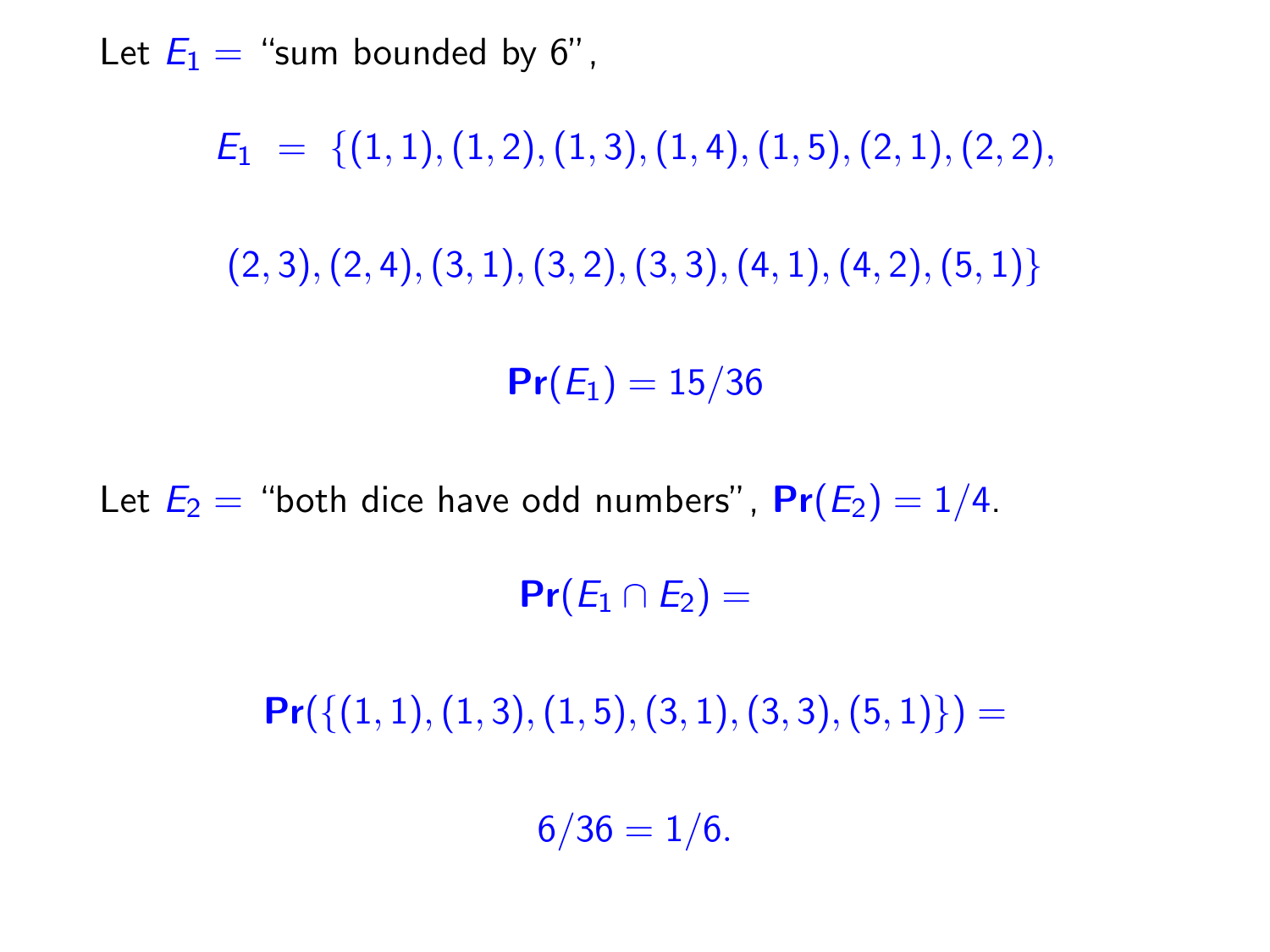## The union bound

#### Theorem

Consider events  $E_1, E_2, \ldots, E_n$ . Then we have

$$
\Pr\left(\bigcup_{i=1}^n E_i\right) \leq \sum_{i=1}^n \Pr(E_i).
$$

Example: I roll a die:

- Let  $E_1 =$  "result is odd"
- Let  $E_2$  = "result is  $\leq 2$ "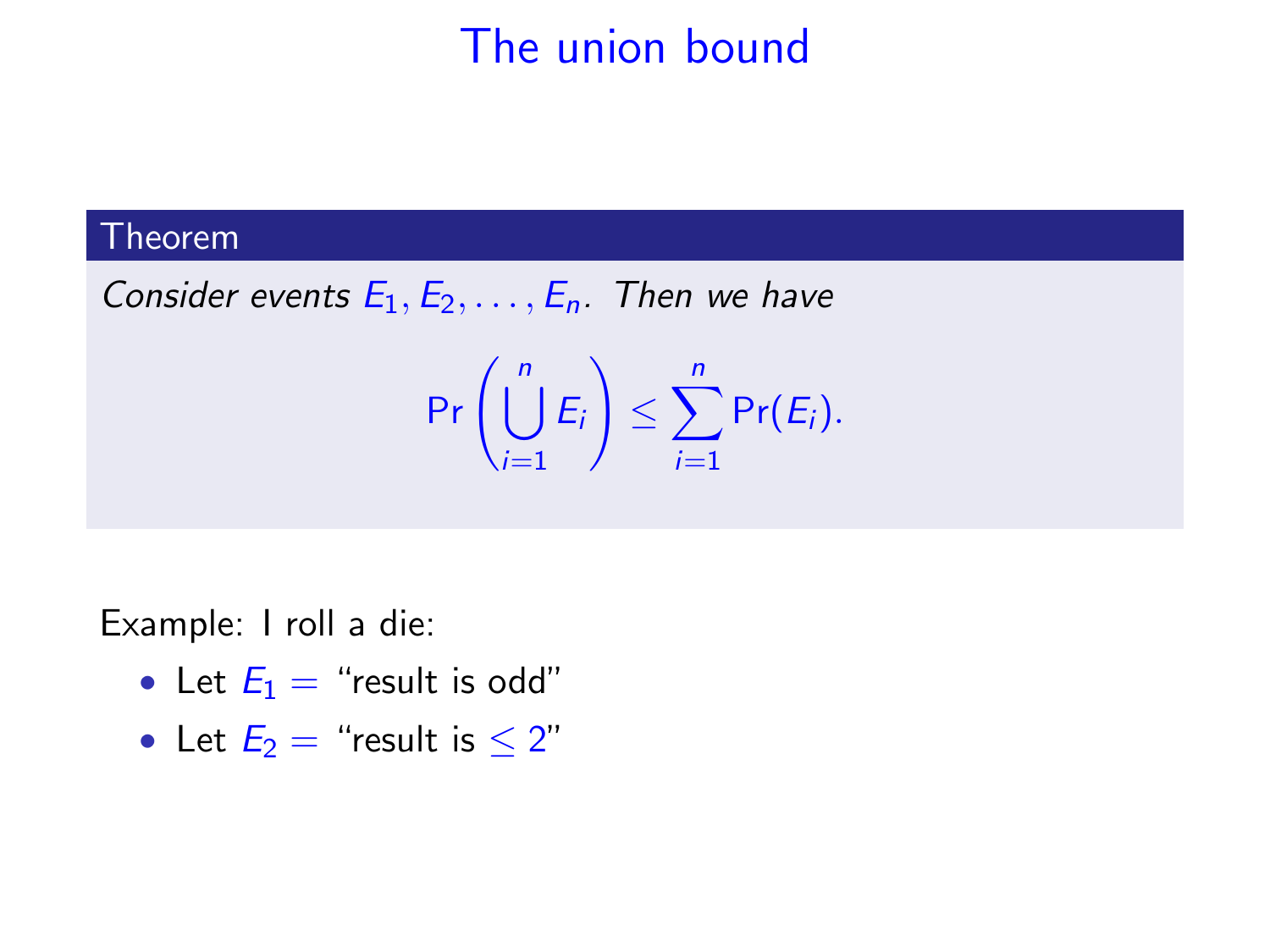# The Monty Hall problem

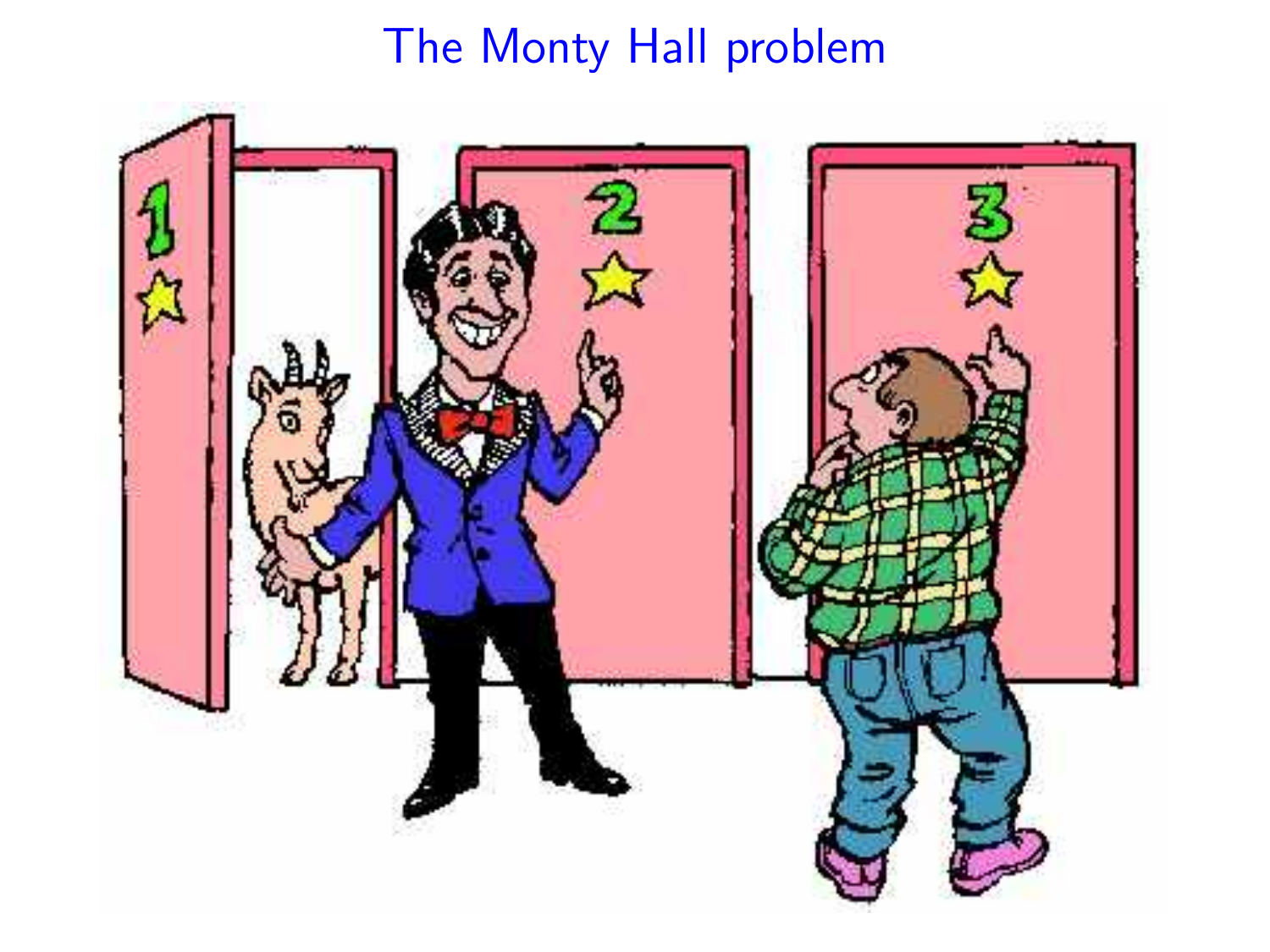### The Monty Hall problem - Sample space

Let's assume that

- The car is in a random door.
- The player chooses a random door.
- Whenever there's a choice the presenter chooses a random door.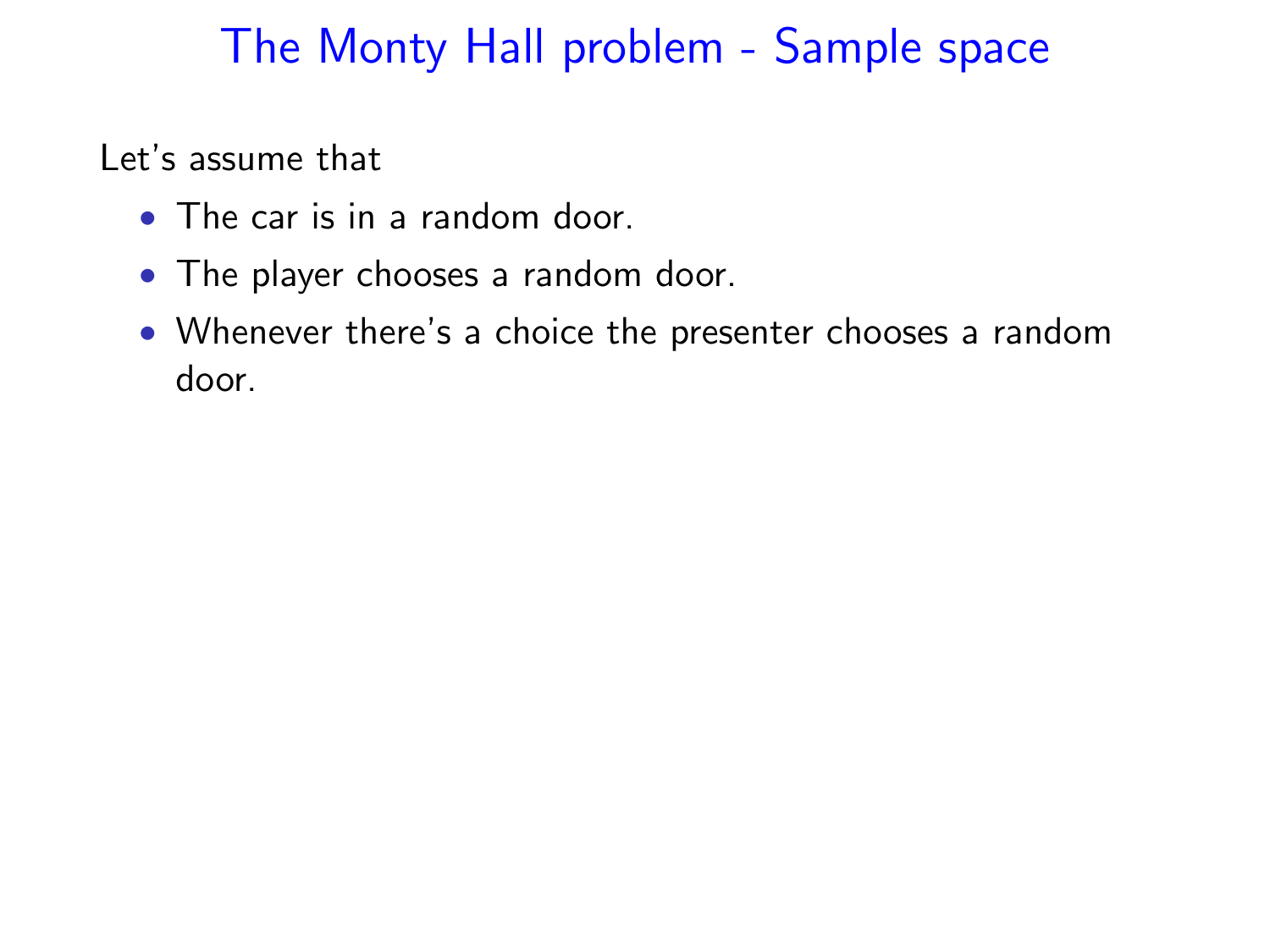### The Monty Hall problem - Sample space

Let's assume that

- The car is in a random door.
- The player chooses a random door.
- Whenever there's a choice the presenter chooses a random door.

We can define as a sample space the set of triples  $(p, c, s)$ :

- $p$ : The door with the car
- $\bullet$   $\cdot$   $\cdot$  The door the player chooses
- s: The door opened by the presenter

 $\Omega = \{(1, 1, 2), (1, 1, 3), (1, 2, 3), (1, 3, 2), (2, 1, 3), (2, 2, 1),$  $(2, 2, 3), (2, 3, 1), (3, 1, 2), (3, 2, 1), (3, 3, 1), (3, 3, 2)$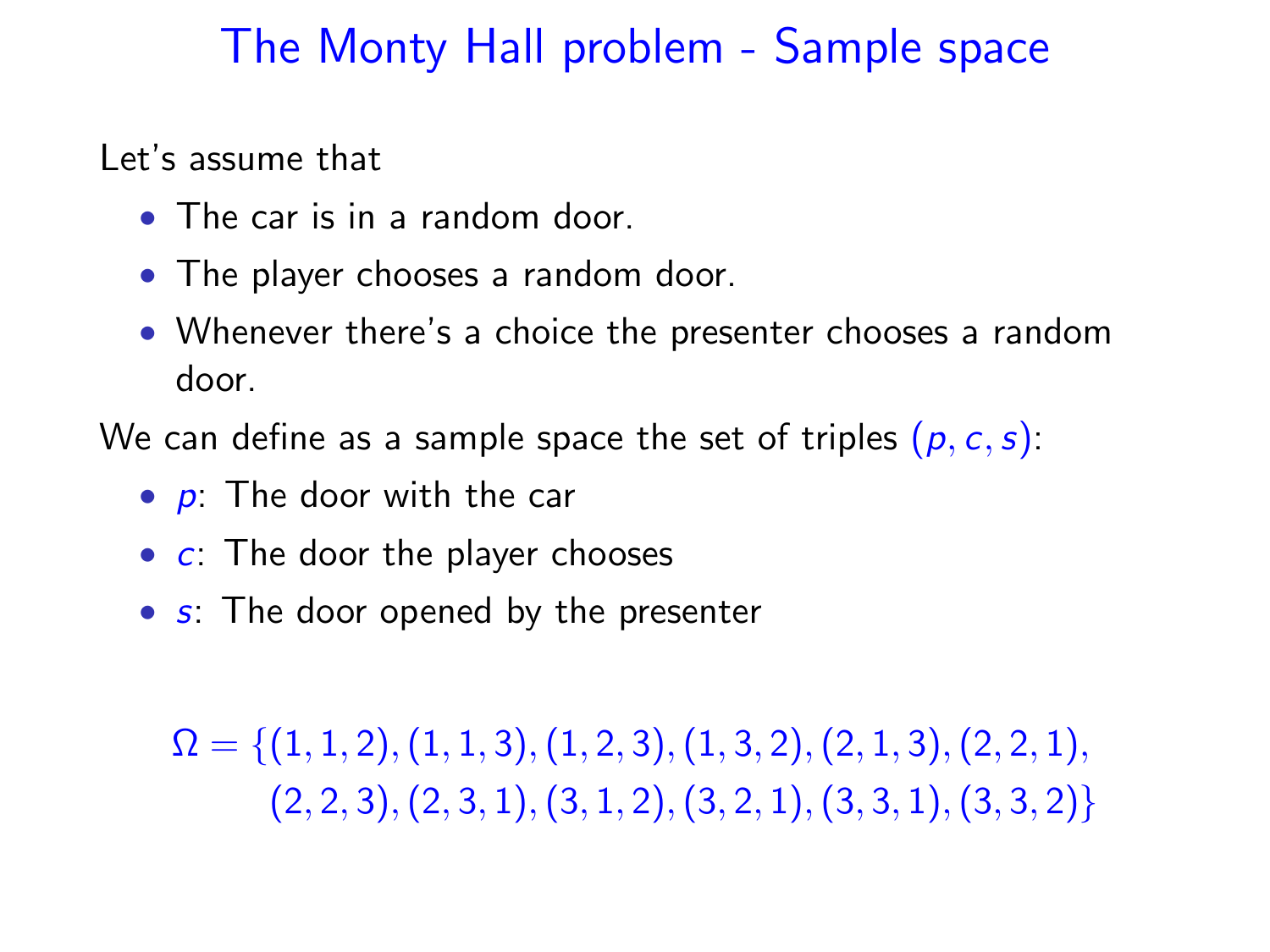## The Monty Hall problem - Probabilities

| Event                | Prob.                                                                    | Stay Wins    | Switch Wins |
|----------------------|--------------------------------------------------------------------------|--------------|-------------|
| (1, 1, 2)            | $\frac{1}{2}$<br>$\frac{1}{3}$                                           |              |             |
| (1, 1, 3)            |                                                                          |              |             |
| (1, 2, 3)            | $\frac{1}{2}$                                                            |              |             |
| (1, 3, 2)            |                                                                          |              |             |
| (2, 1, 3)            | エミュミ                                                                     |              |             |
| (2, 2, 1)            |                                                                          |              |             |
| $\overline{(2,2,3)}$ |                                                                          |              |             |
| (2, 3, 1)            |                                                                          |              |             |
| (3, 1, 2)            |                                                                          |              |             |
| $\overline{(3,2,1)}$ |                                                                          |              |             |
| $\overline{(3,3,1)}$ | $\frac{1}{3}$ $\frac{3}{1}$ $\frac{1}{3}$ $\frac{1}{3}$<br>$\frac{1}{2}$ |              |             |
| (3, 3, 2)            |                                                                          |              |             |
|                      |                                                                          | $6/18 = 1/3$ | $6/9 = 2/3$ |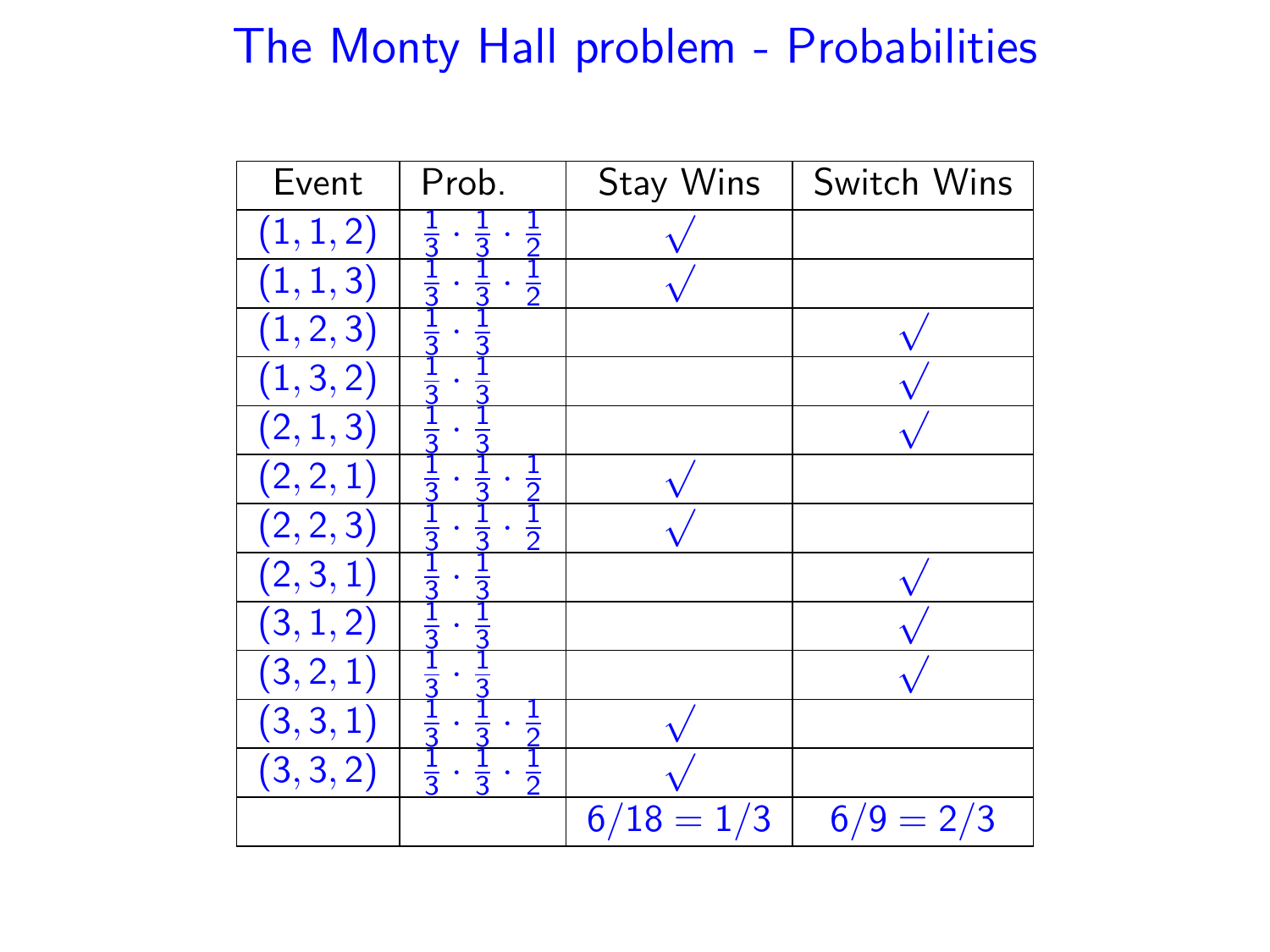### Independent Events

### **Definition**

Two events  $E$  and  $F$  are independent if and only if

 $Pr(E \cap F) = Pr(E) \cdot Pr(F)$ .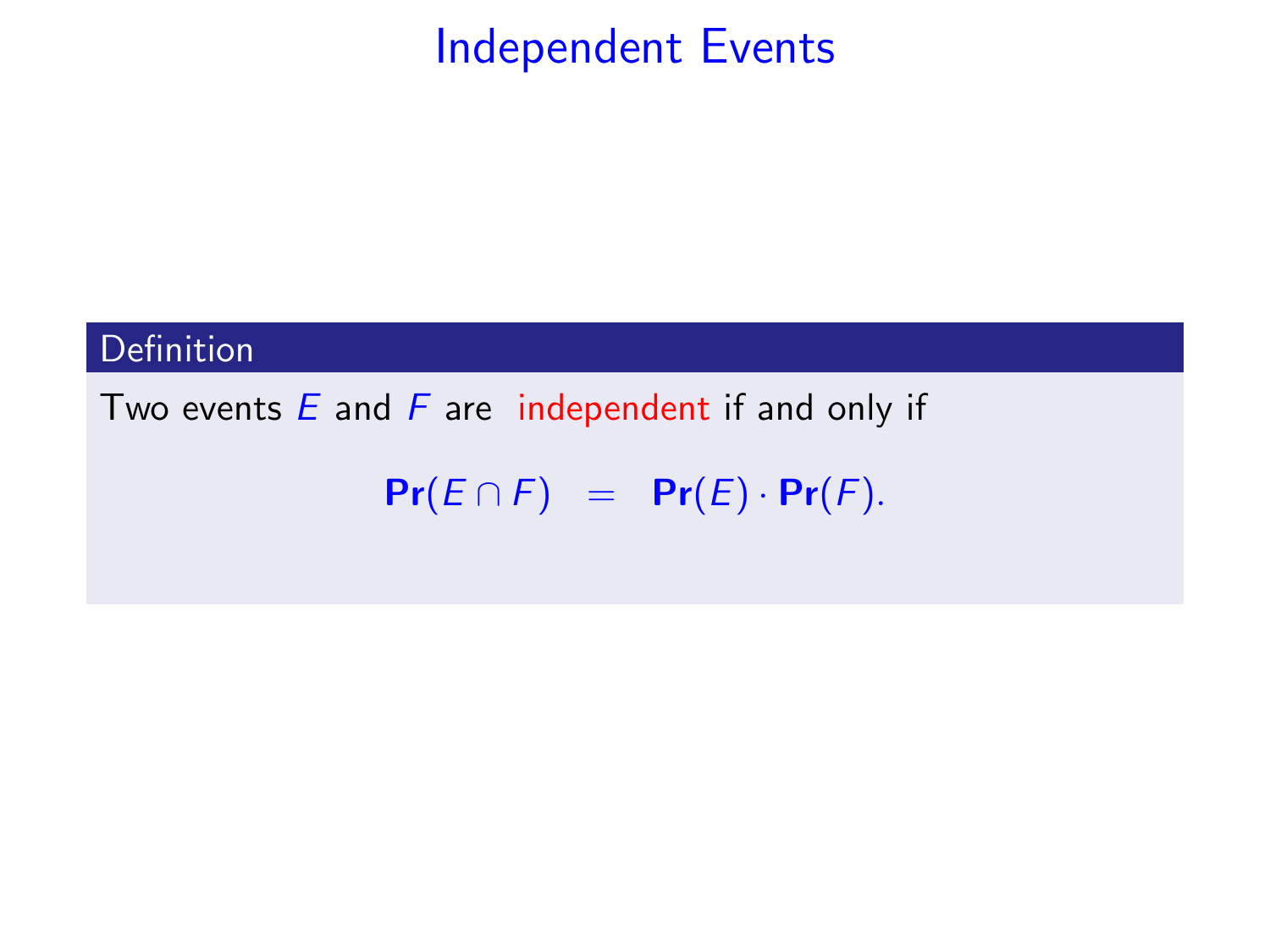### Independent Events, examples

Example: You pick a card from a deck.

- $F = "Pick an ace"$
- $F = "Pick a heart"$

Example: You roll a die

- $E =$  "number is even"
- $F =$  "number is  $\leq 4$ "

Basically, two events are independent if when one happends it doesn't tell you anything about if the other happened.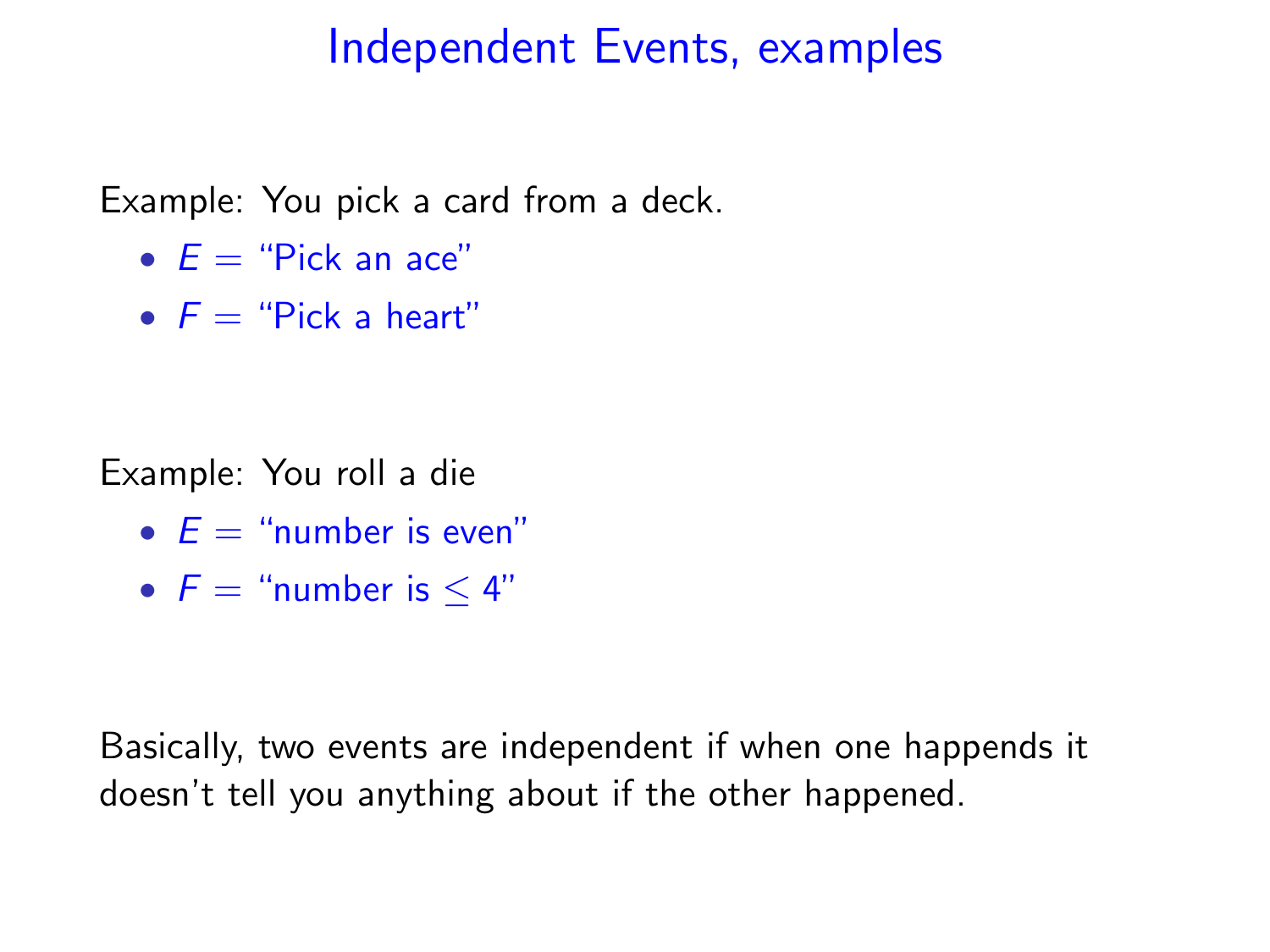# Conditional Probability

What is the probability that a random student at La Sapienza was born in Roma.

 $E_1$  = the event "born in Roma."

 $E_2$  = the event "a student in La Sapienza."

The conditional probability that a a student at Sapienza was born in Roma is written:

 $Pr(E_1 | E_2)$ .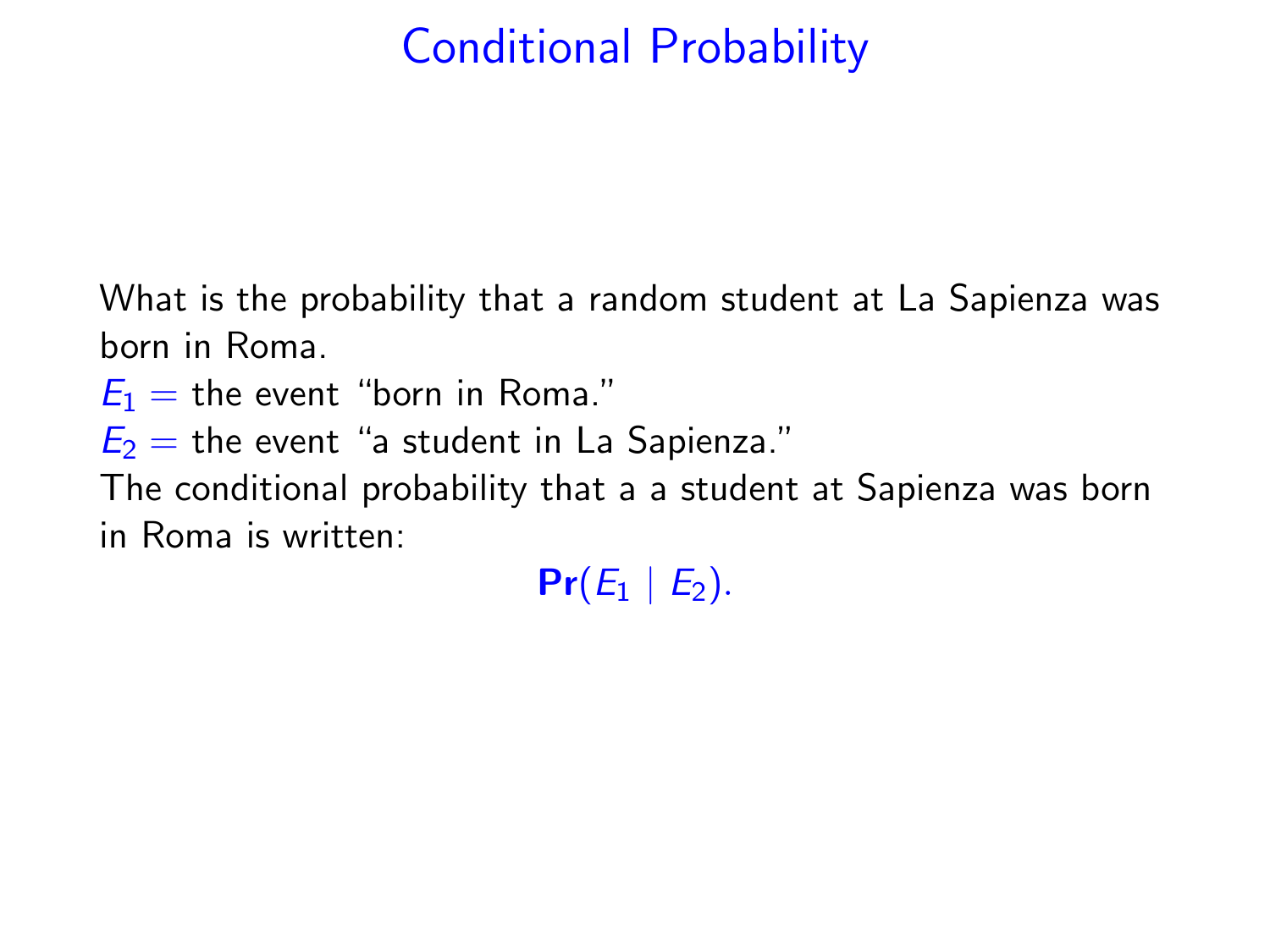# Computing Conditional Probabilities

#### Definition

The conditional probability that event  $E$  occurs given that event F occurs is

$$
Pr(E | F) = \frac{Pr(E \cap F)}{Pr(F)}.
$$

The conditional probability is only well-defined if  $Pr(F) > 0$ .

By conditioning on  $F$  we restrict the sample space to the set  $F$ . Thus we are interested in  $Pr(E \cap F)$  "normalized" by  $Pr(F)$ .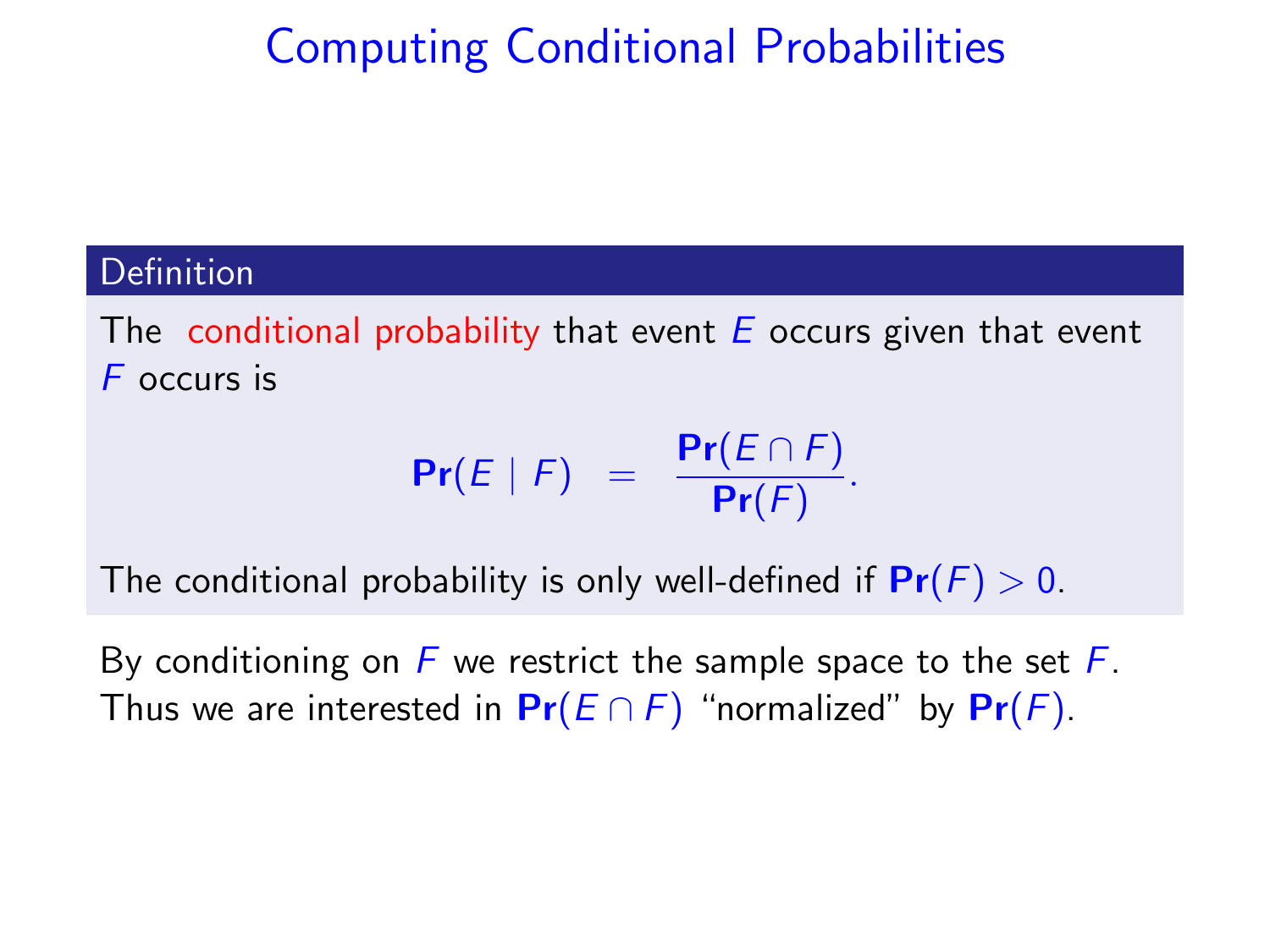What is the probability that in rolling two dice the sum is 8 given that the sum was even?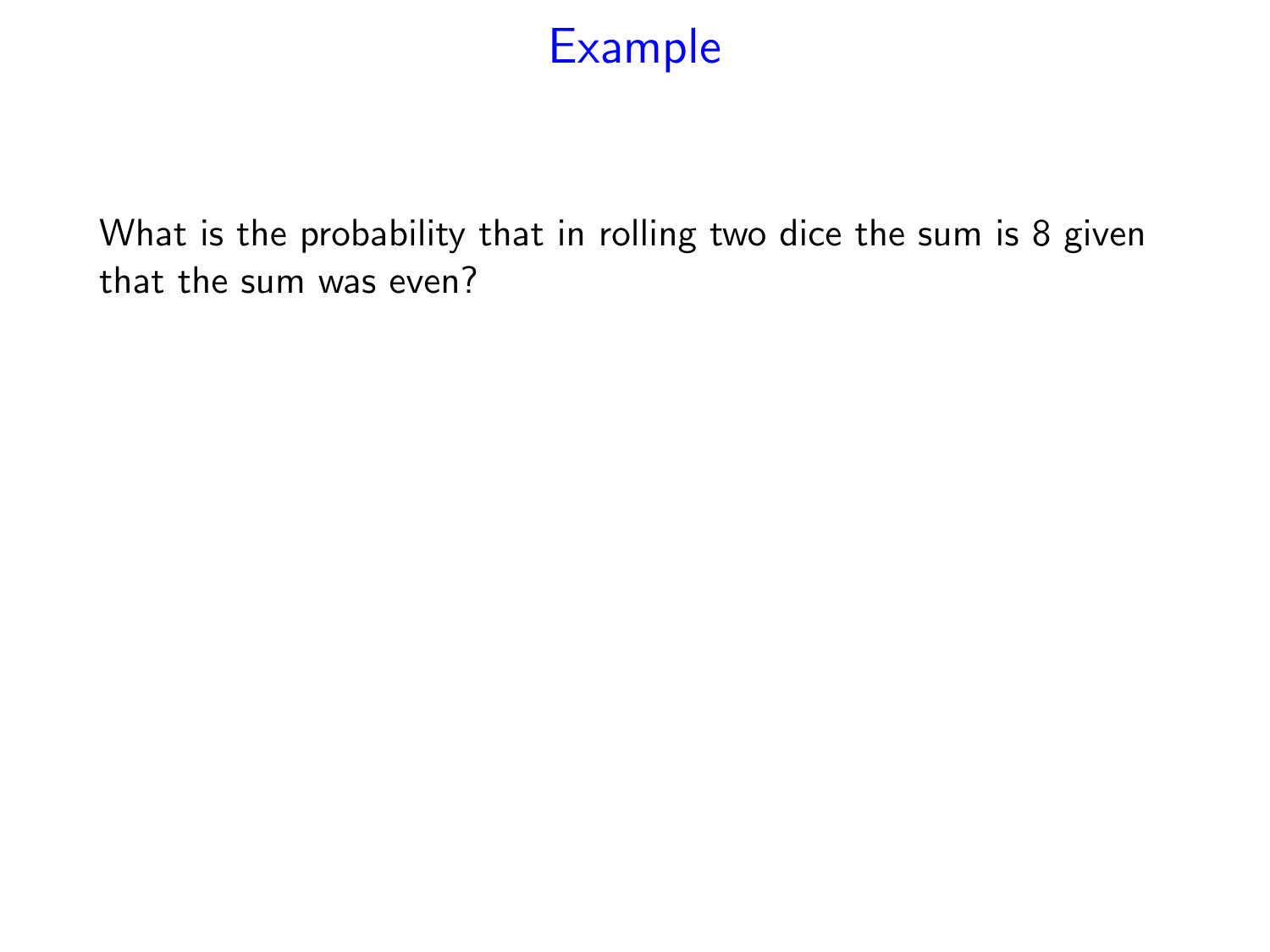What is the probability that in rolling two dice the sum is 8 given that the sum was even?

 $E_1 =$  "sum is 8",

 $E_2 =$  "sum even",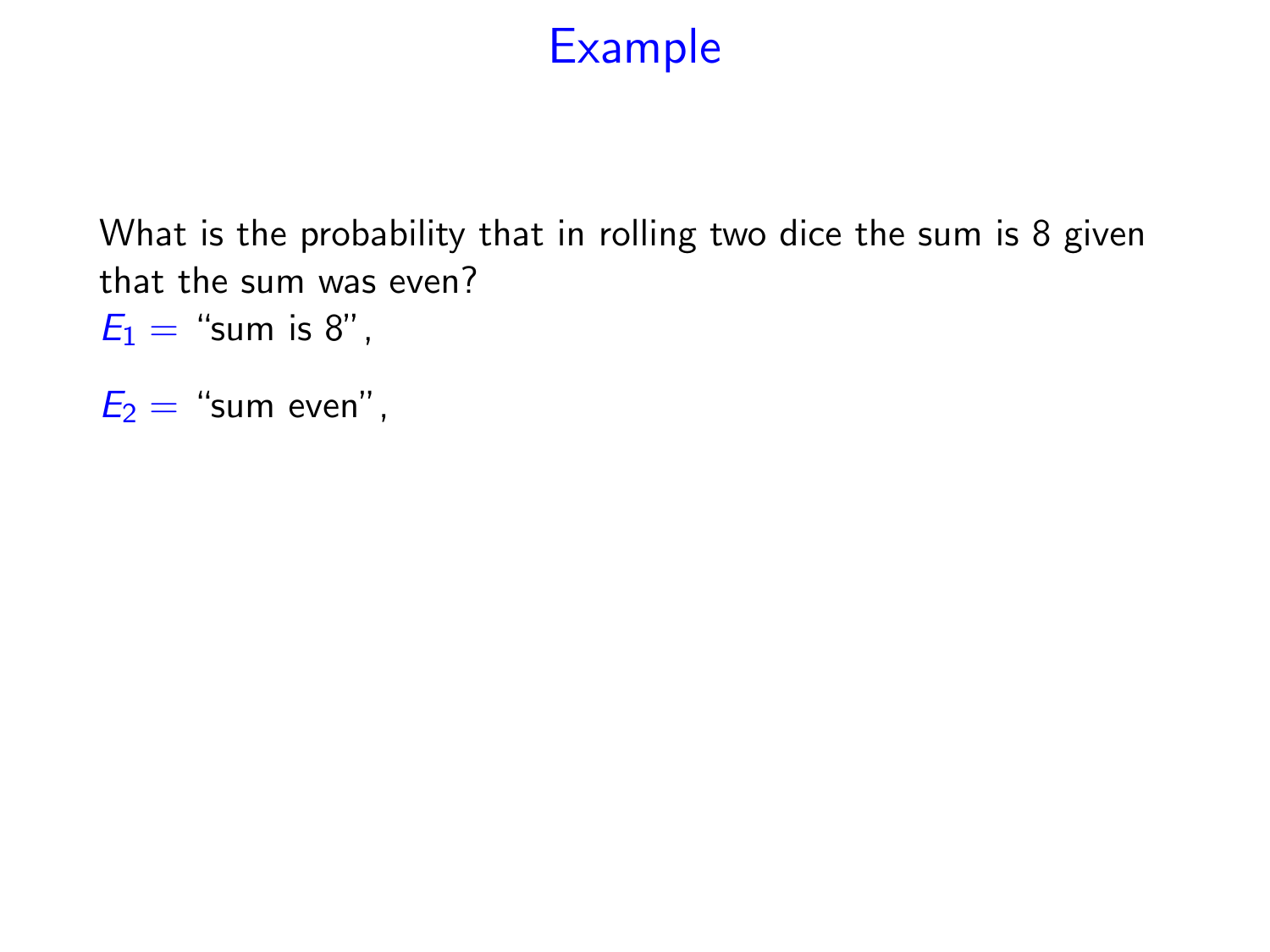What is the probability that in rolling two dice the sum is 8 given that the sum was even?

 $E_1 =$  "sum is 8",

 $E_2 =$  "sum even",

 $Pr(E_1) = Pr({(2, 6), (3, 5), (4, 4), (5, 3), (6, 2)}) = 5/36$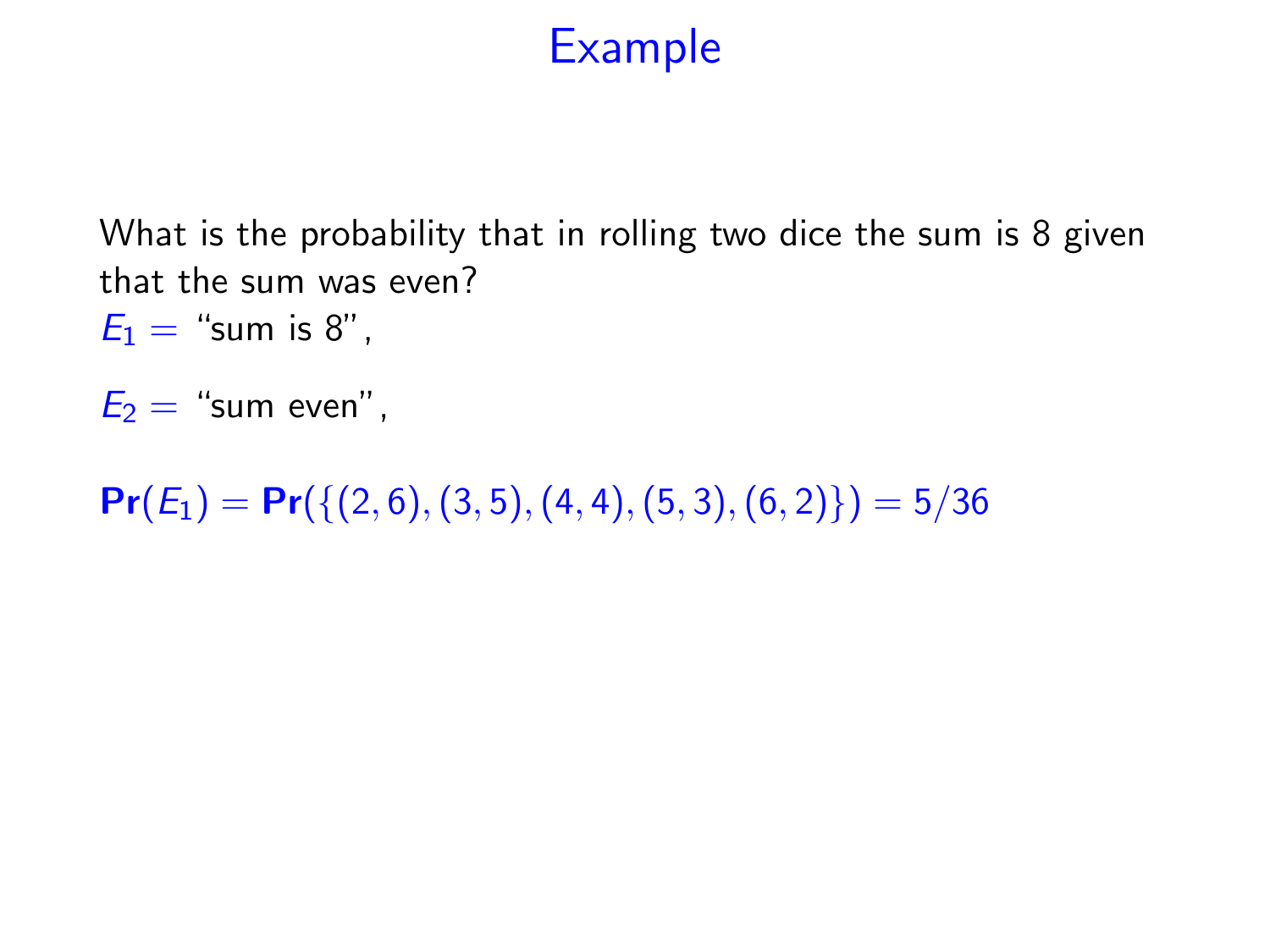What is the probability that in rolling two dice the sum is 8 given that the sum was even?

 $E_1 =$  "sum is 8",

 $E_2 =$  "sum even".

 $Pr(E_1) = Pr({(2, 6), (3, 5), (4, 4), (5, 3), (6, 2)}) = 5/36$ 

 $Pr(E_2) = 1/2 = 18/36.$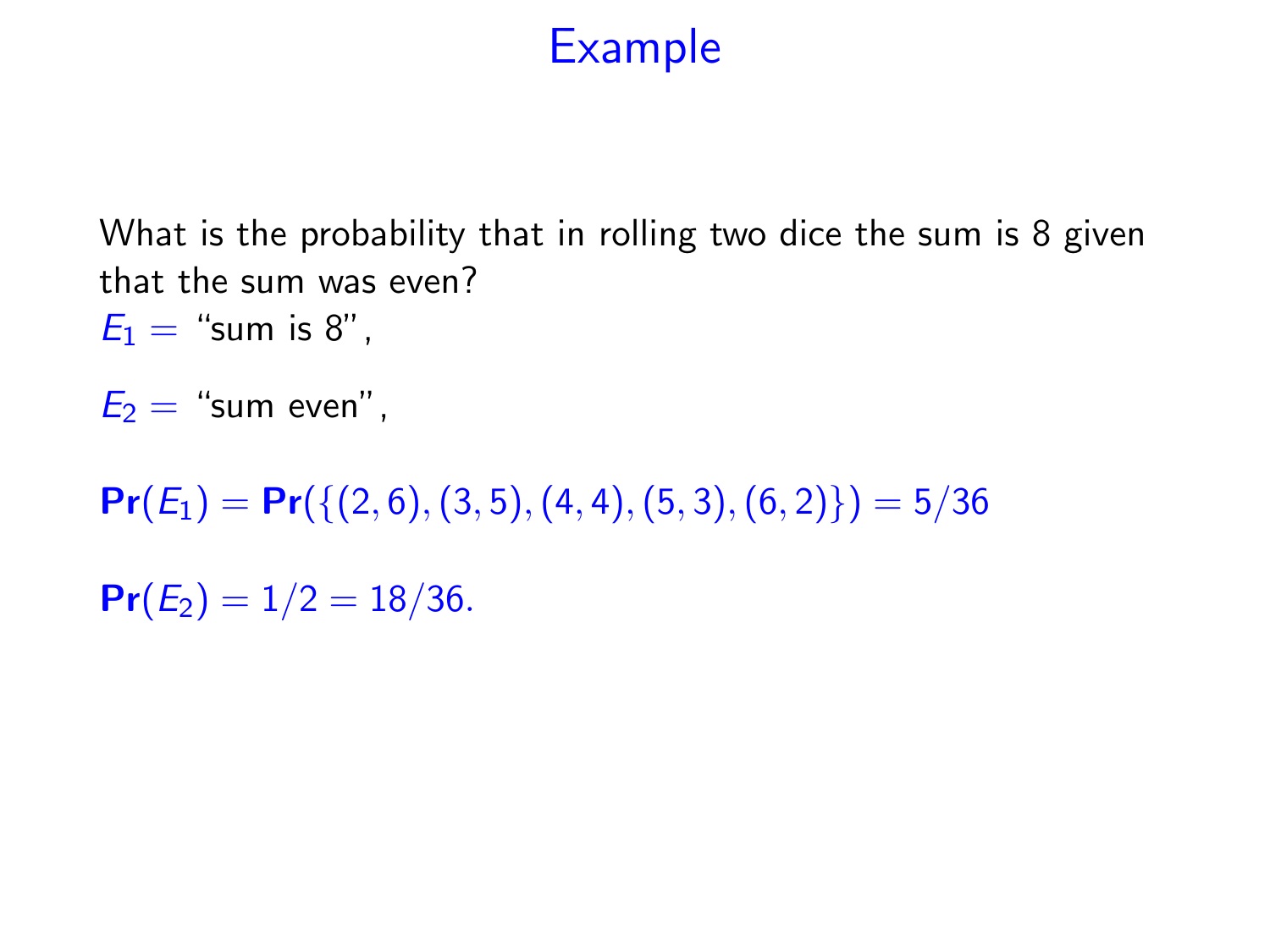What is the probability that in rolling two dice the sum is 8 given that the sum was even?  $E_1 =$  "sum is 8".

 $E_2 =$  "sum even".

 $Pr(E_1) = Pr({(2, 6), (3, 5), (4, 4), (5, 3), (6, 2)}) = 5/36$ 

 $Pr(E_2) = 1/2 = 18/36.$ 

 $Pr(E_1 | E_2) = \frac{Pr(E_1 \cap E_2)}{Pr(E_2)} = \frac{5/36}{1/2}$  $\frac{1}{2}$  = 5/18.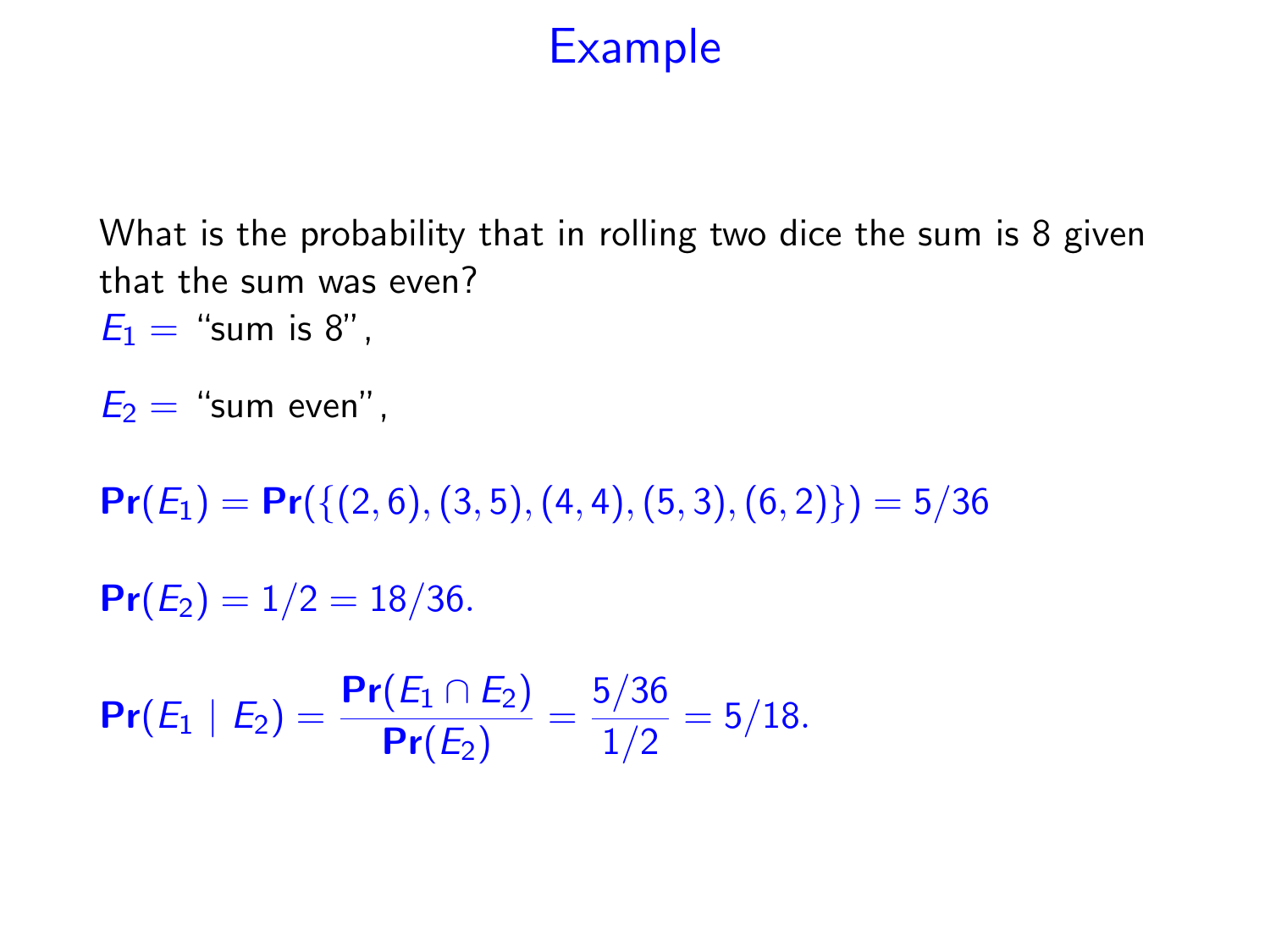### Example - a posteriori probability

We are given 2 coins:

- one is a fair coin A
- the other coin,  $B$ , has head on both sides

We choose a coin at random, i.e. each coin is chosen with probability  $1/2$ . We then flip the coin.

Given that we got head, what is the probability that we chose the fair coin A???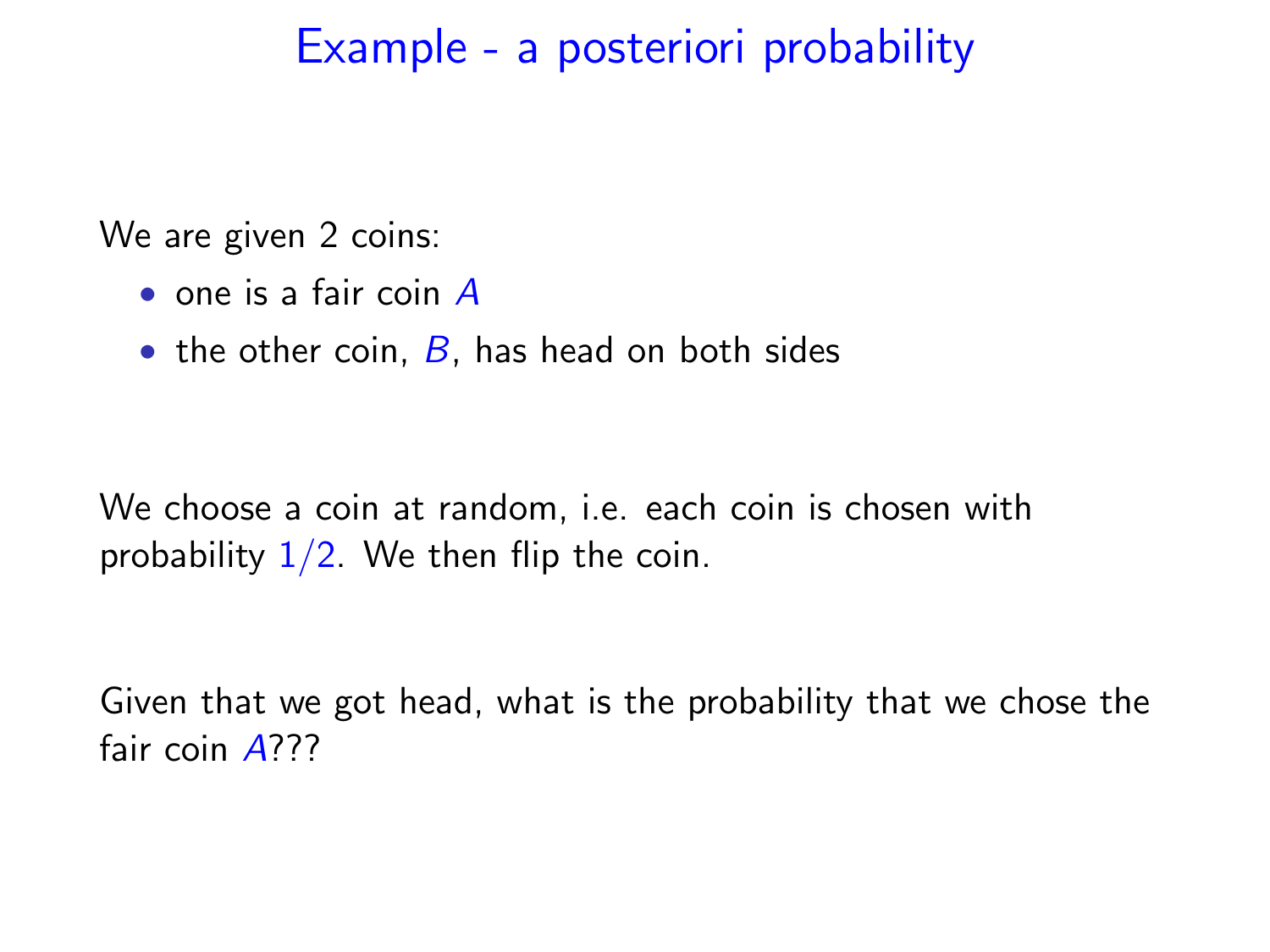Define a sample space of ordered pairs (coin, outcome). The sample space has three points

 $\{(A, h), (A, t), (B, h)\}\$ 

$$
\Pr((A,h)) = \Pr((A,t)) = 1/4
$$

 $Pr((B, h)) = 1/2$ 

Define two events:

 $E_1 =$  "Chose coin A".

 $E_2$  = "Outcome is head".

$$
\Pr(E_1 \mid E_2) = \frac{\Pr(E_1 \cap E_2)}{\Pr(E_2)} = \frac{1/4}{1/4 + 1/2} = 1/3.
$$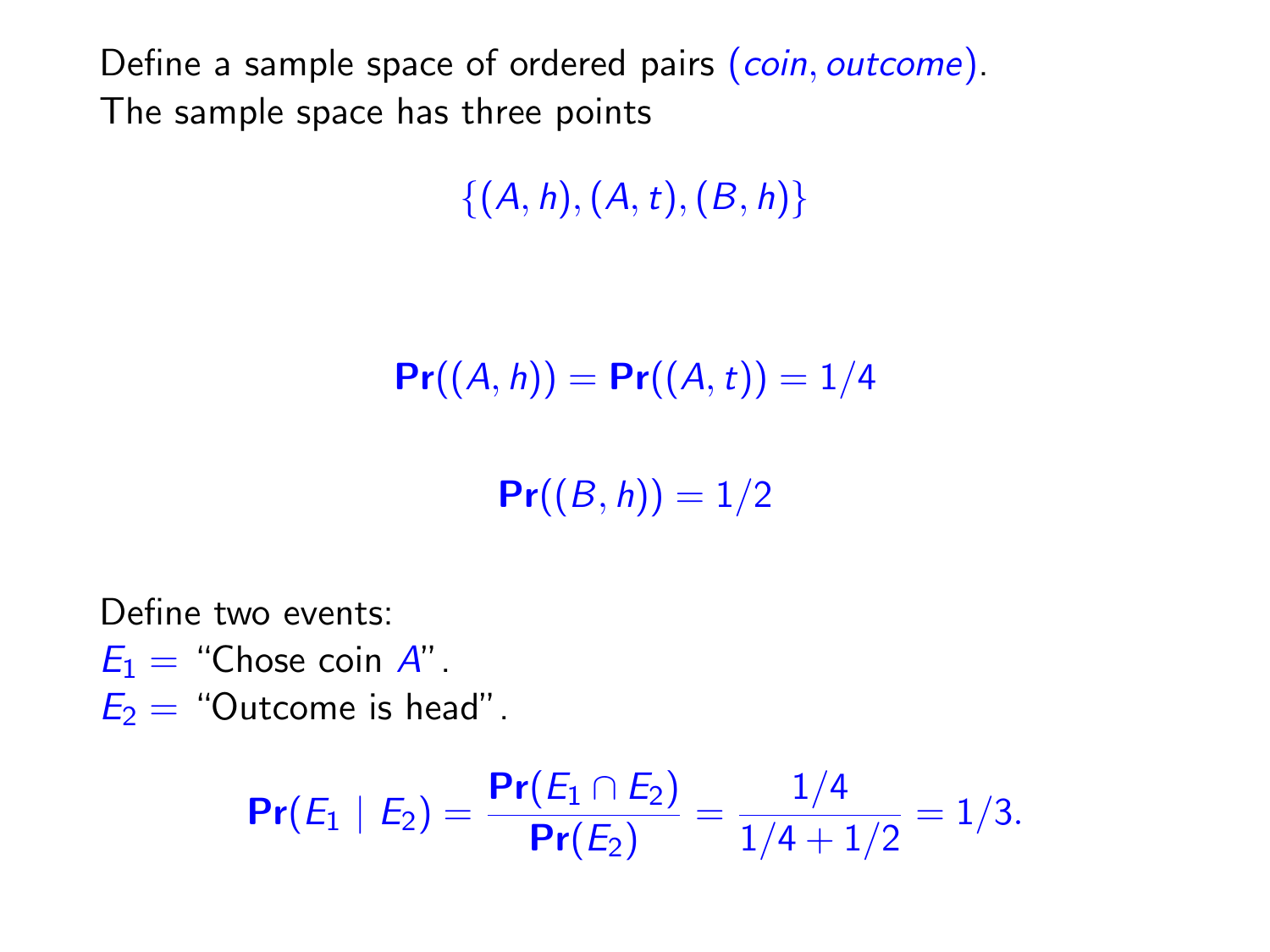## Independence

Two events  $\overline{A}$  and  $\overline{B}$  are independent if

 $Pr(A \cap B) = Pr(A) \times Pr(B),$ 

or

$$
\Pr(A \mid B) = \frac{\Pr(A \cap B)}{\Pr(B)} = \Pr(A).
$$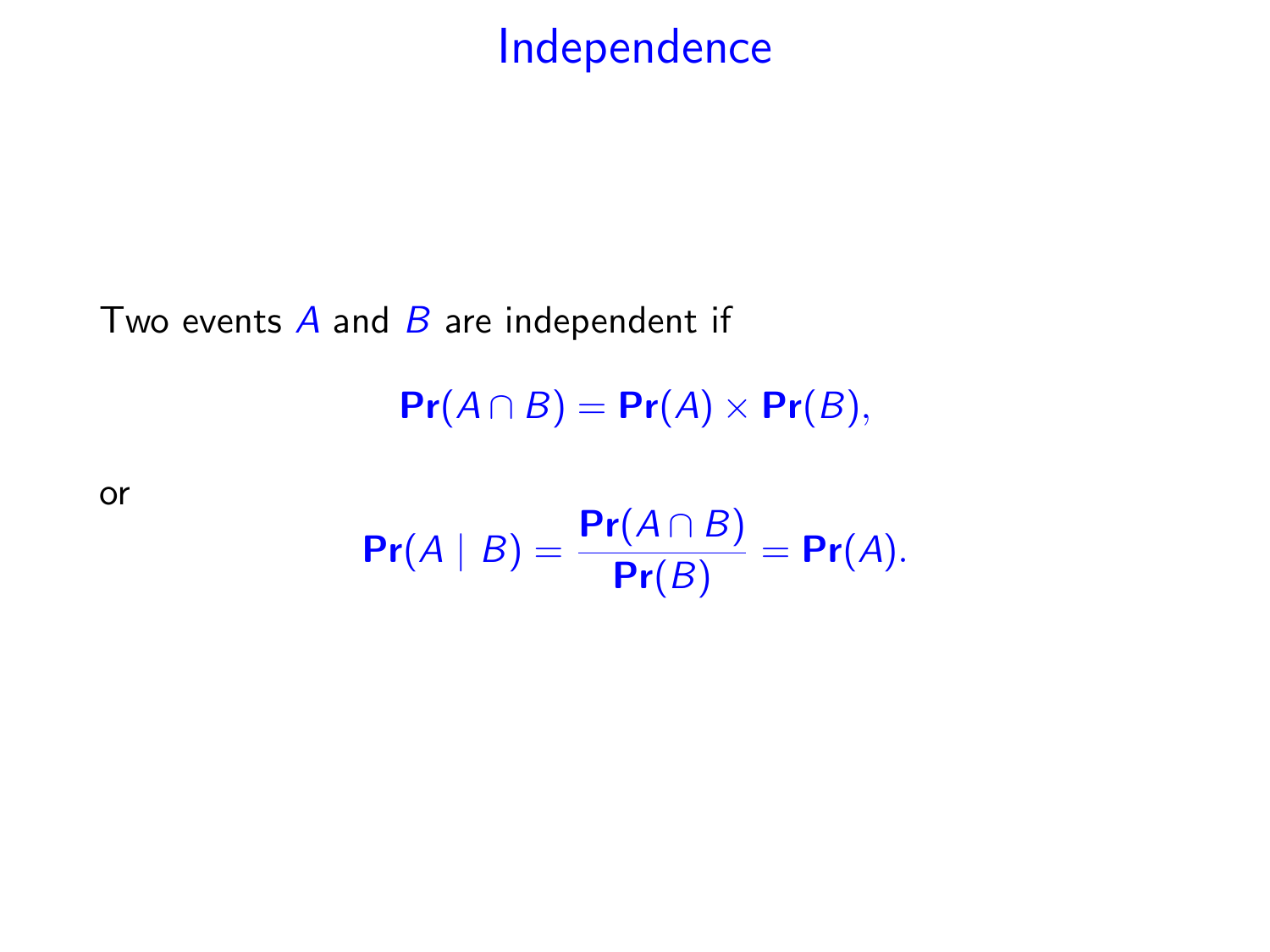Assume two events  $\overline{A}$  and  $\overline{B}$ .

 $Pr(A) = Pr(A \cap B) + Pr(A \cap B^c)$  $= Pr(A | B) \cdot Pr(B) + Pr(A | B<sup>c</sup>) \cdot Pr(B<sup>c</sup>)$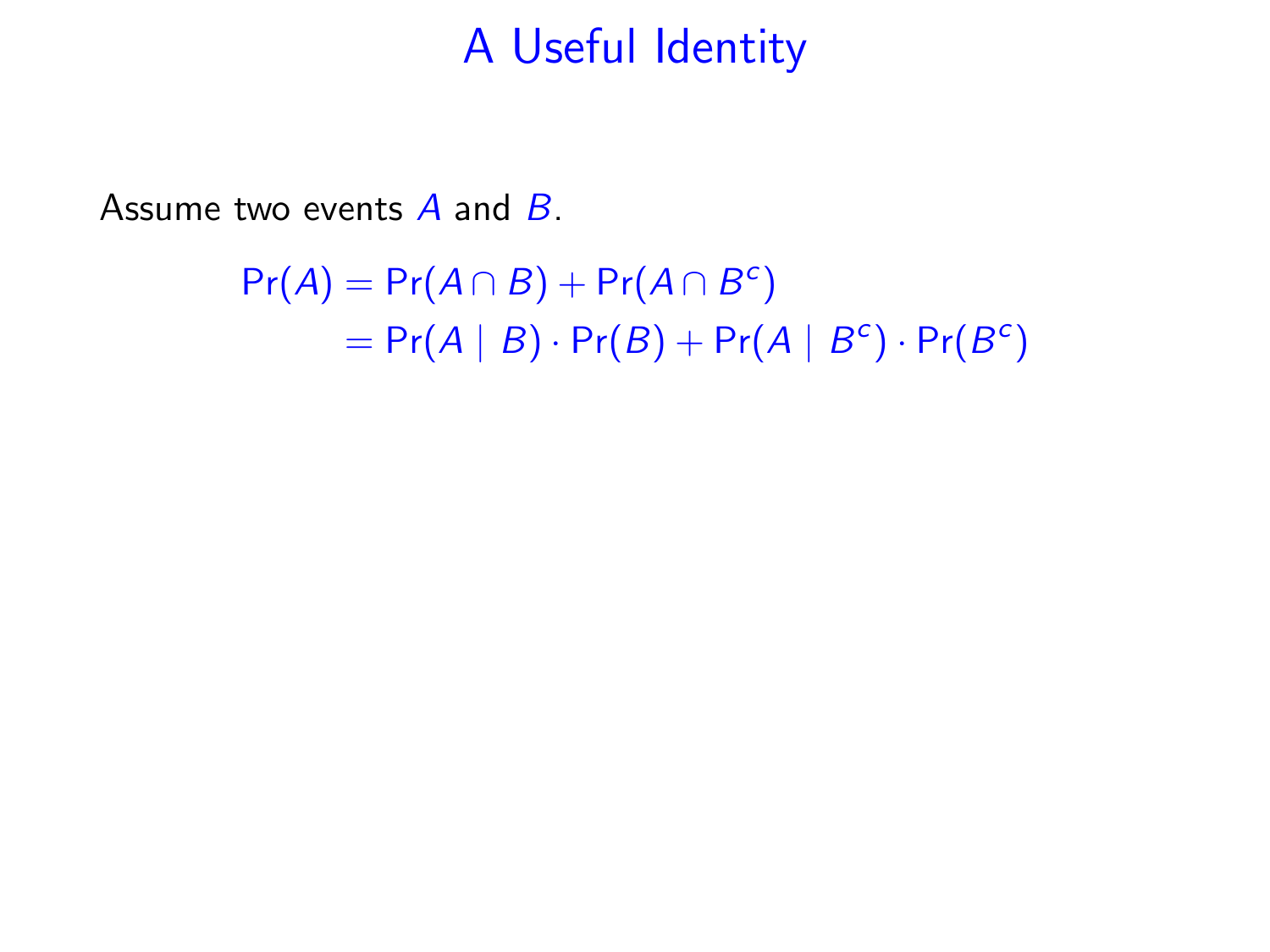Assume two events A and B.

```
Pr(A) = Pr(A \cap B) + Pr(A \cap B^c)= Pr(A | B) \cdot Pr(B) + Pr(A | B<sup>c</sup>) \cdot Pr(B<sup>c</sup>)
```
Example:

What is the probability that a random person has height  $> 1.75$ ? We choose a random person and let  $\overline{A}$  the event that "the person has height  $> 1.75$ ." We want  $Pr(A)$ .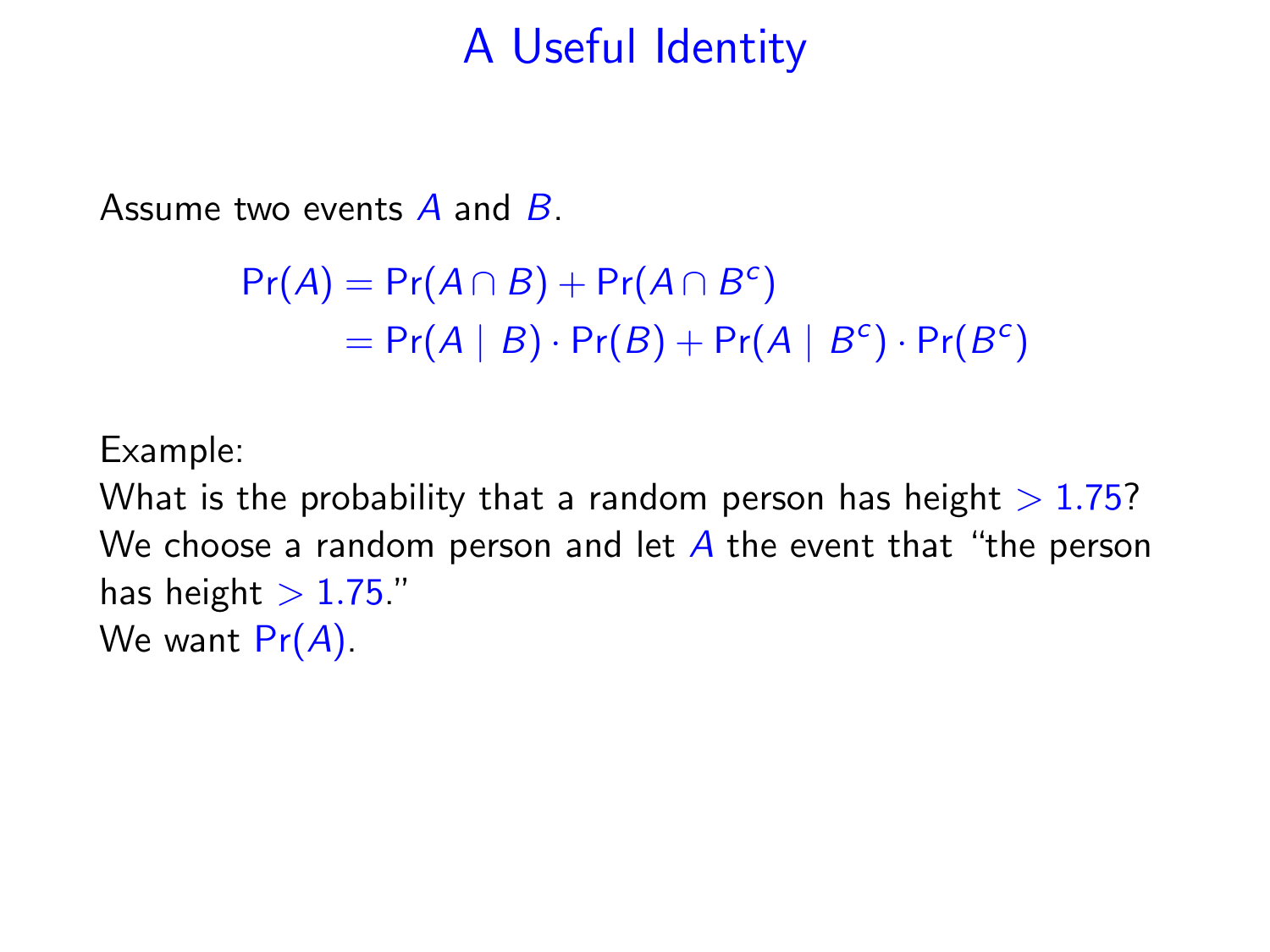Assume two events A and B.

 $Pr(A) = Pr(A \cap B) + Pr(A \cap B^c)$  $= Pr(A | B) \cdot Pr(B) + Pr(A | B<sup>c</sup>) \cdot Pr(B<sup>c</sup>)$ 

Example:

What is the probability that a random person has height  $> 1.75$ ? We choose a random person and let  $\overline{A}$  the event that "the person has height  $> 1.75$ ."

We want  $Pr(A)$ .

Assume we know that the probability that a man has height

 $> 1.75$  is 54% and that a woman has height  $> 1.75$  is 4%.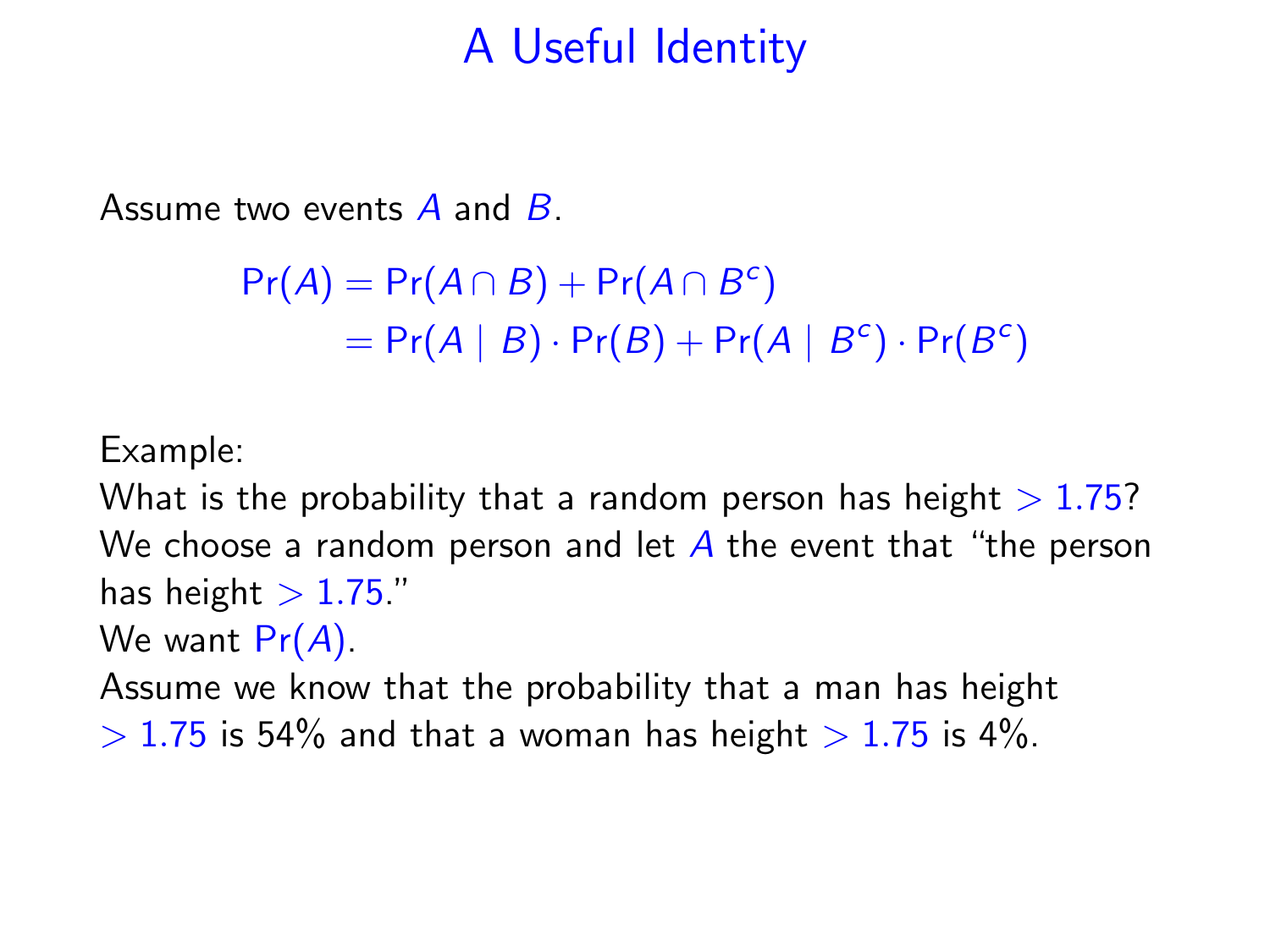Assume two events A and B.

 $Pr(A) = Pr(A \cap B) + Pr(A \cap B^c)$  $= Pr(A | B) \cdot Pr(B) + Pr(A | B<sup>c</sup>) \cdot Pr(B<sup>c</sup>)$ 

Example:

What is the probability that a random person has height  $> 1.75$ ? We choose a random person and let  $\overline{A}$  the event that "the person has height  $> 1.75$ ." We want  $Pr(A)$ .

Assume we know that the probability that a man has height  $> 1.75$  is 54% and that a woman has height  $> 1.75$  is 4%. Define the event  $B$  that "the random person is a man."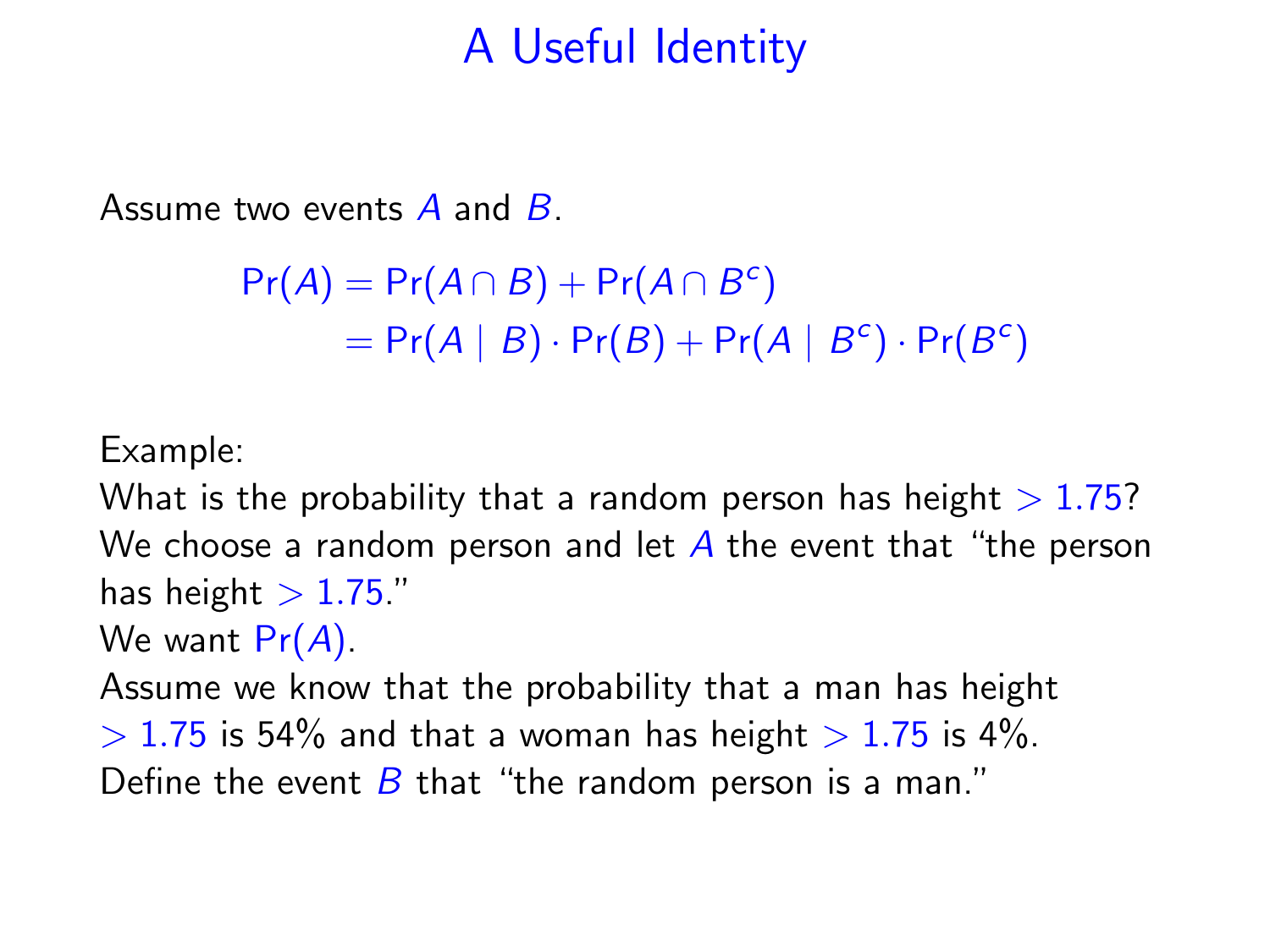## Random Variable

#### Definition

A random variable X on a sample space  $\Omega$  is a function on  $\Omega$ ; that is,  $X : \Omega \to \mathcal{R}$ .

A discrete random variable is a random variable that takes on only a finite or countably infinite number of values.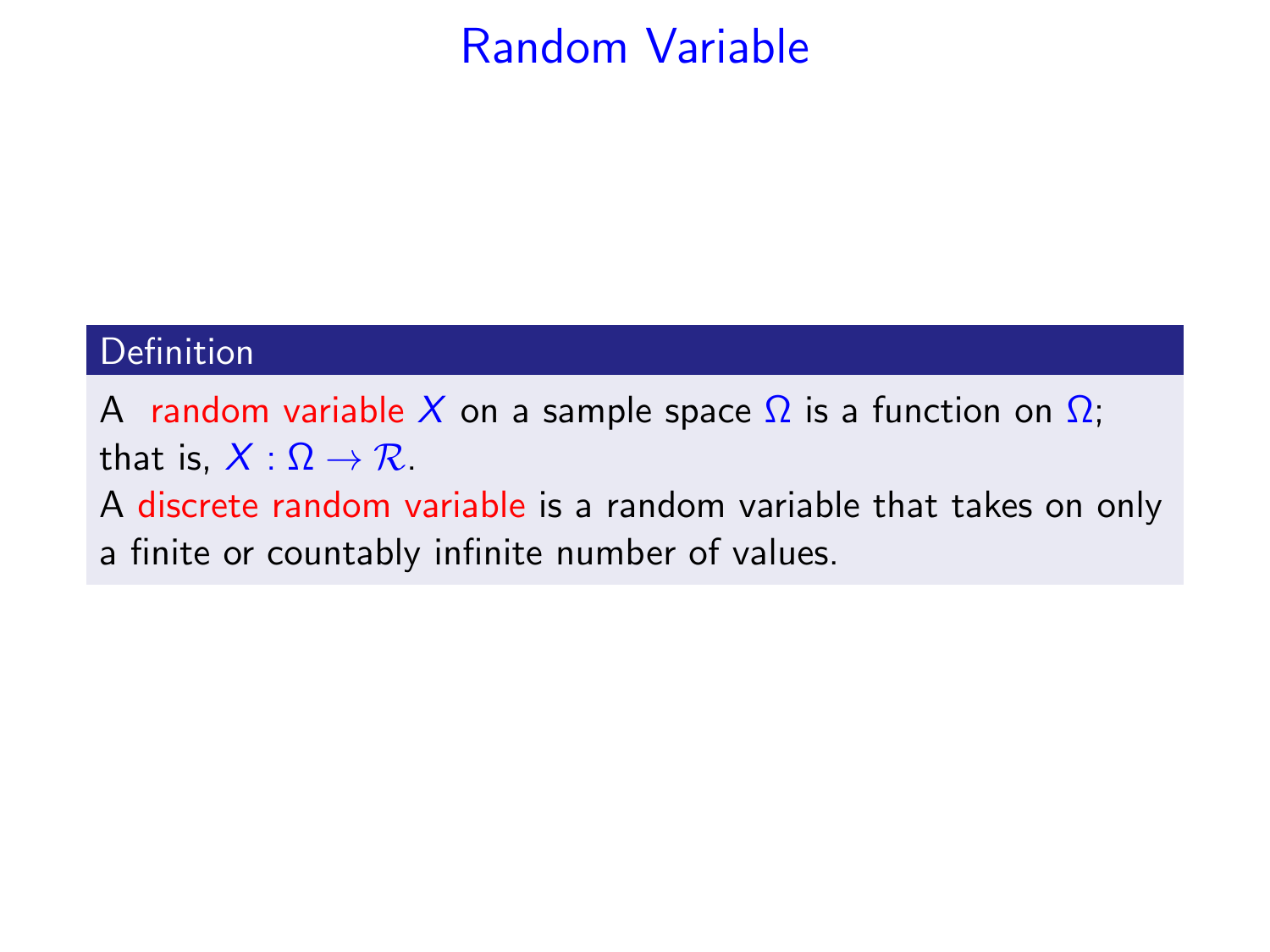In practice, a random variable is some random quantity that we are interested in:

 $\bullet$  I roll a die,  $X =$  "result"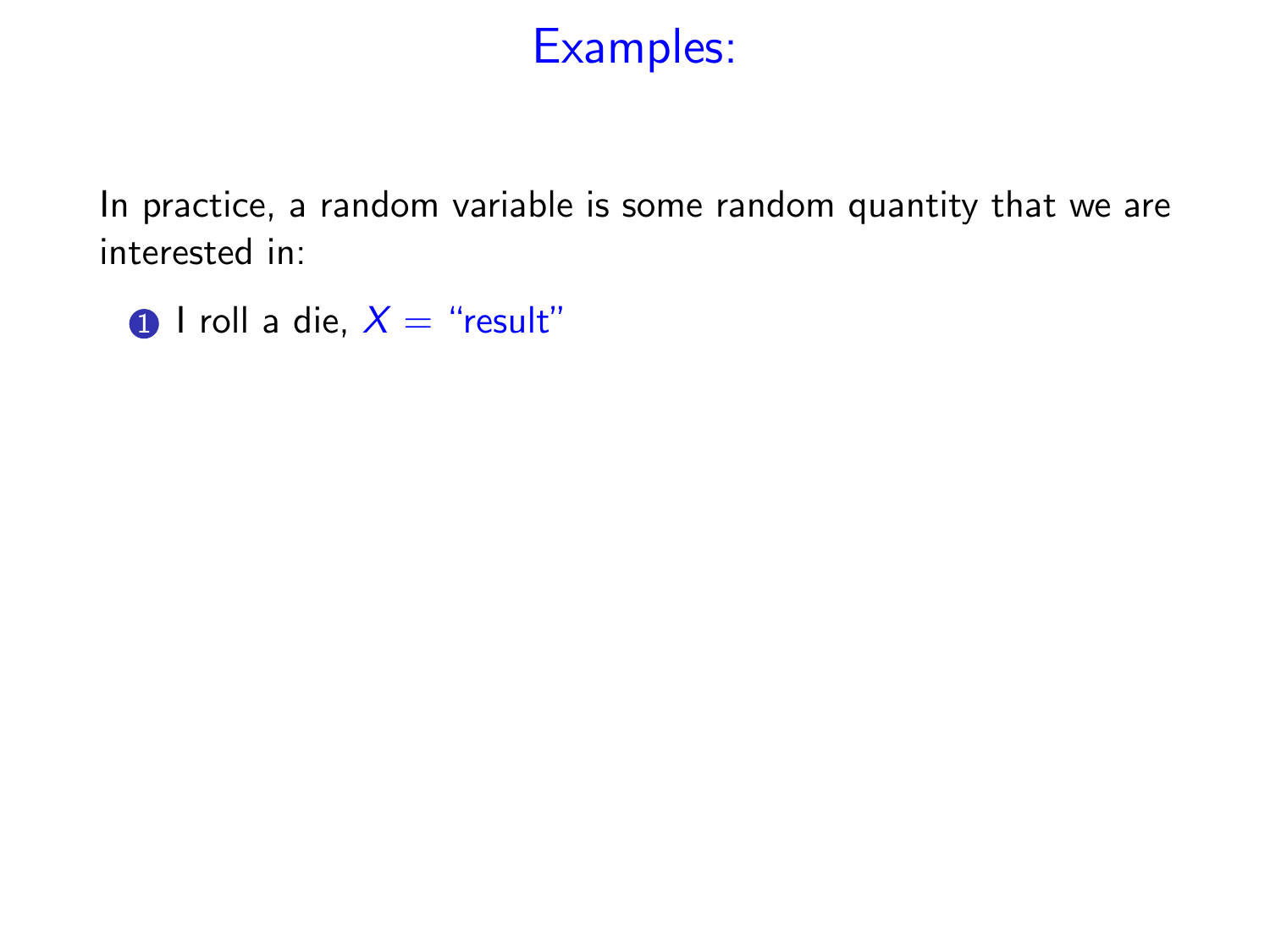- $\bullet$  I roll a die,  $X =$  "result"
- 2 I roll 2 dice,  $X =$  "sum of the two values"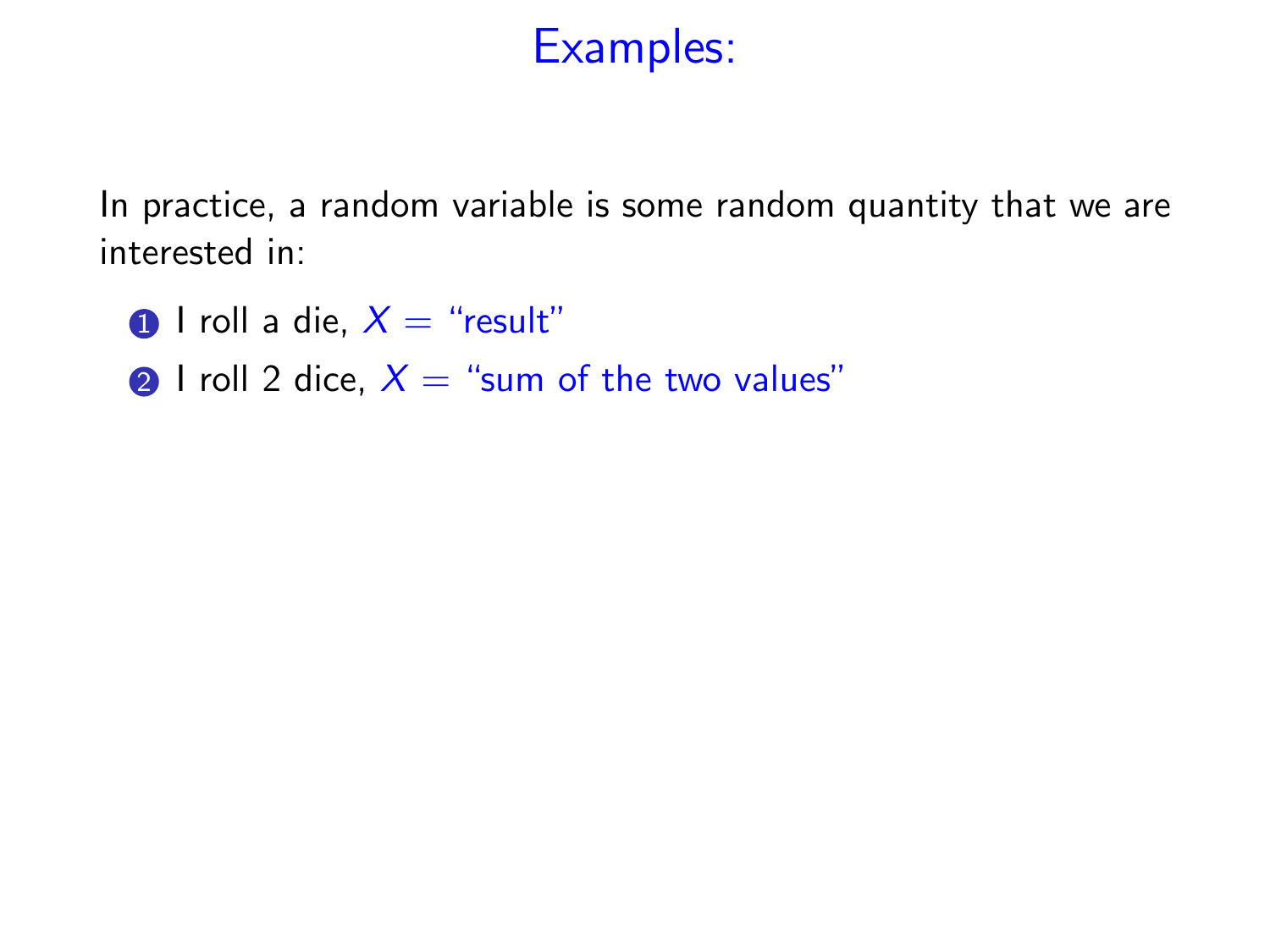- $\bigcap$  I roll a die,  $X =$  "result"
- 2 I roll 2 dice,  $X =$  "sum of the two values"
- **3** Consider a gambling game in which a player flips two coins, if he gets heads in both coins he wins \$3, else he losses \$1. The payoff of the game is a random variable.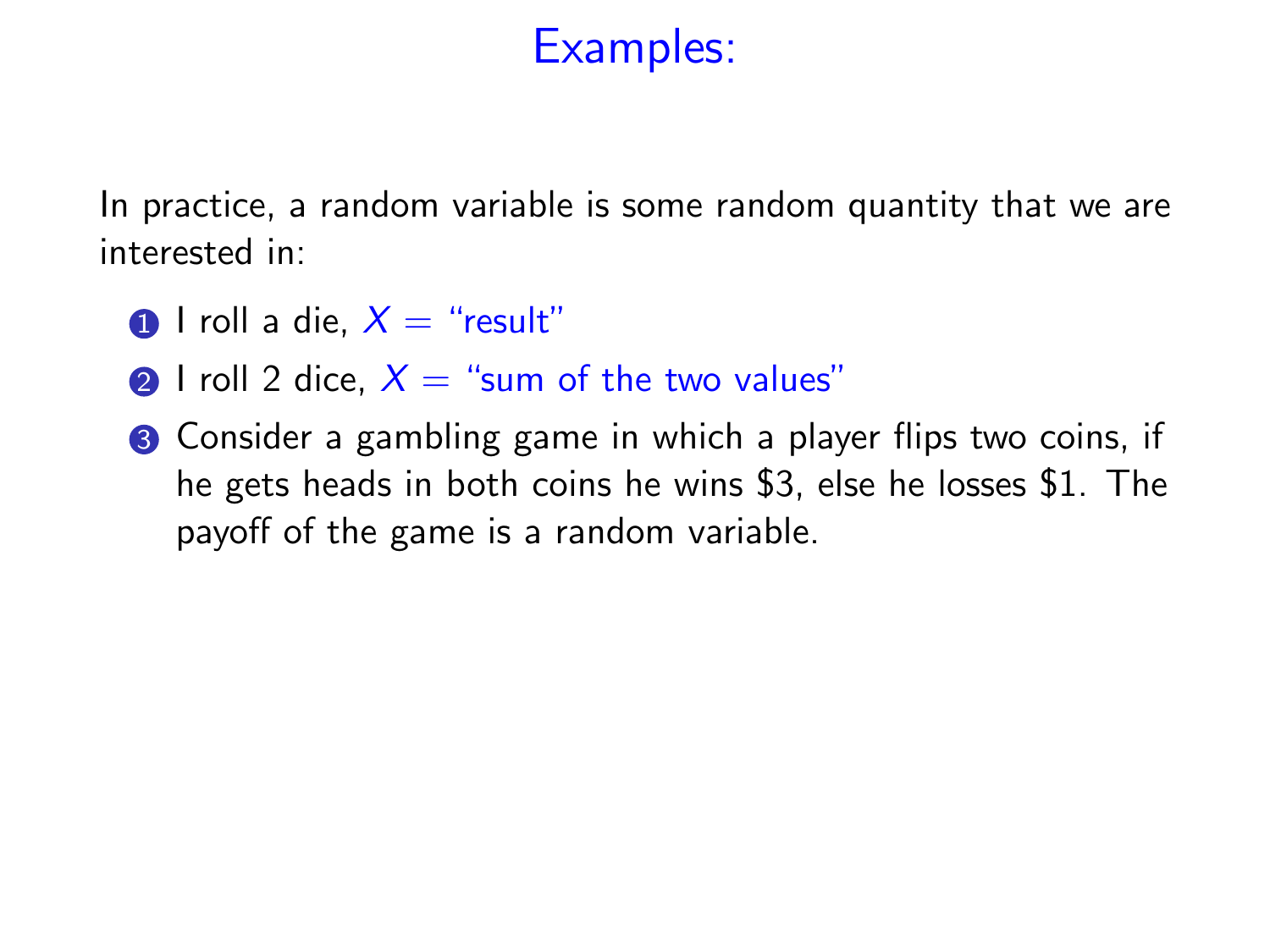- $\bigcap$  I roll a die,  $X =$  "result"
- 2 I roll 2 dice,  $X =$  "sum of the two values"
- **3** Consider a gambling game in which a player flips two coins, if he gets heads in both coins he wins \$3, else he losses \$1. The payoff of the game is a random variable.

**④** I pick a card, 
$$
X = \begin{cases} 1, & \text{if card is an Ace} \\ 0, & \text{otherwise} \end{cases}
$$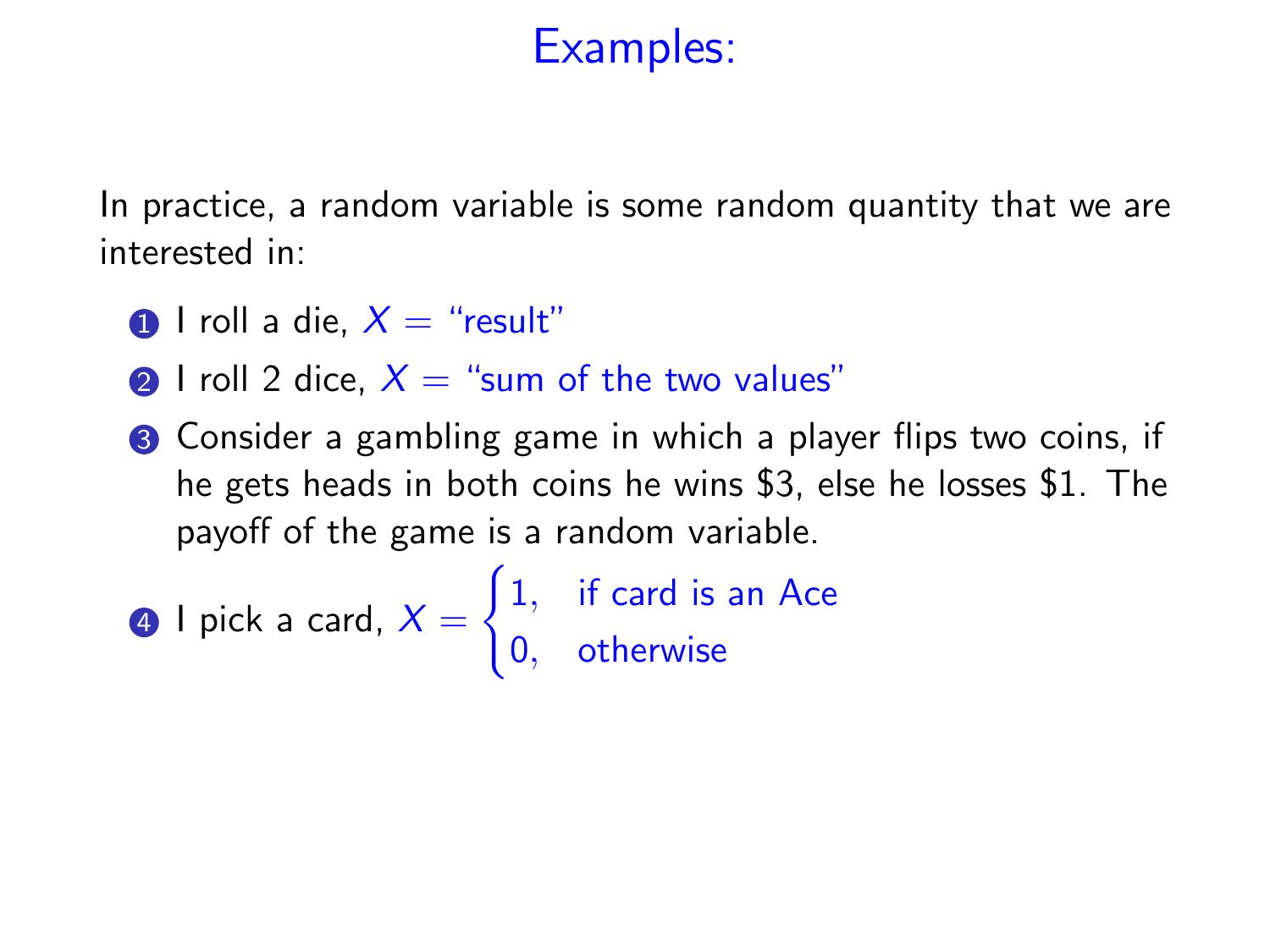- $\bigcap$  I roll a die,  $X =$  "result"
- 2 I roll 2 dice,  $X =$  "sum of the two values"
- **3** Consider a gambling game in which a player flips two coins, if he gets heads in both coins he wins \$3, else he losses \$1. The payoff of the game is a random variable.
- $\bullet$  I pick a card,  $X=$  $\int 1$ , if card is an Ace 0, otherwise
- **6** I pick 10 random students,  $X =$  "average weight"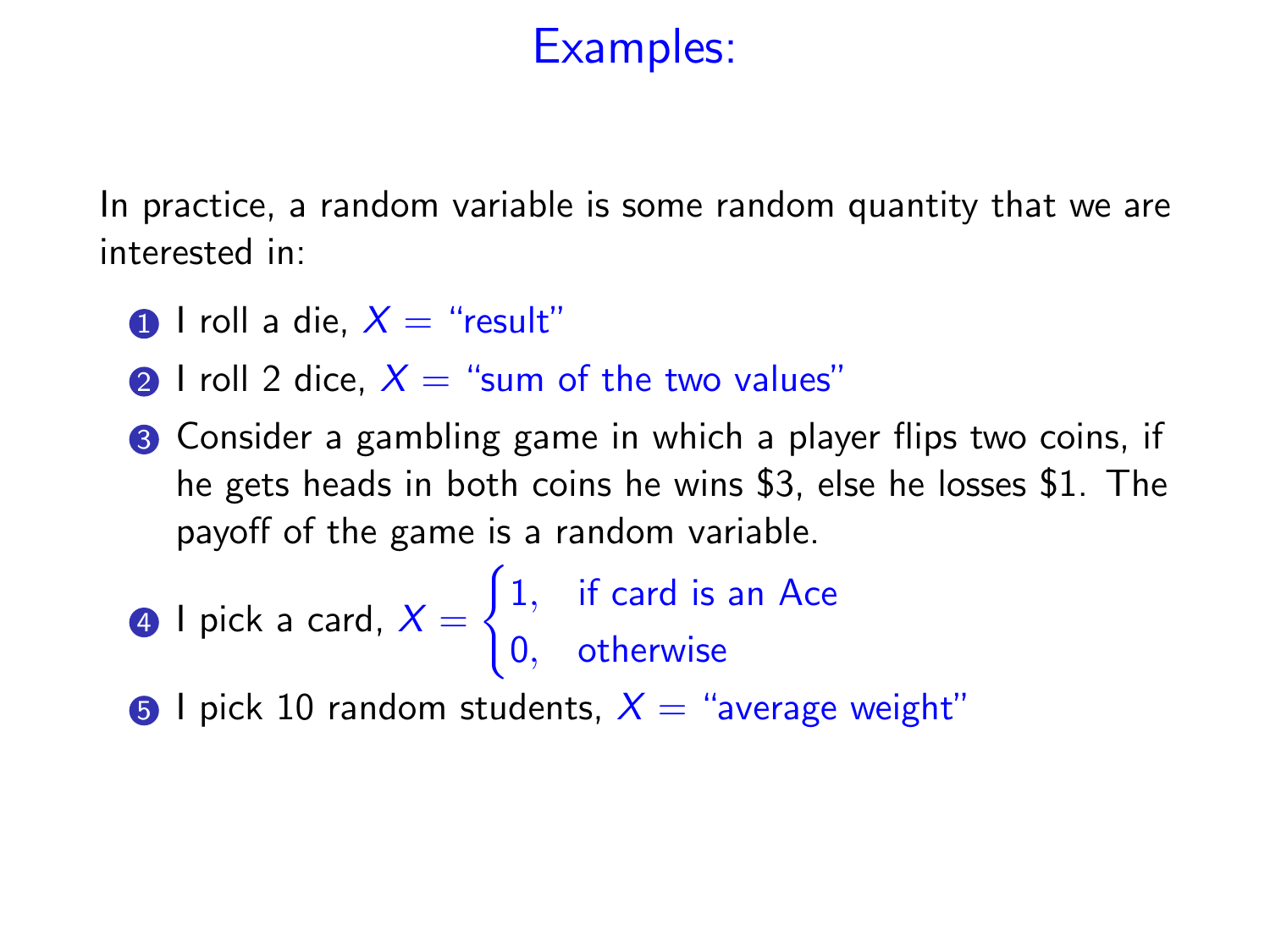- $\bigcap$  I roll a die,  $X =$  "result"
- 2 I roll 2 dice,  $X =$  "sum of the two values"
- **3** Consider a gambling game in which a player flips two coins, if he gets heads in both coins he wins \$3, else he losses \$1. The payoff of the game is a random variable.
- $\bullet$  I pick a card,  $X=$  $\int 1$ , if card is an Ace 0, otherwise
- **6** I pick 10 random students,  $X =$  "average weight"
- $\bullet X$  = "Running time of quicksort"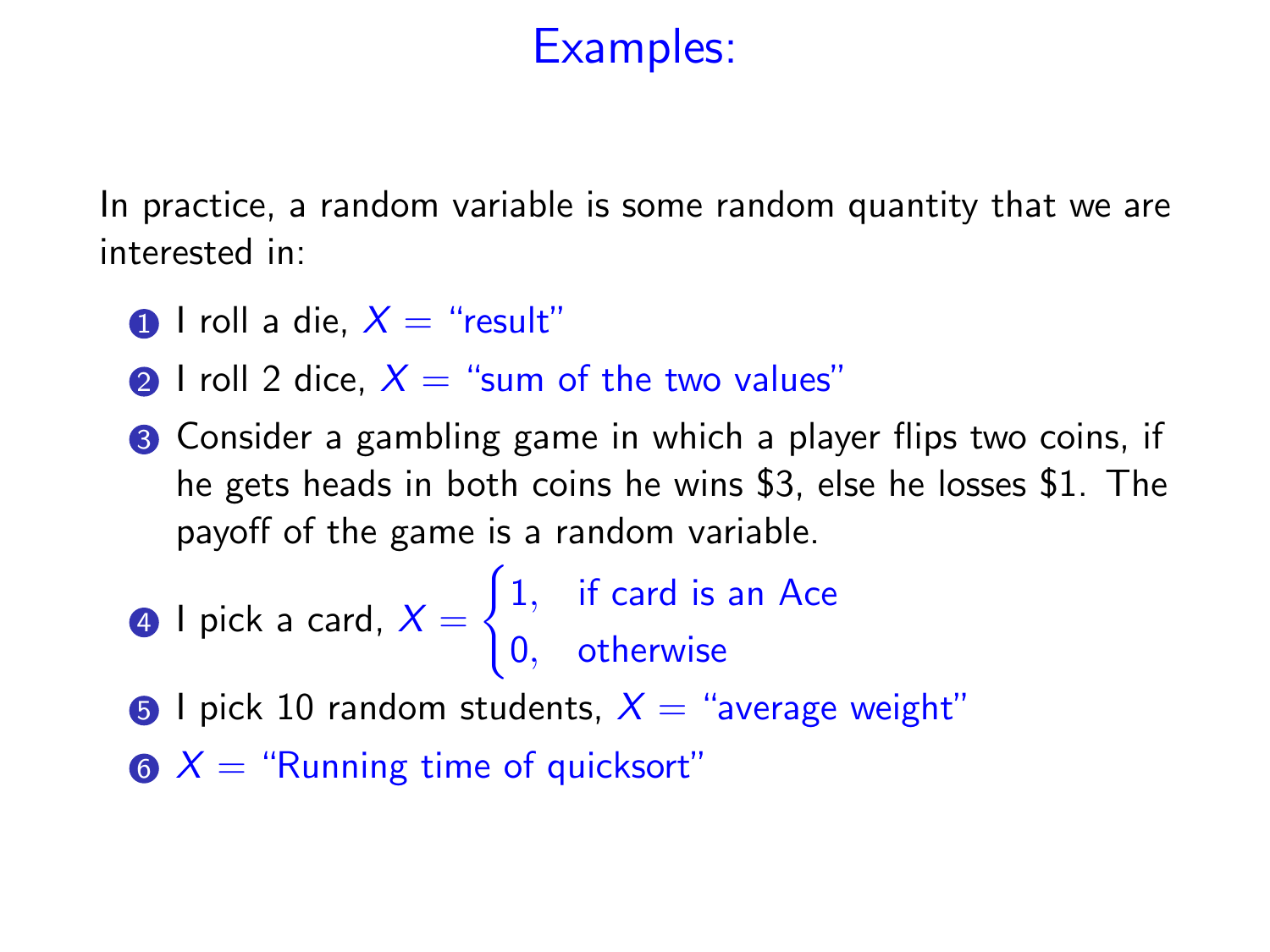### Definition

Two random variables  $X$  and  $Y$  are independent if and only if

$$
Pr((X = x) \cap (Y = y)) = Pr(X = x) \cdot Pr(Y = y)
$$

for all values  $x$  and  $y$ .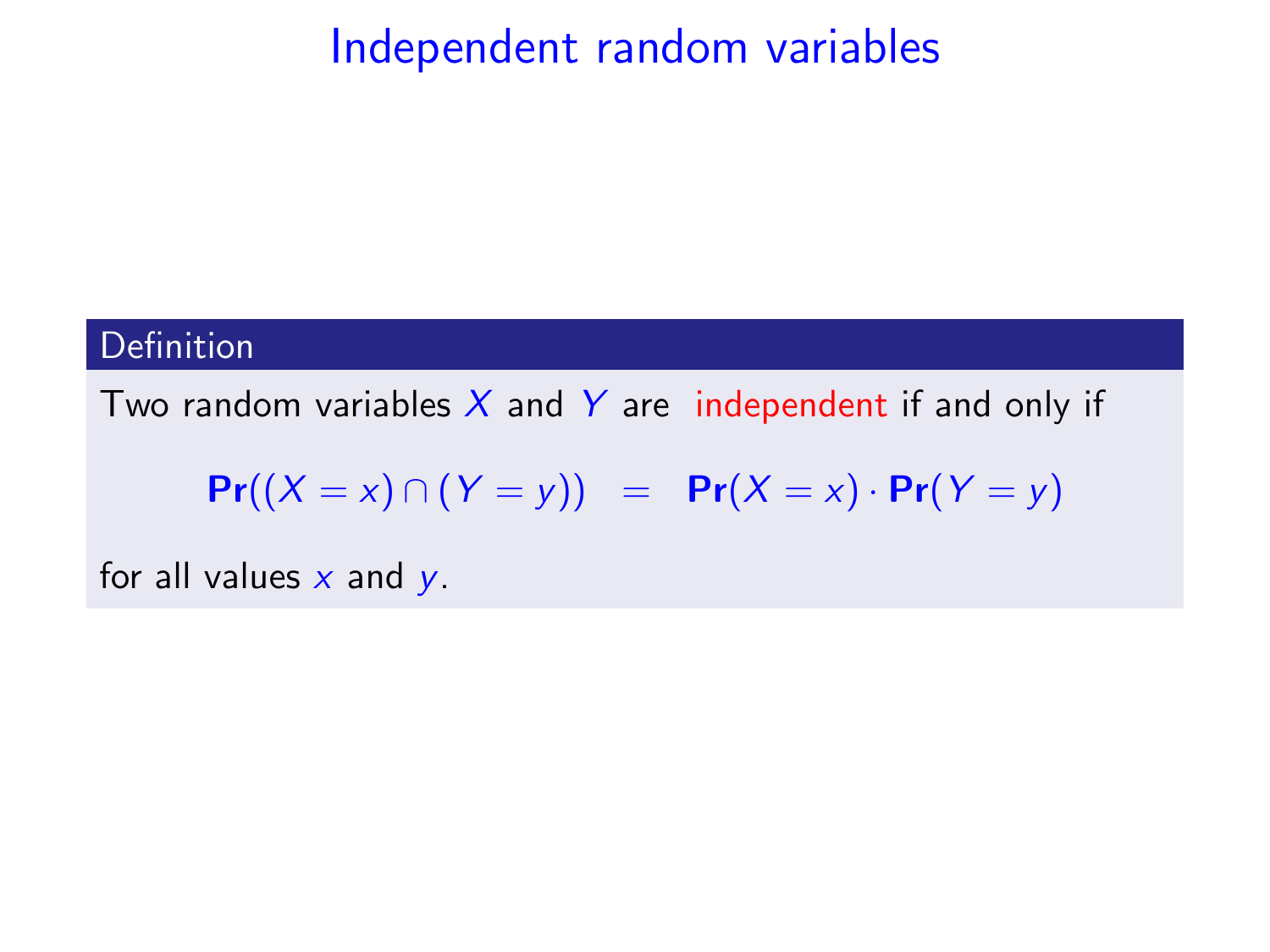• A player rolls 5 dice. The sum in the first 3 dice and the sum in the last 2 dice are independent.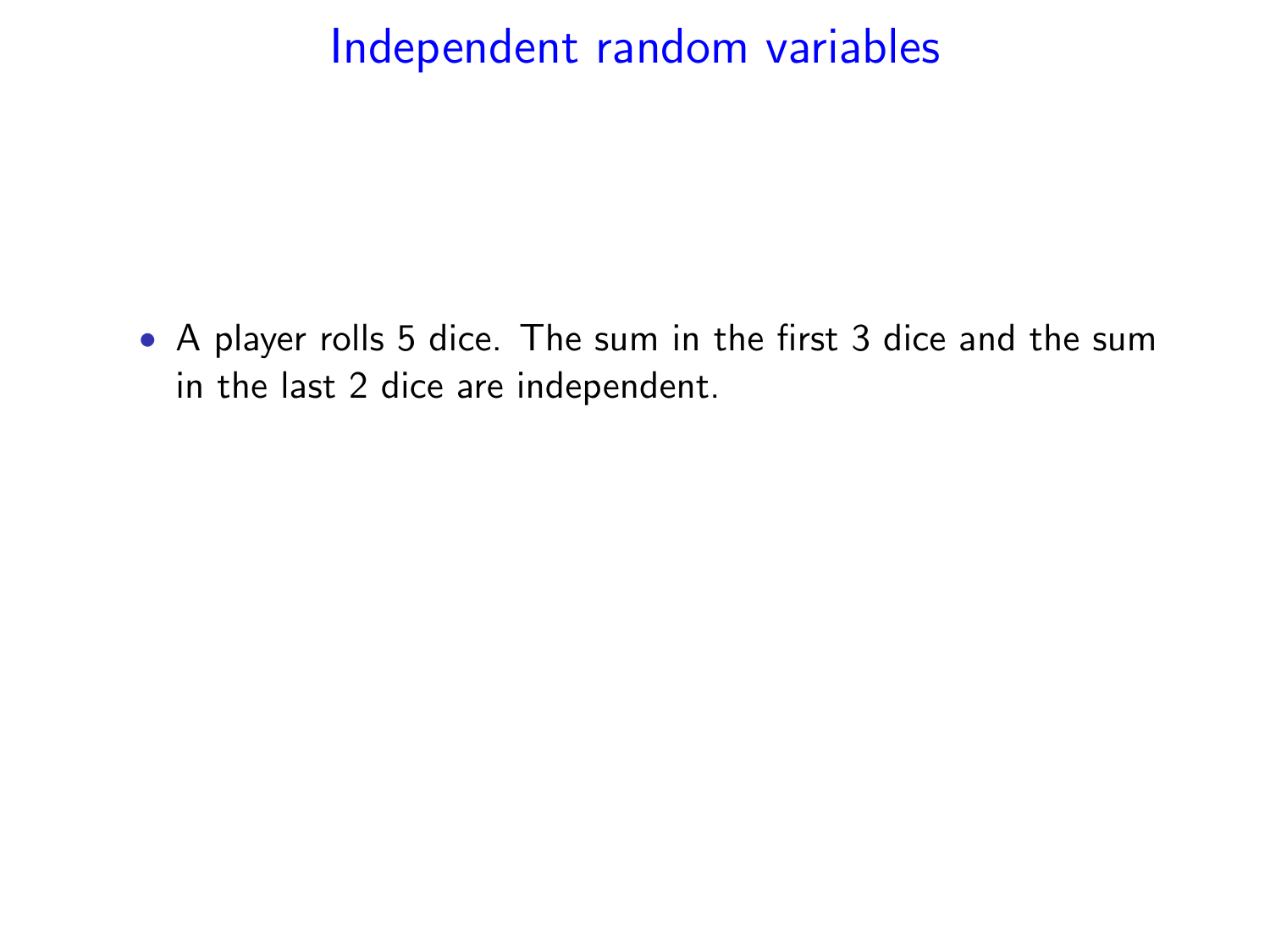- A player rolls 5 dice. The sum in the first 3 dice and the sum in the last 2 dice are independent.
- I pick a random card from a deck. The value that I got and the suit that I got are independent.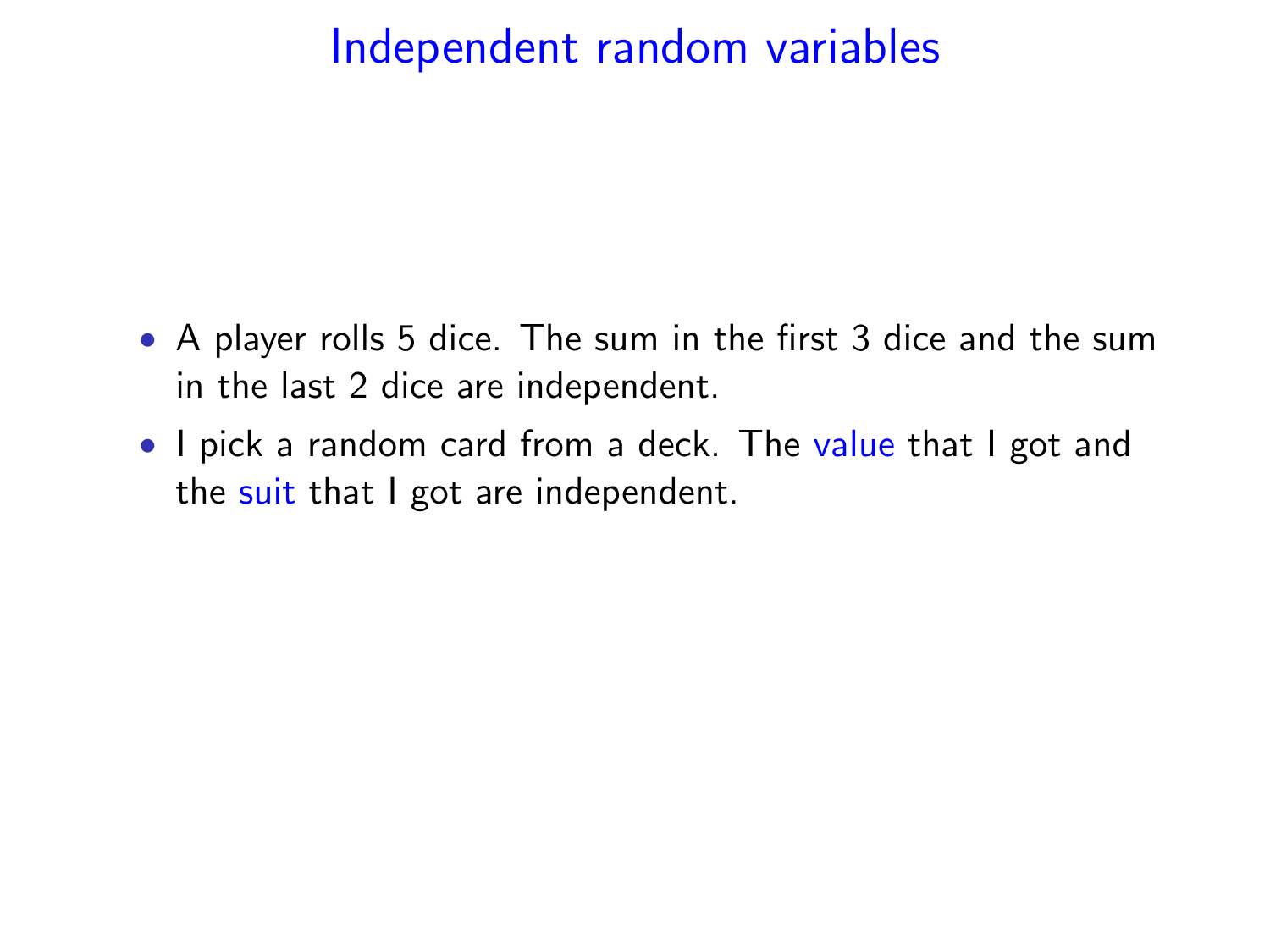- A player rolls 5 dice. The sum in the first 3 dice and the sum in the last 2 dice are independent.
- I pick a random card from a deck. The value that I got and the suit that I got are independent.
- I pick a random person in Rome. The age and the weight are not independent.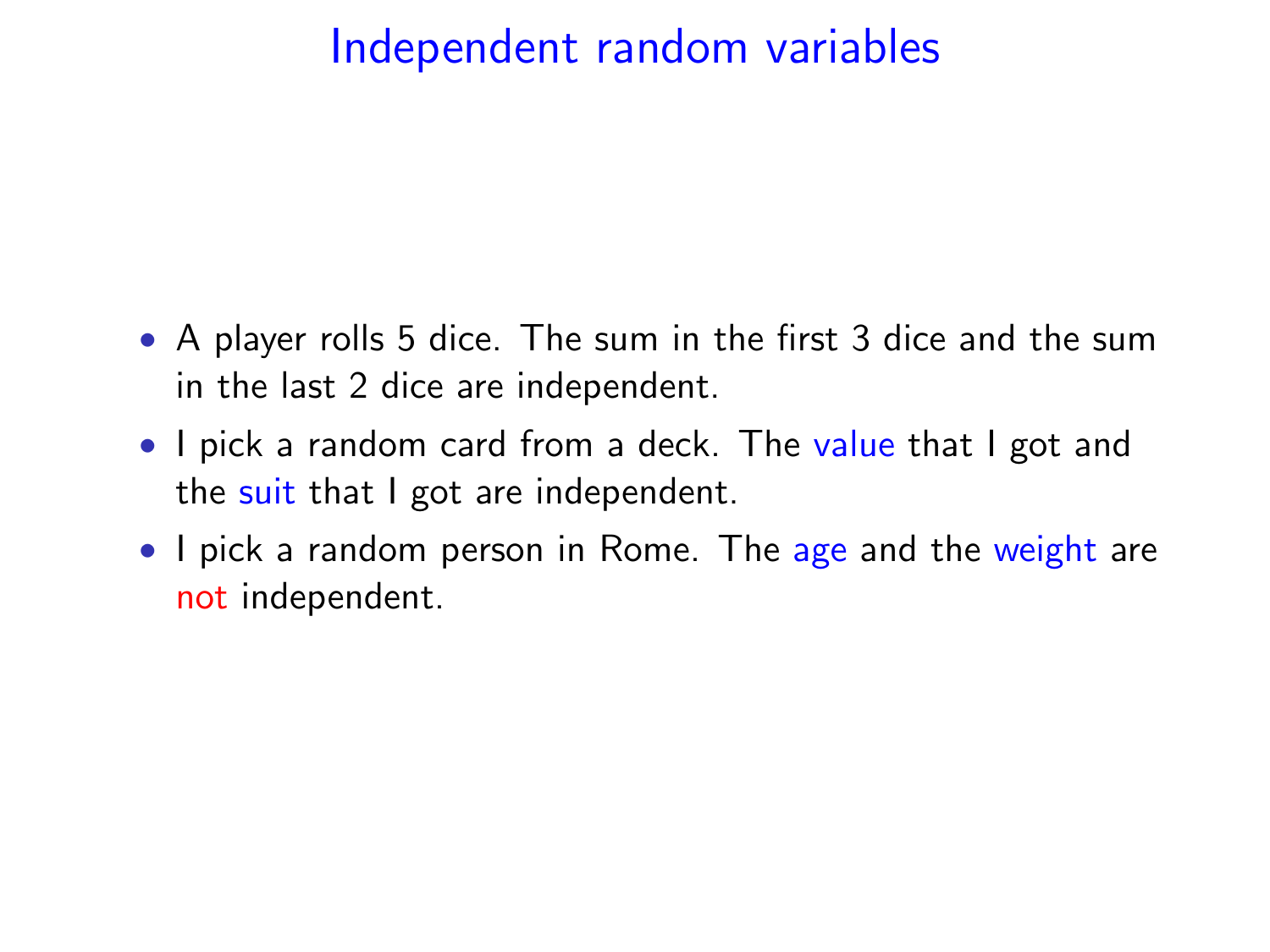## **Expectation**

### **Definition**

The expectation of a discrete random variable  $X$ , denoted by  $E[X]$ , is given by

$$
\mathbf{E}[X] = \sum_i i \mathbf{Pr}(X = i),
$$

where the summation is over all values in the range of  $X$ .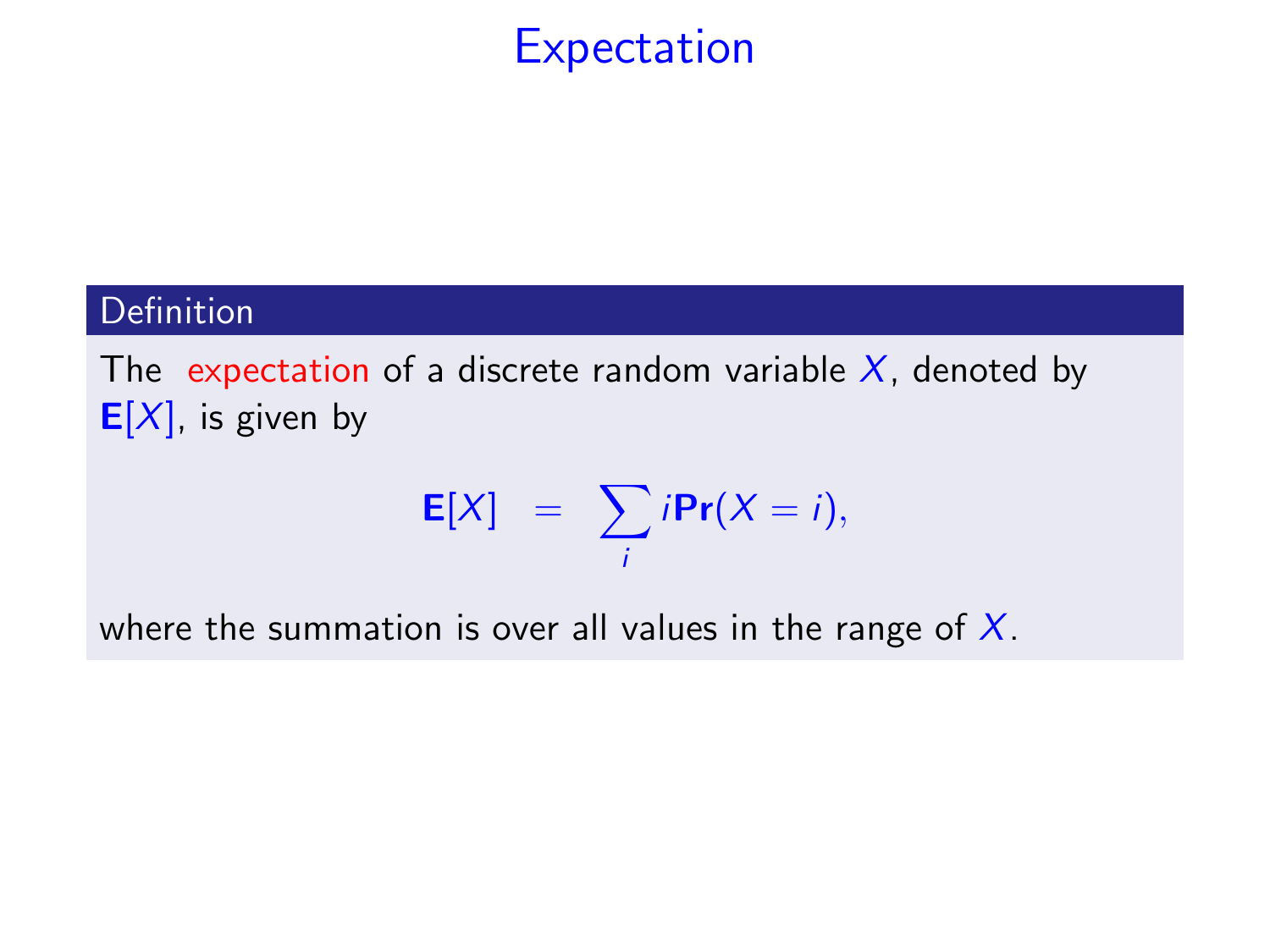• The expected value of one die roll is:

$$
E[X] = \sum_{i=1}^{6} i \mathbf{Pr}(X = i) = \sum_{i=1}^{6} \frac{i}{6} = 3\frac{1}{2}.
$$

• The expectation of the random variable  $X$  representing the sum of two dice is

$$
E[X] = \frac{1}{36} \cdot 2 + \frac{2}{36} \cdot 3 + \frac{3}{36} \cdot 4 + \dots \frac{1}{36} \cdot 12 = 7.
$$

• Let X take on the value  $2^i$  with probability  $1/2^i$  for  $i = 1, 2, \ldots$ .

$$
\textbf{E}[X] = \sum_{i=1}^\infty \frac{1}{2^i} 2^i = \sum_{i=1}^\infty 1 = \infty.
$$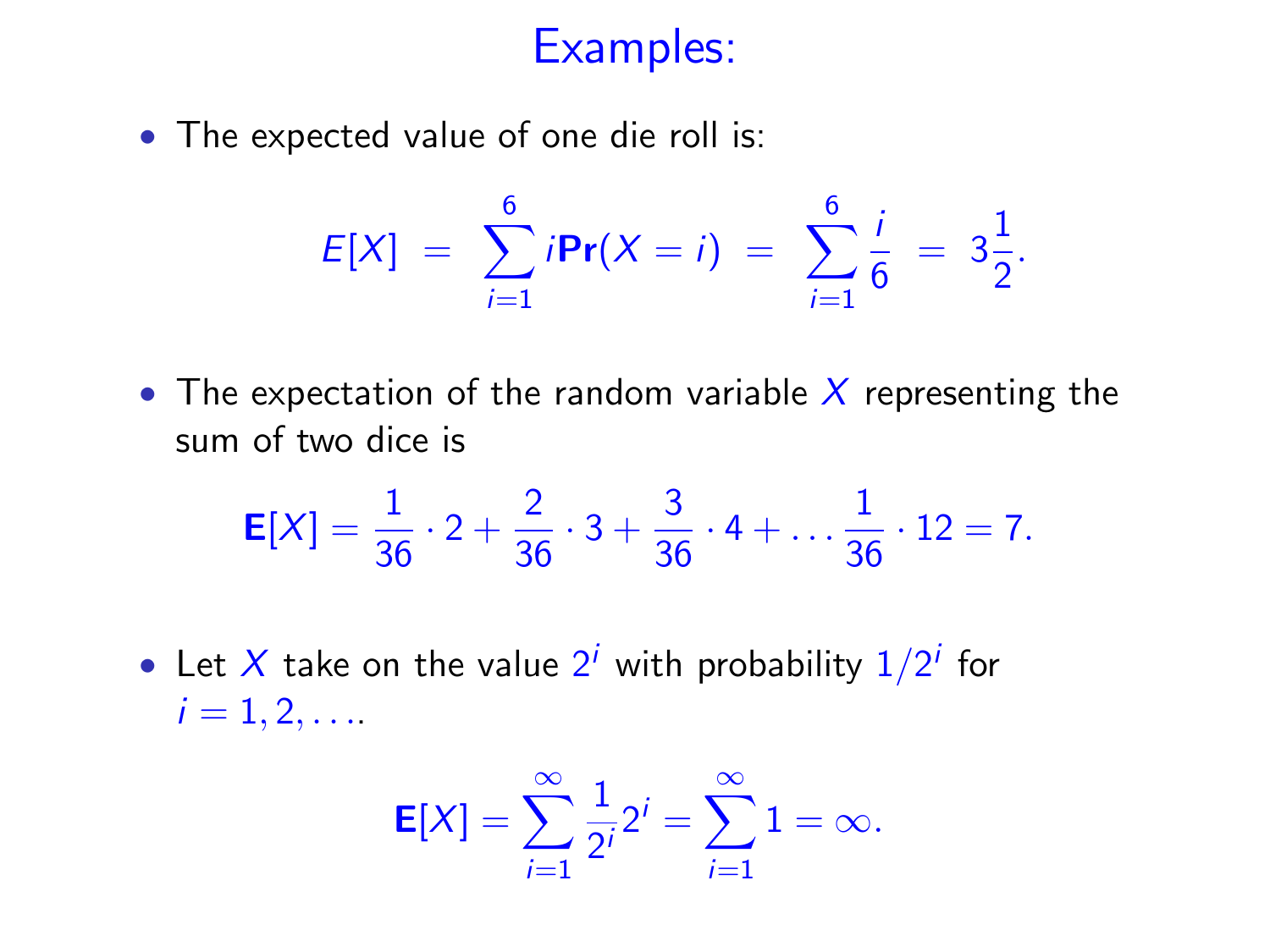Consider a game in which a player chooses a number in  $\{1, 2, \ldots, 6\}$  and then rolls 3 dice.

The player wins \$1 for each die that matches the number, he loses \$1 if no die matches the number.

What is the expected outcome of that game: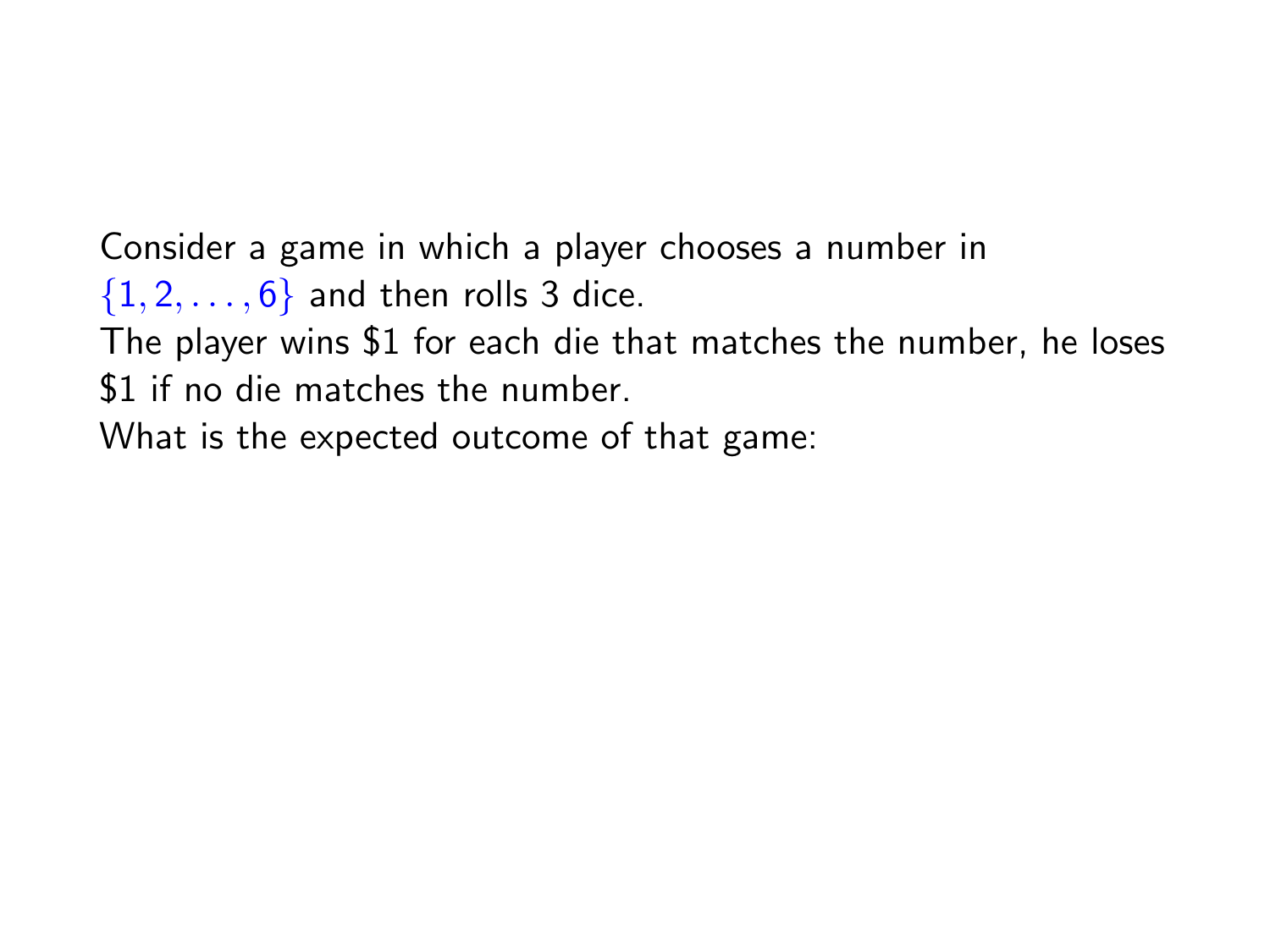Consider a game in which a player chooses a number in  $\{1, 2, \ldots, 6\}$  and then rolls 3 dice.

The player wins \$1 for each die that matches the number, he loses \$1 if no die matches the number.

What is the expected outcome of that game:

$$
-1(\frac{5}{6})^3+1\cdot 3(\frac{1}{6})(\frac{5}{6})^2+2\cdot 3(\frac{1}{6})^2(\frac{5}{6})+3(\frac{1}{6})^3=-\frac{17}{216}.
$$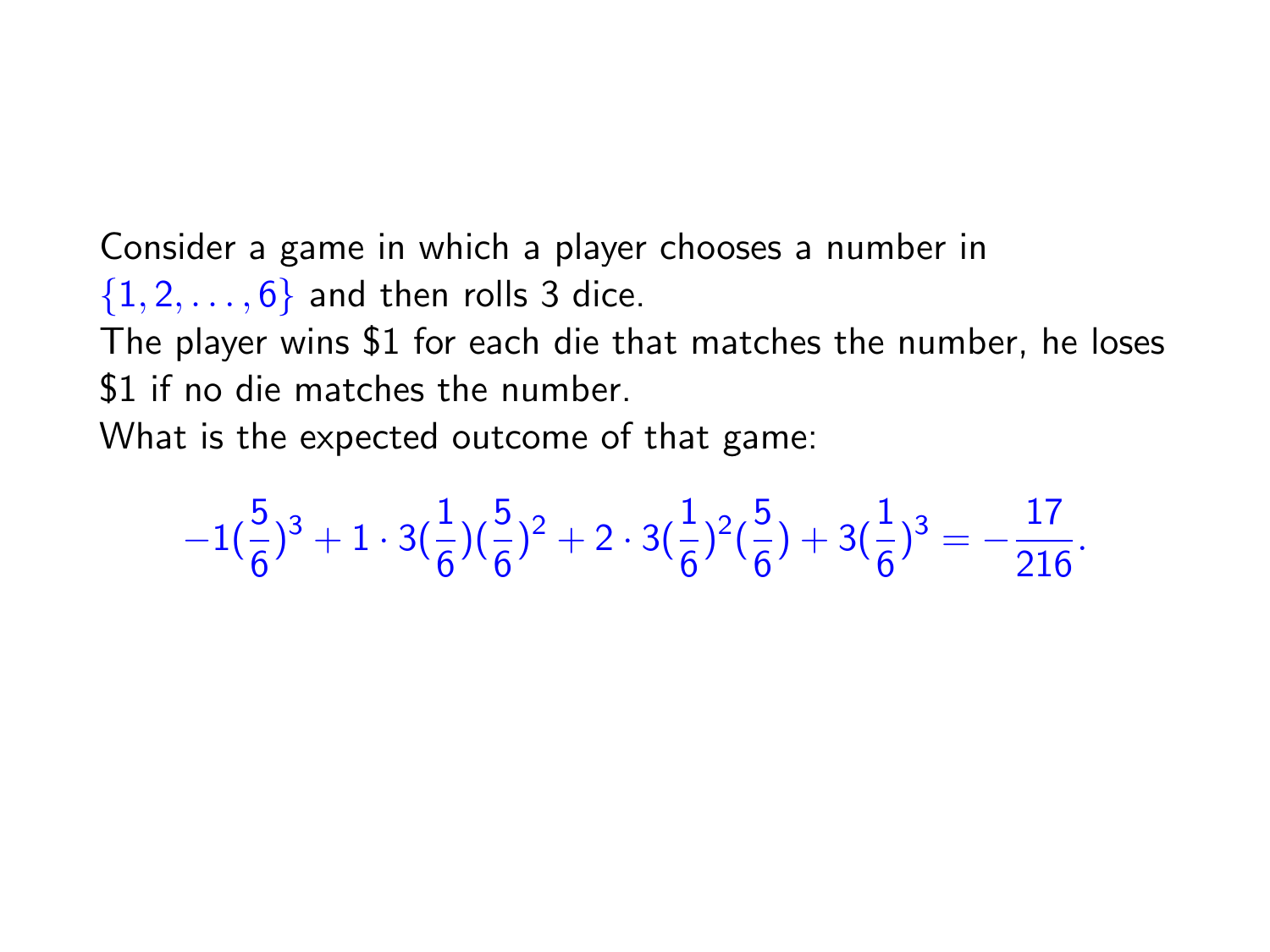## Linearity of Expectation

#### Theorem

For any two random variables  $X$  and  $Y$ 

```
E[X + Y] = E[X] + E[Y].
```
#### Theorem

For any constant  $c$  and discrete random variable  $X$ ,

 $E[cX] = cE[X]$ .

### Note:  $X$  and  $Y$  do not have to be independent.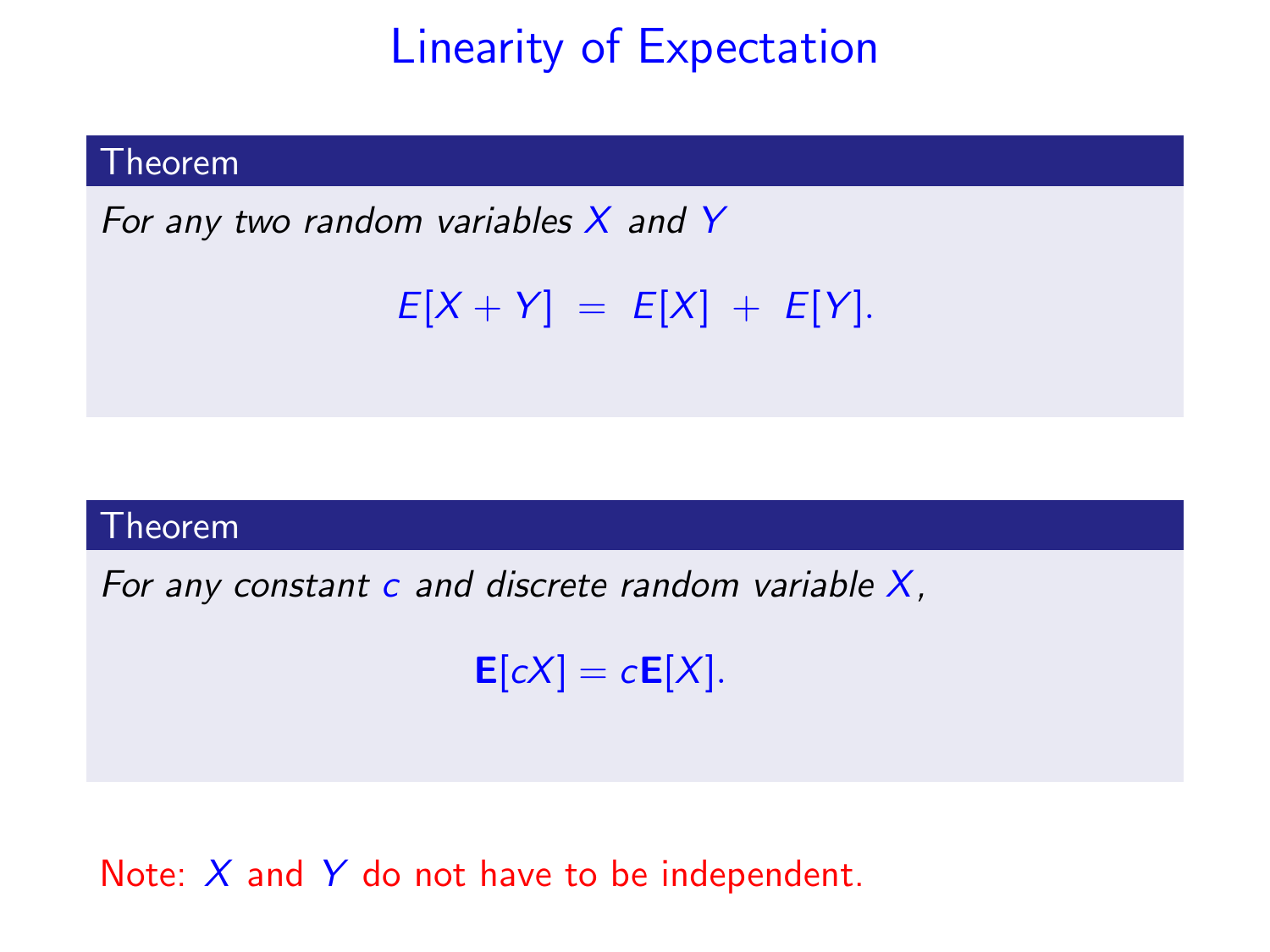

• The expectation of the sum of  $n$  dice is...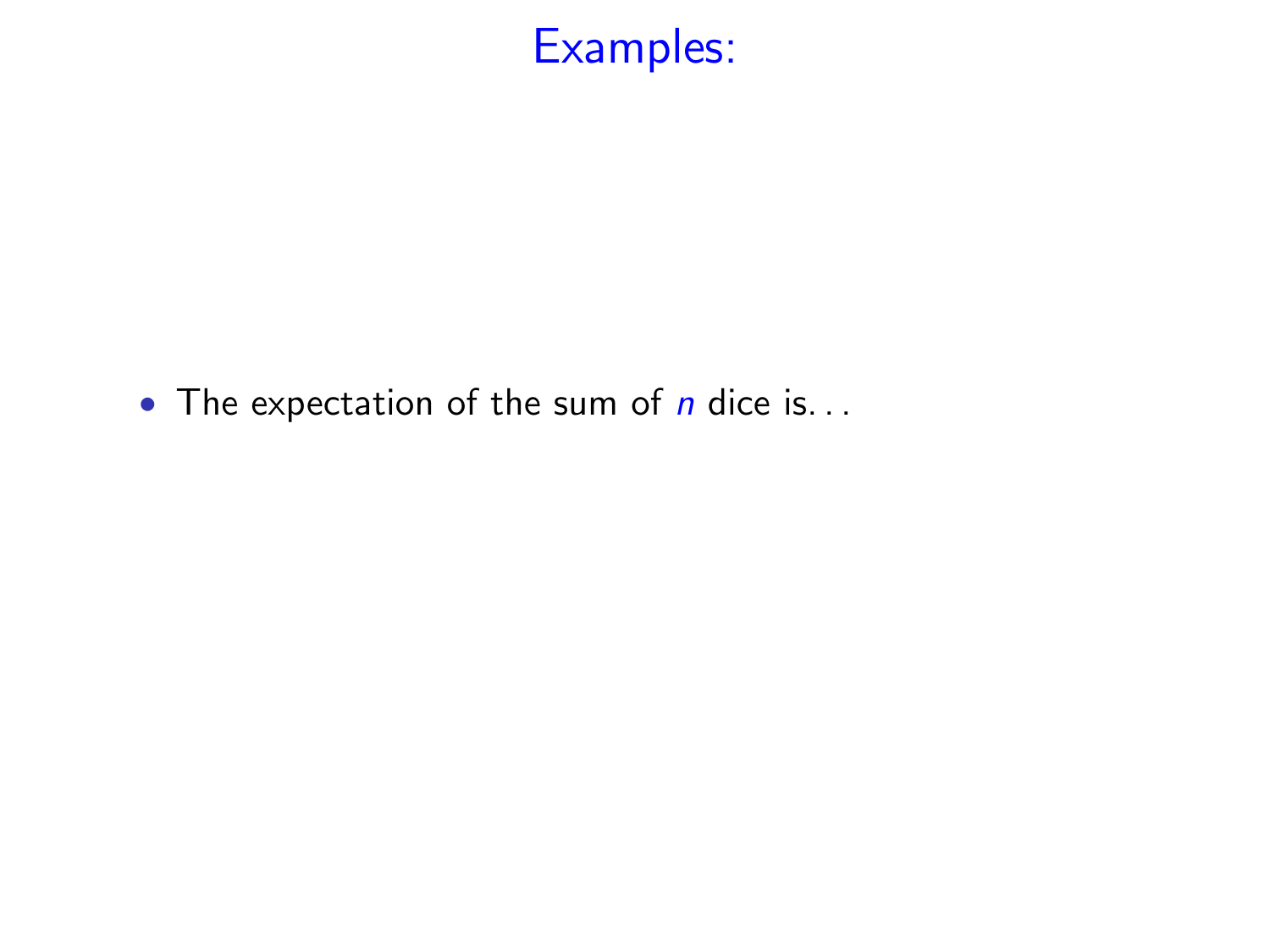- The expectation of the sum of  $n$  dice is...
- The expectation of the outcome of one die plus twice the outcome of a second die is. . .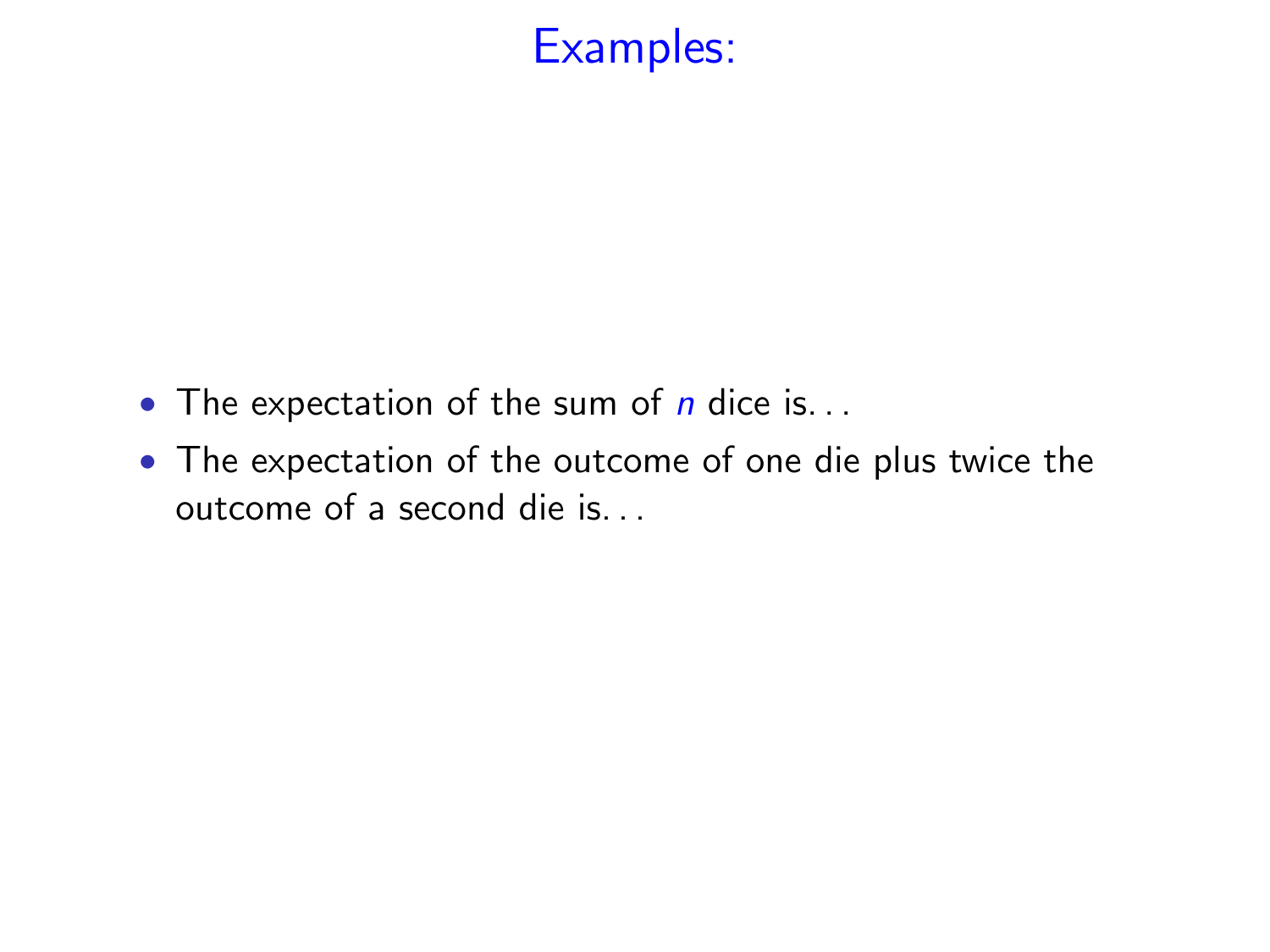- Assume that  $N$  people checked coats in a restaurants. The coats are mixed and each person gets a random coat.
- How many people we expect to have gotten their own coats?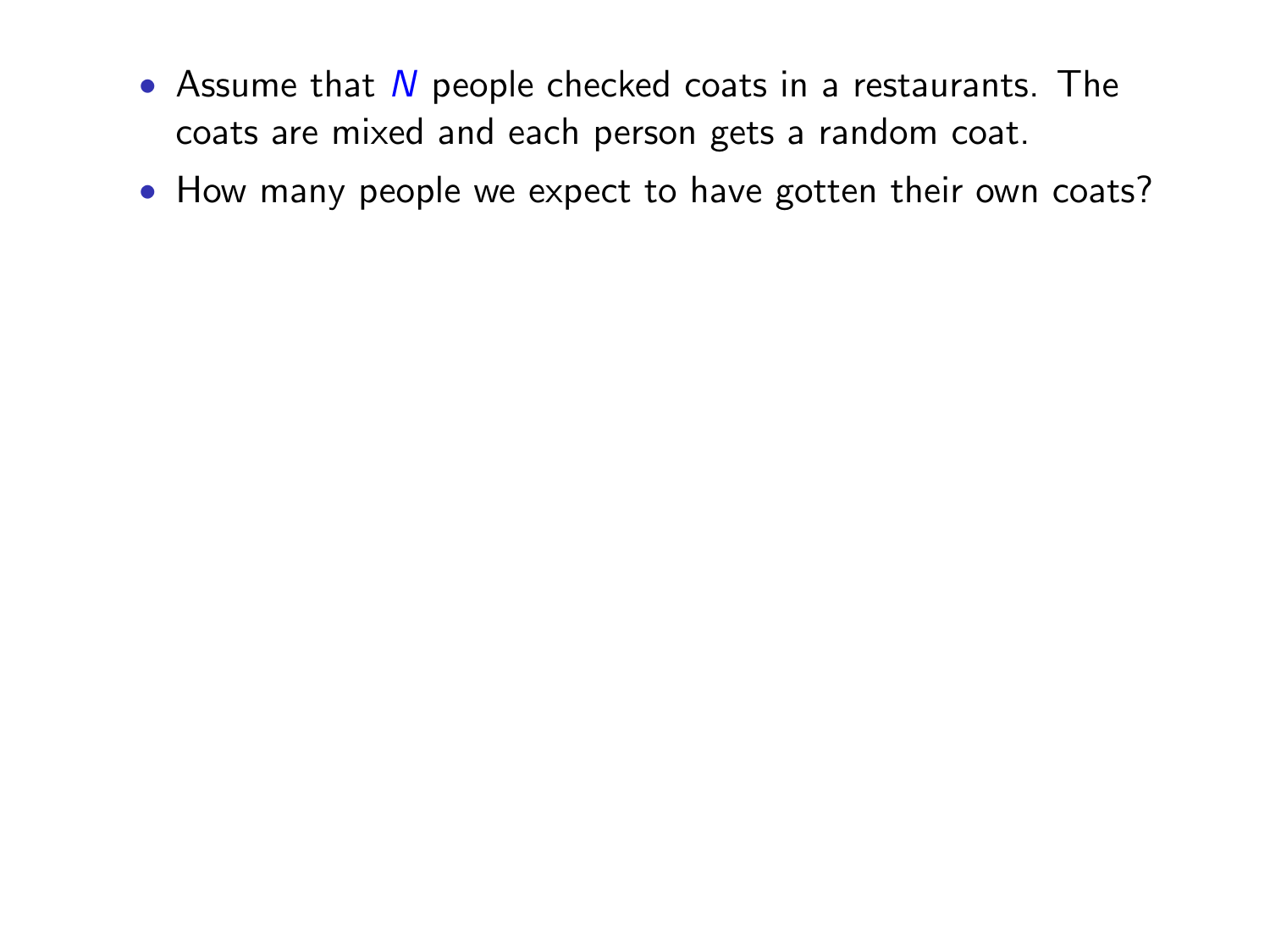- Assume that  $N$  people checked coats in a restaurants. The coats are mixed and each person gets a random coat.
- How many people we expect to have gotten their own coats?
- Let  $X =$  "number of people that got their own coats"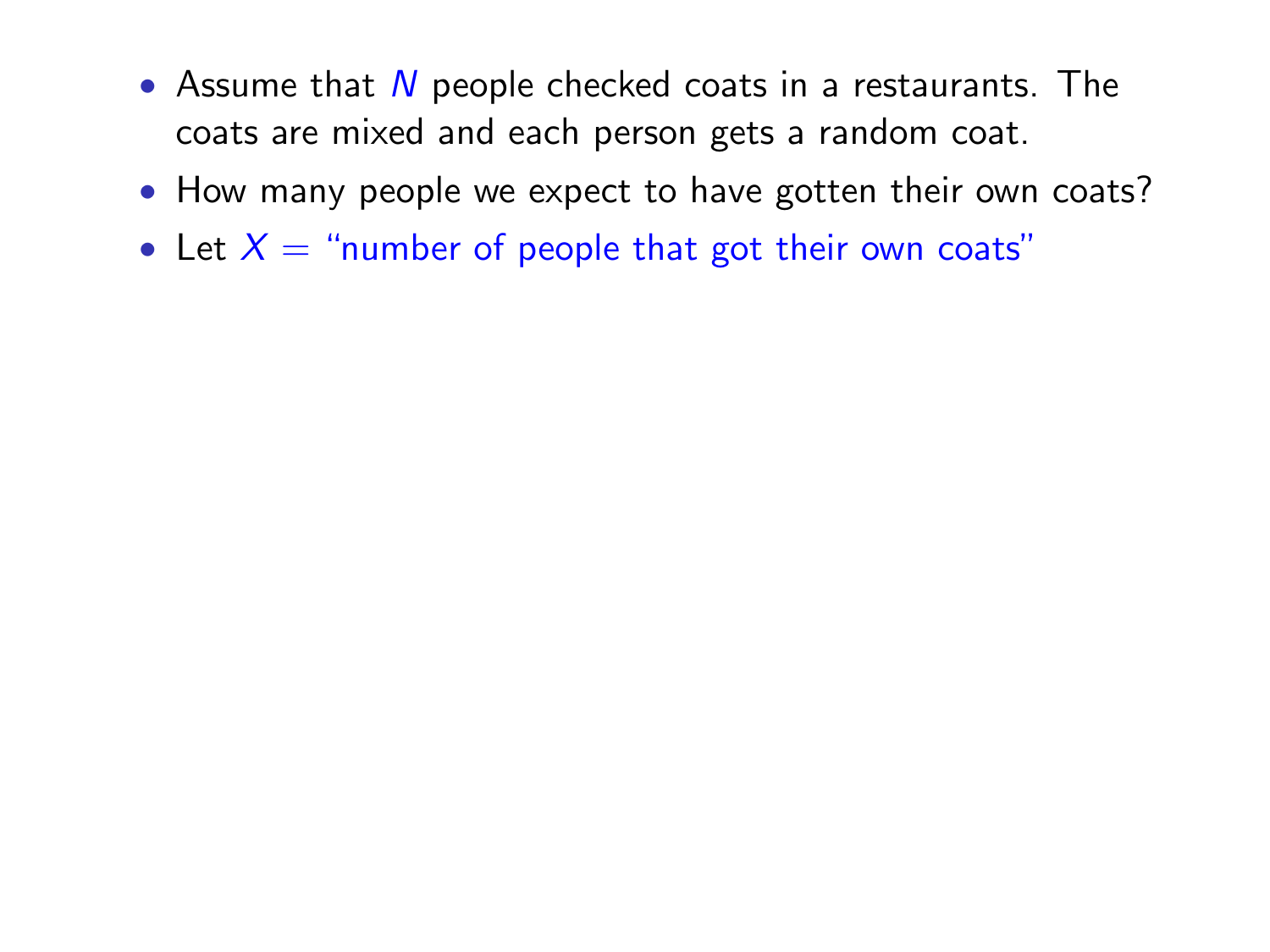- Assume that  $N$  people checked coats in a restaurants. The coats are mixed and each person gets a random coat.
- How many people we expect to have gotten their own coats?
- Let  $X =$  "number of people that got their own coats"
- It's hard to compute  $E[X] = \sum_{k=0}^{N} k \text{Pr}(X = k)$ .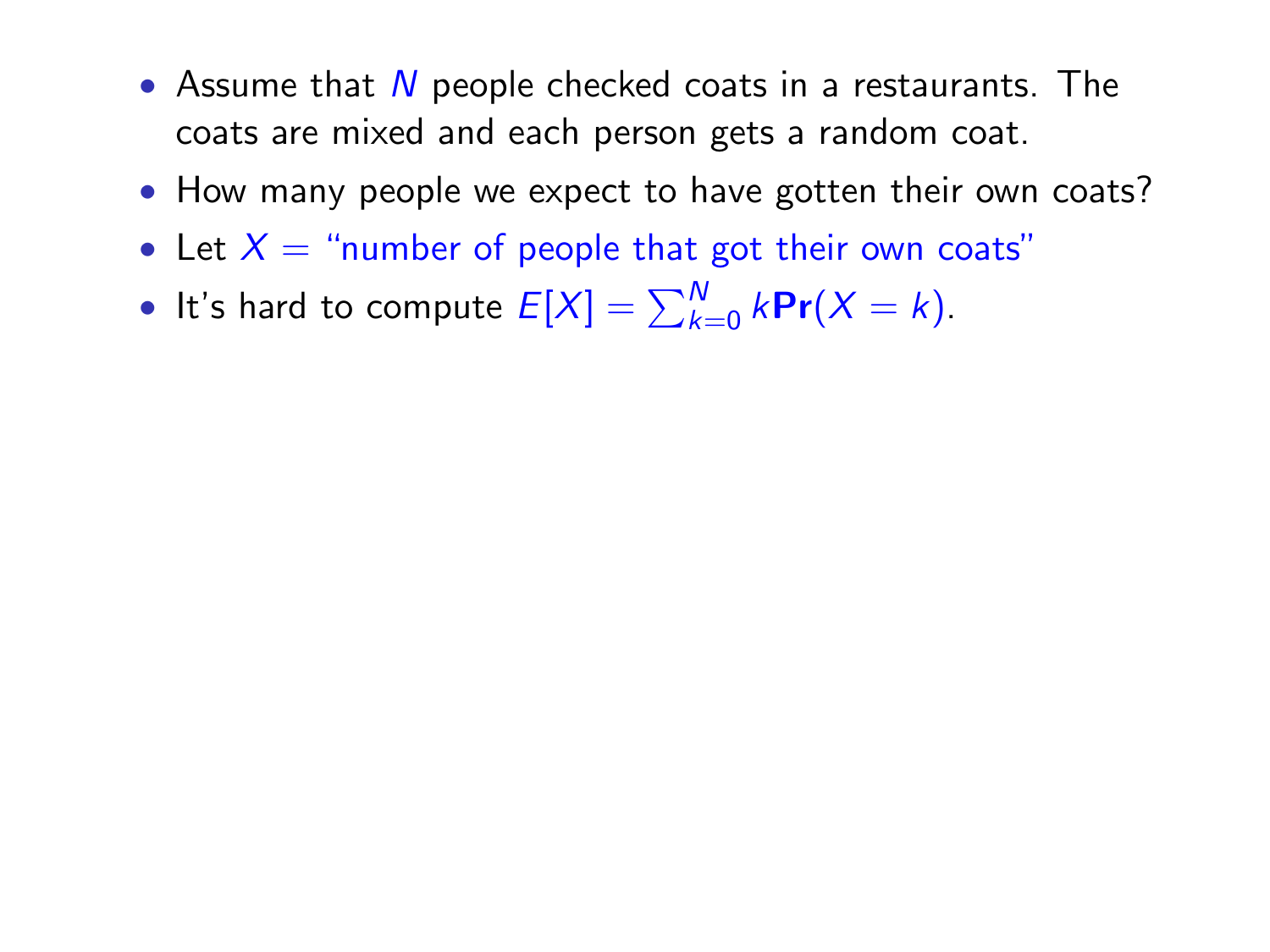- Assume that  $N$  people checked coats in a restaurants. The coats are mixed and each person gets a random coat.
- How many people we expect to have gotten their own coats?
- Let  $X =$  "number of people that got their own coats"
- It's hard to compute  $E[X] = \sum_{k=0}^{N} k \text{Pr}(X = k)$ .
- Instead we define  $N$  0-1 random variables  $X_i$ :

$$
X_i = \begin{cases} 1, & \text{if person } i \text{ got his coat,} \\ 0, & \text{otherwise} \end{cases}
$$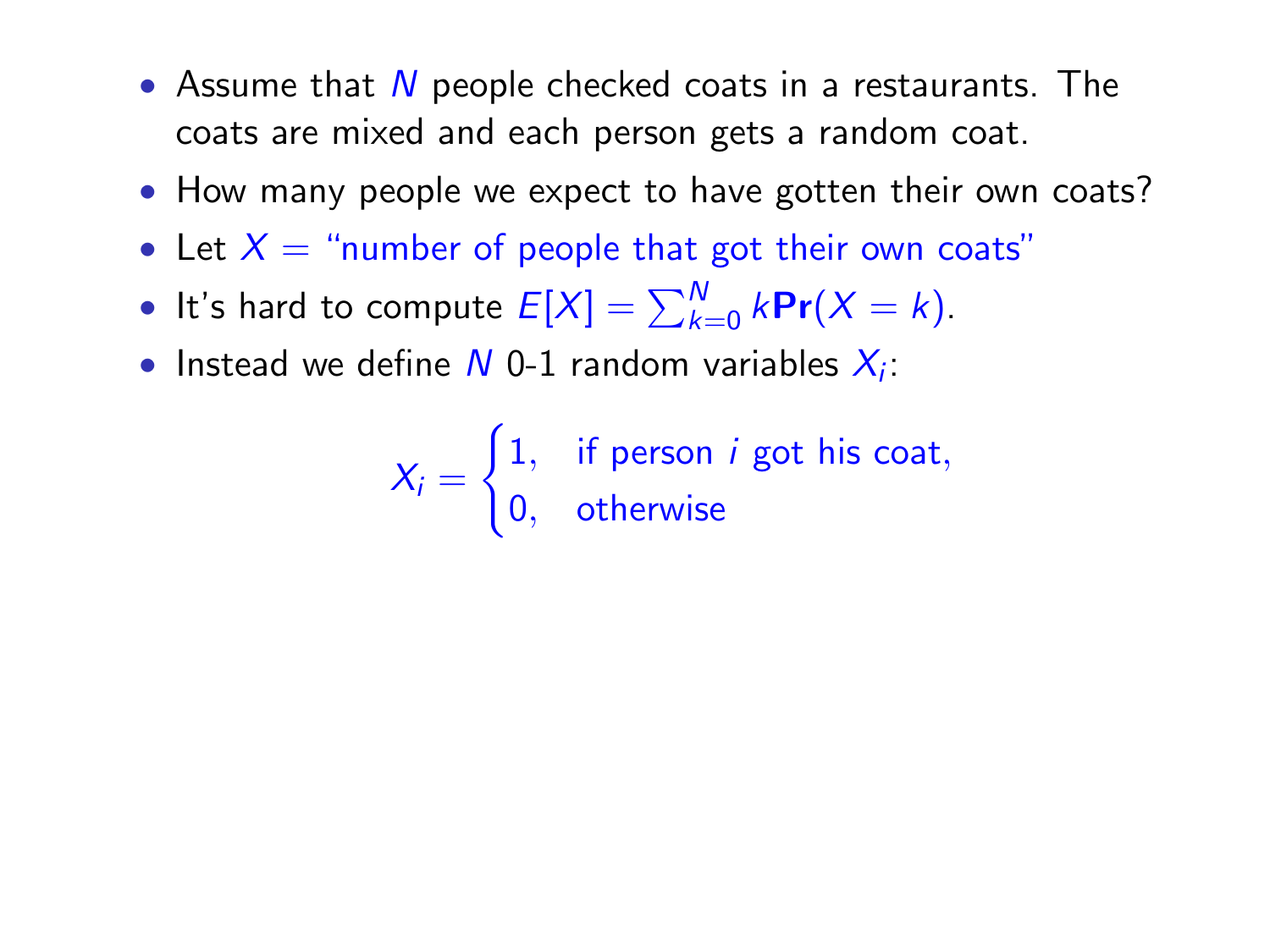- Assume that  $N$  people checked coats in a restaurants. The coats are mixed and each person gets a random coat.
- How many people we expect to have gotten their own coats?
- Let  $X =$  "number of people that got their own coats"
- It's hard to compute  $E[X] = \sum_{k=0}^{N} k \text{Pr}(X = k)$ .
- Instead we define  $N$  0-1 random variables  $X_i$ :

$$
X_i = \begin{cases} 1, & \text{if person } i \text{ got his coat,} \\ 0, & \text{otherwise} \end{cases}
$$

•  $E[X_i] = 1 \cdot Pr(X_i = 1) + 0 \cdot Pr(X_i = 0) =$ 

• 
$$
Pr(X_i = 1) = \frac{1}{N}
$$

• 
$$
E[X] = E\left[\sum_{i=1}^{N} X_i\right] = \sum_{i=1}^{N} E[X_i] = 1
$$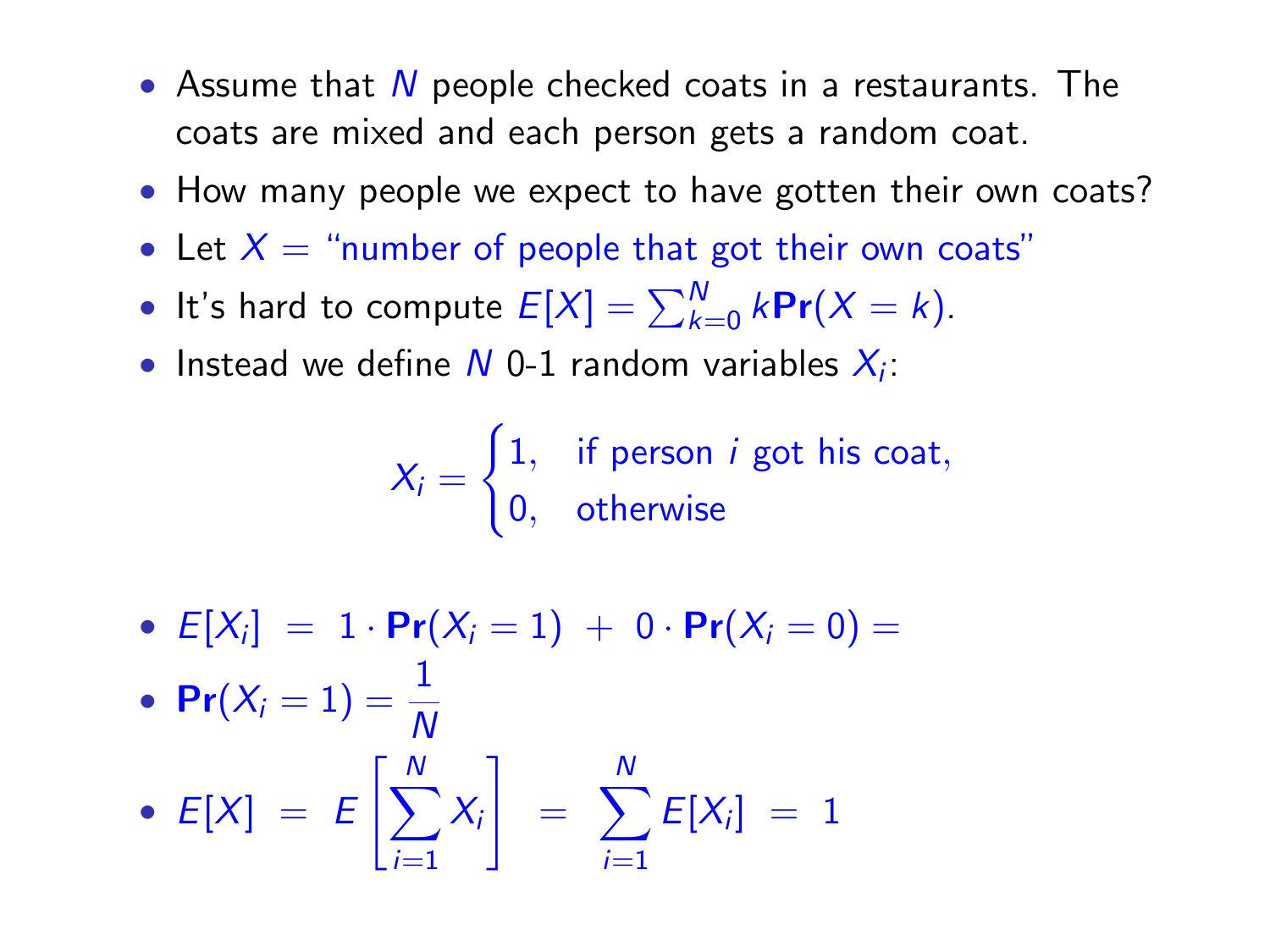### Bernoulli Random Variable

A Bernoulli or an indicator random variable:

 $Y = \begin{cases} 1 & \text{if the experiment succeeds,} \\ 0 & \text{otherwise.} \end{cases}$ 0 otherwise.

 $E[Y] = p \cdot 1 + (1 - p) \cdot 0 = p = Pr(Y = 1).$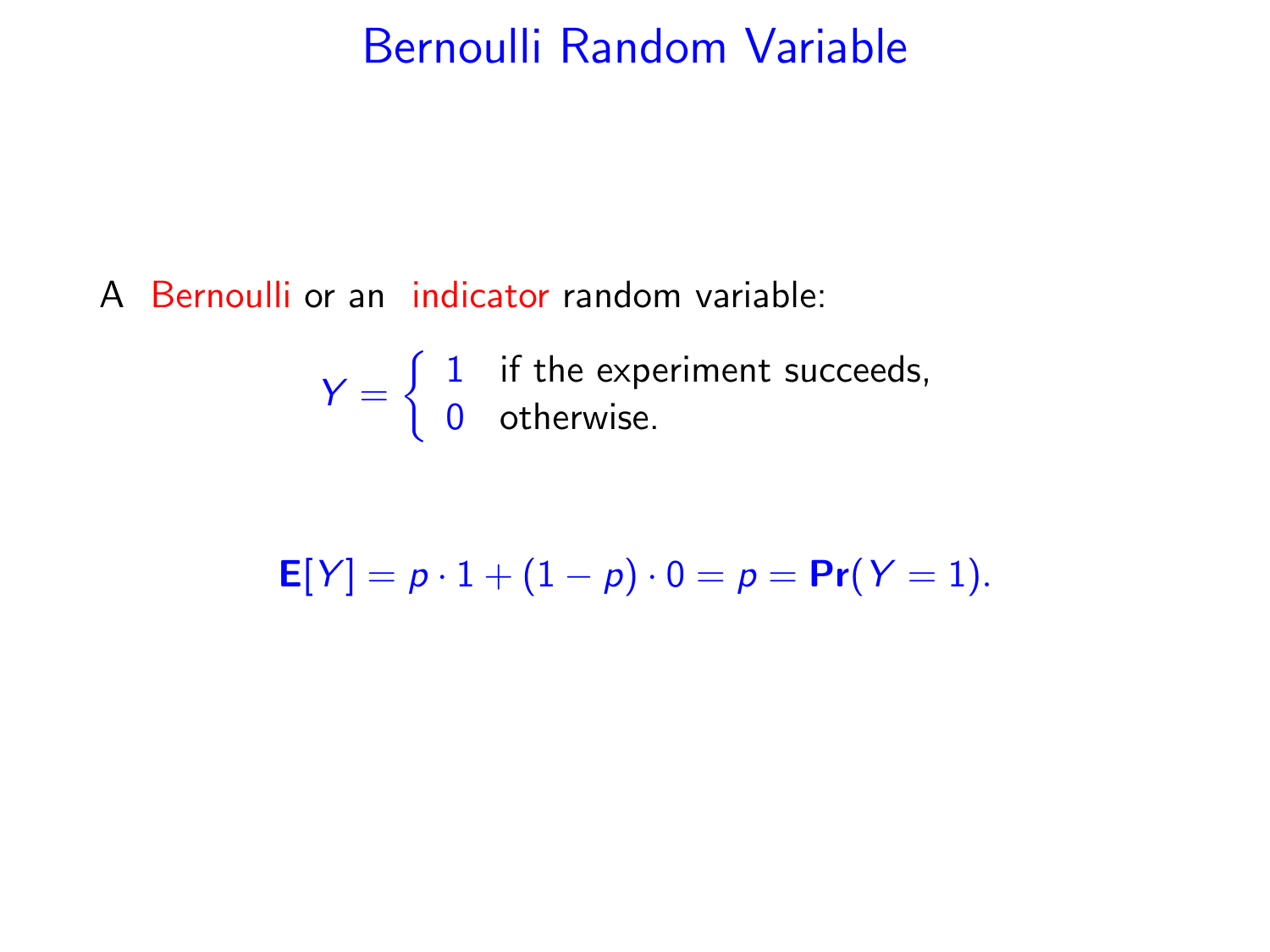## Binomial Random Variable

Assume that we repeat  $n$  independent Bernoulli trials that have probability p.

Examples:

- I flip *n* coins,  $X_i = 1$ , if the *i*th flip is "head" ( $p = 1/2$ )
- I roll *n* dice,  $X_i = 1$ , if the *i*th die roll is a 4 ( $p = 1/6$ )
- I choose *n* cards,  $X_i = 1$ , if the *i*th card is a J, Q, K  $(p = 12/52)$

Let  $X = \sum_{i=1}^{n} X_i$ .

X is a Binomial random variable.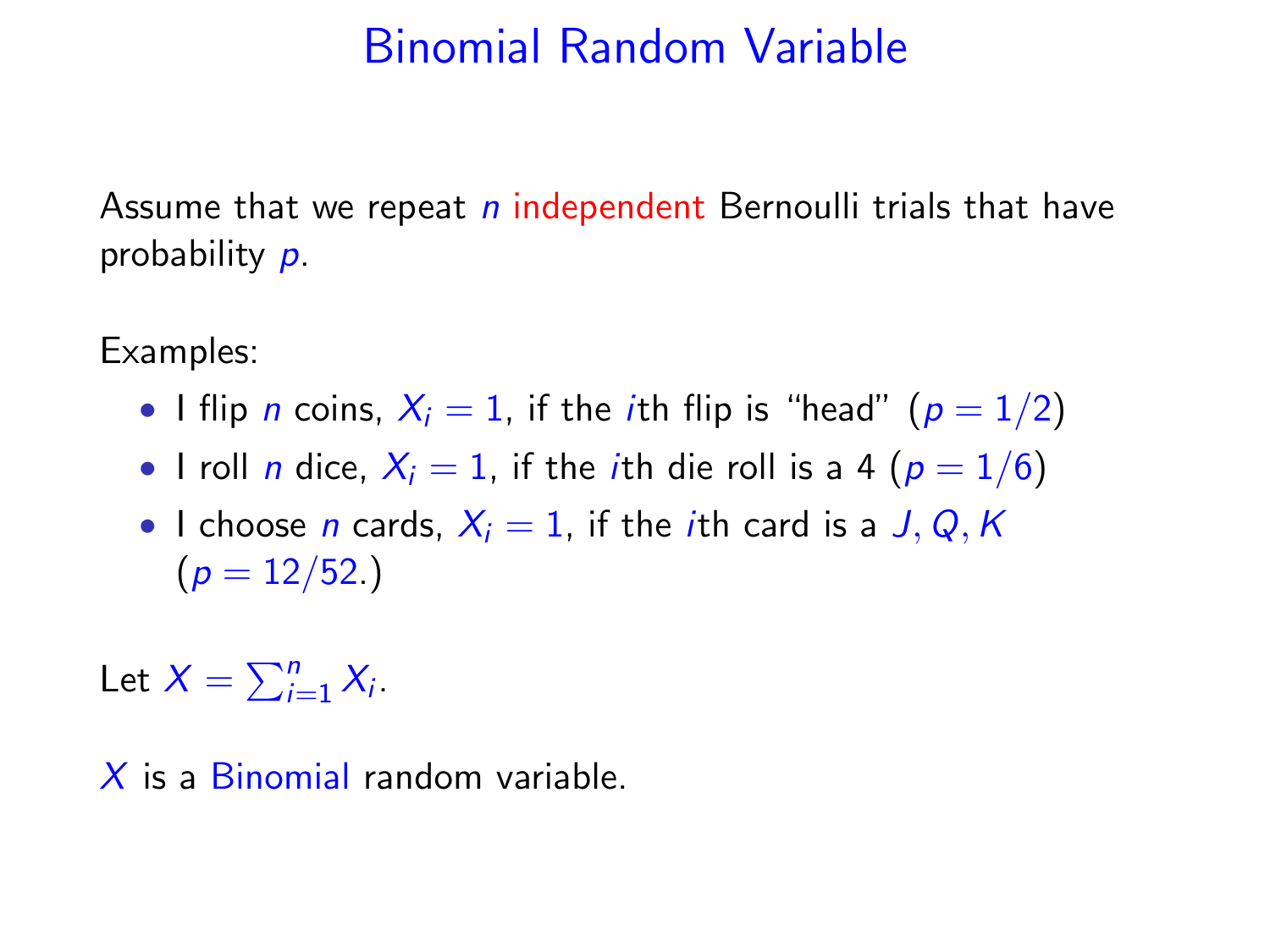## Binomial Random Variable

#### **Definition**

A binomial random variable X with parameters  $n$  and  $p$ , denoted by  $B(n, p)$ , is defined by the following probability distribution on  $j = 0, 1, 2, \ldots, n$ :

$$
\Pr(X=j) = \binom{n}{j} p^j (1-p)^{n-j}.
$$

 $\binom{n}{k}$  $\binom{n}{k} = \frac{n!}{k! \cdot (n-k)!}$  is the number of ways that we can select k elements out of  $n$ .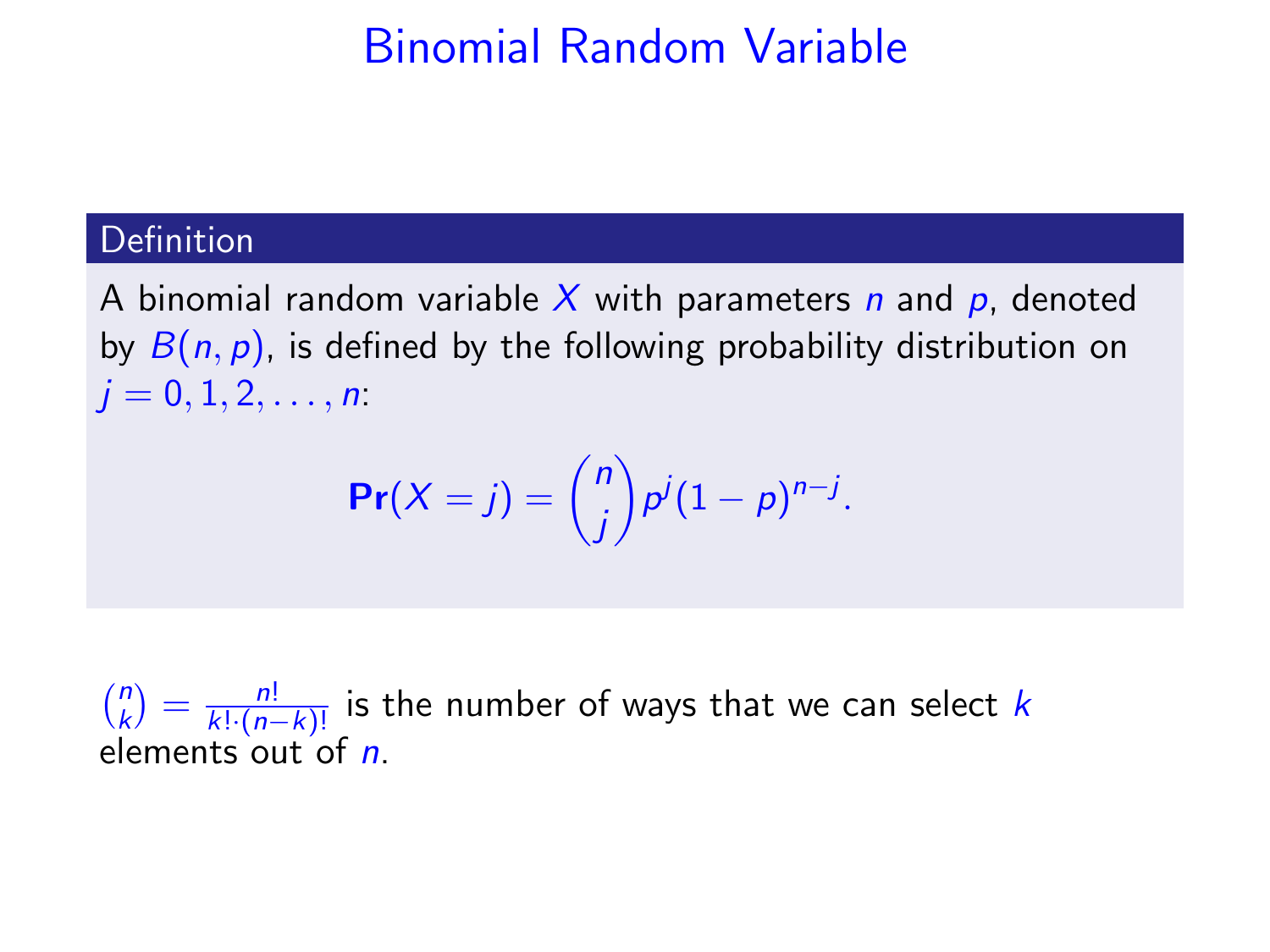# Expectation of a Binomial Random Variable

$$
\mathbf{E}[X] = \sum_{j=0}^{n} j \Pr(X = j)
$$

$$
= \sum_{j=0}^{n} j {n \choose j} p^{j} (1-p)^{n-j}
$$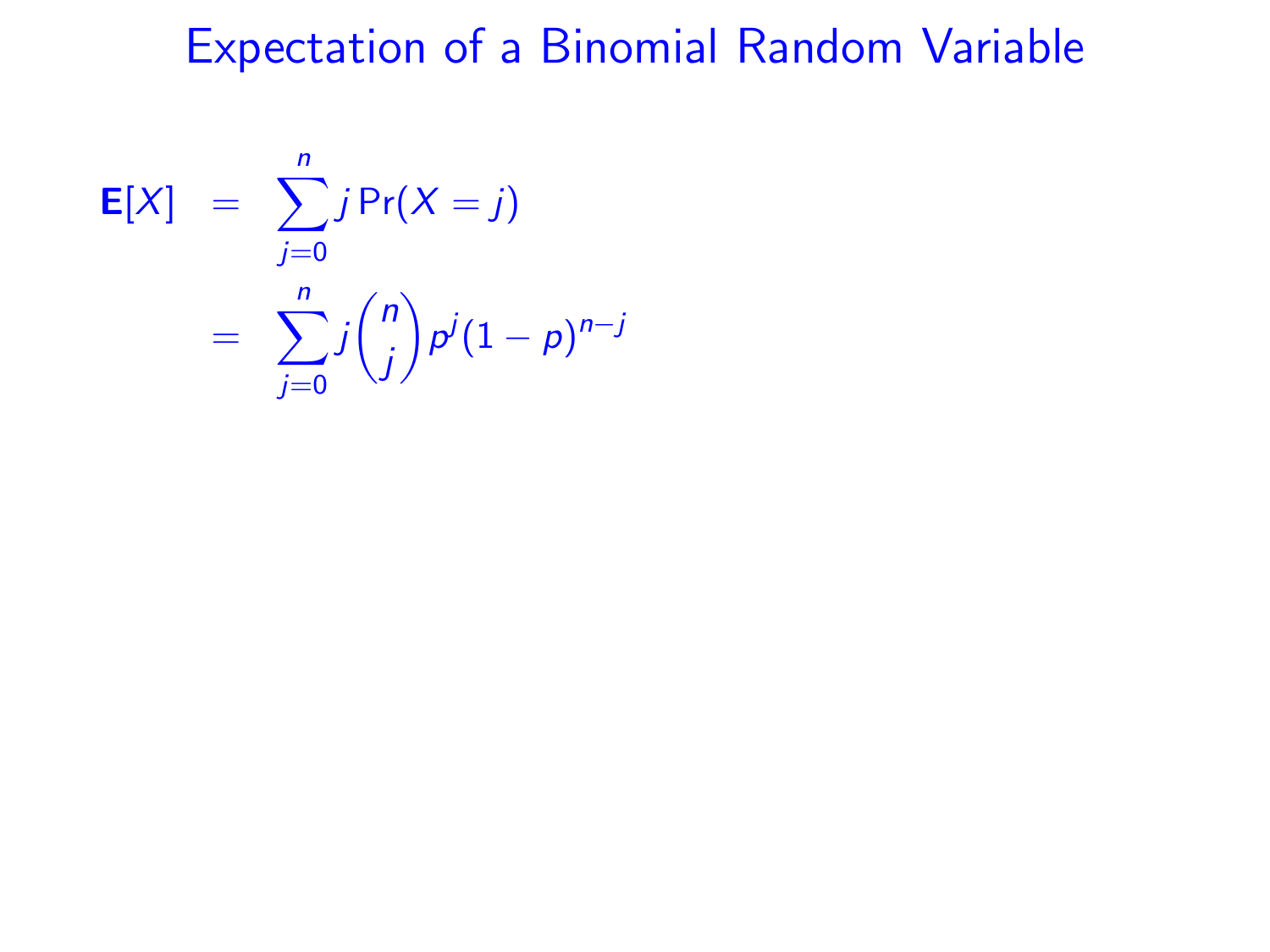## Expectation of a Binomial Random Variable

$$
E[X] = \sum_{j=0}^{n} j Pr(X = j)
$$
  
\n
$$
= \sum_{j=0}^{n} j {n \choose j} p^{j} (1-p)^{n-j}
$$
  
\n
$$
= \sum_{j=0}^{n} j \frac{n!}{j!(n-j)!} p^{j} (1-p)^{n-j}
$$
  
\n
$$
= \sum_{j=1}^{n} \frac{n!}{(j-1)!(n-j)!} p^{j} (1-p)^{n-j}
$$
  
\n
$$
= np \sum_{j=1}^{n} \frac{(n-1)!}{(j-1)!((n-1)-(j-1))!} p^{j-1} (1-p)^{(n-1)-(j-1)}
$$
  
\n
$$
= np \sum_{k=0}^{n-1} \frac{(n-1)!}{k!((n-1)-k)!} p^{k} (1-p)^{(n-1)-k}
$$